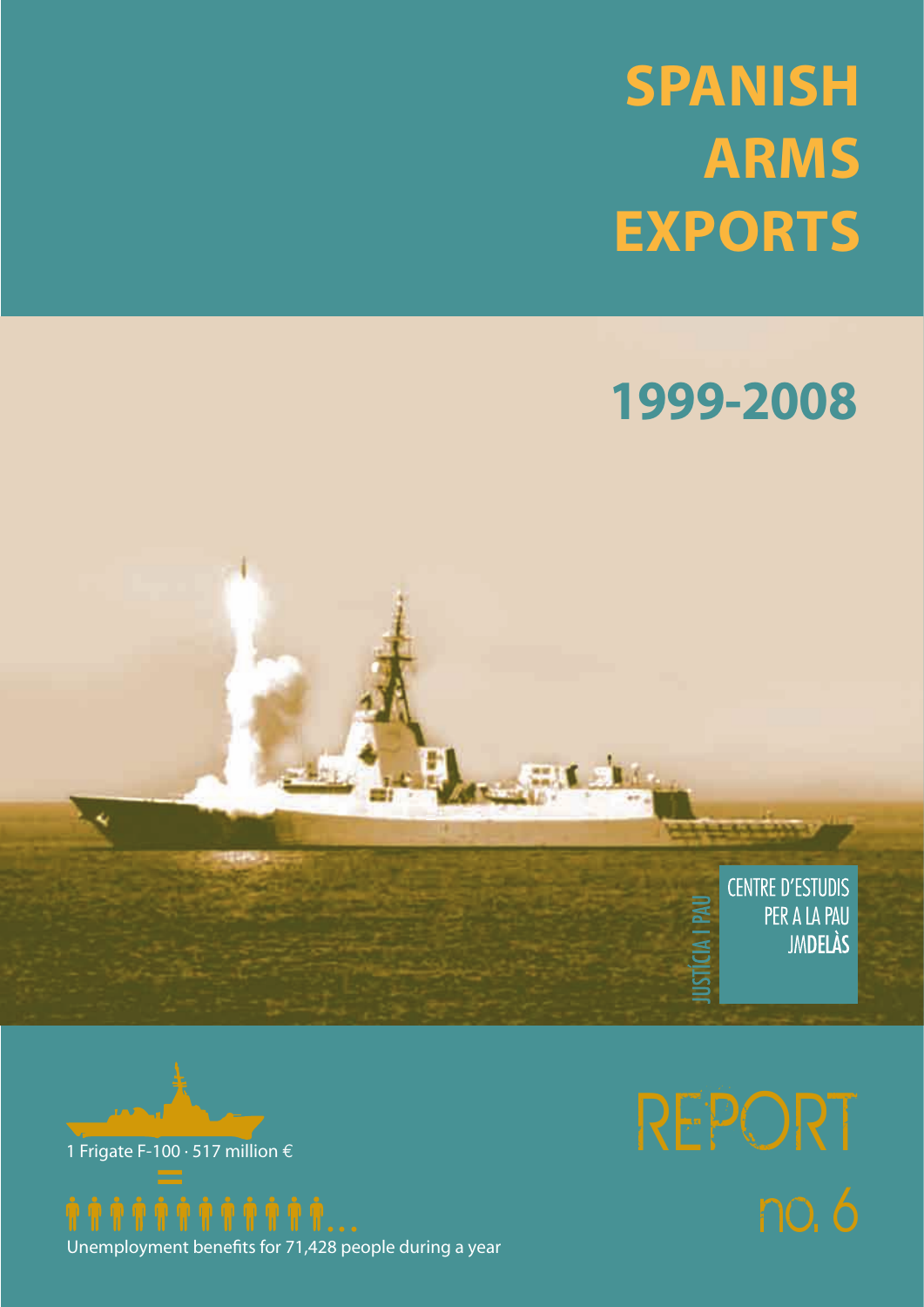# REPORT no. 6

SPANISH ARMS EXPORTS 1999-2008

**Tica Font & Francesc Benítez** 

Centre d'Estudis per la Pau J.M. Delàs · Justícia i Pau Barcelona, March 2010

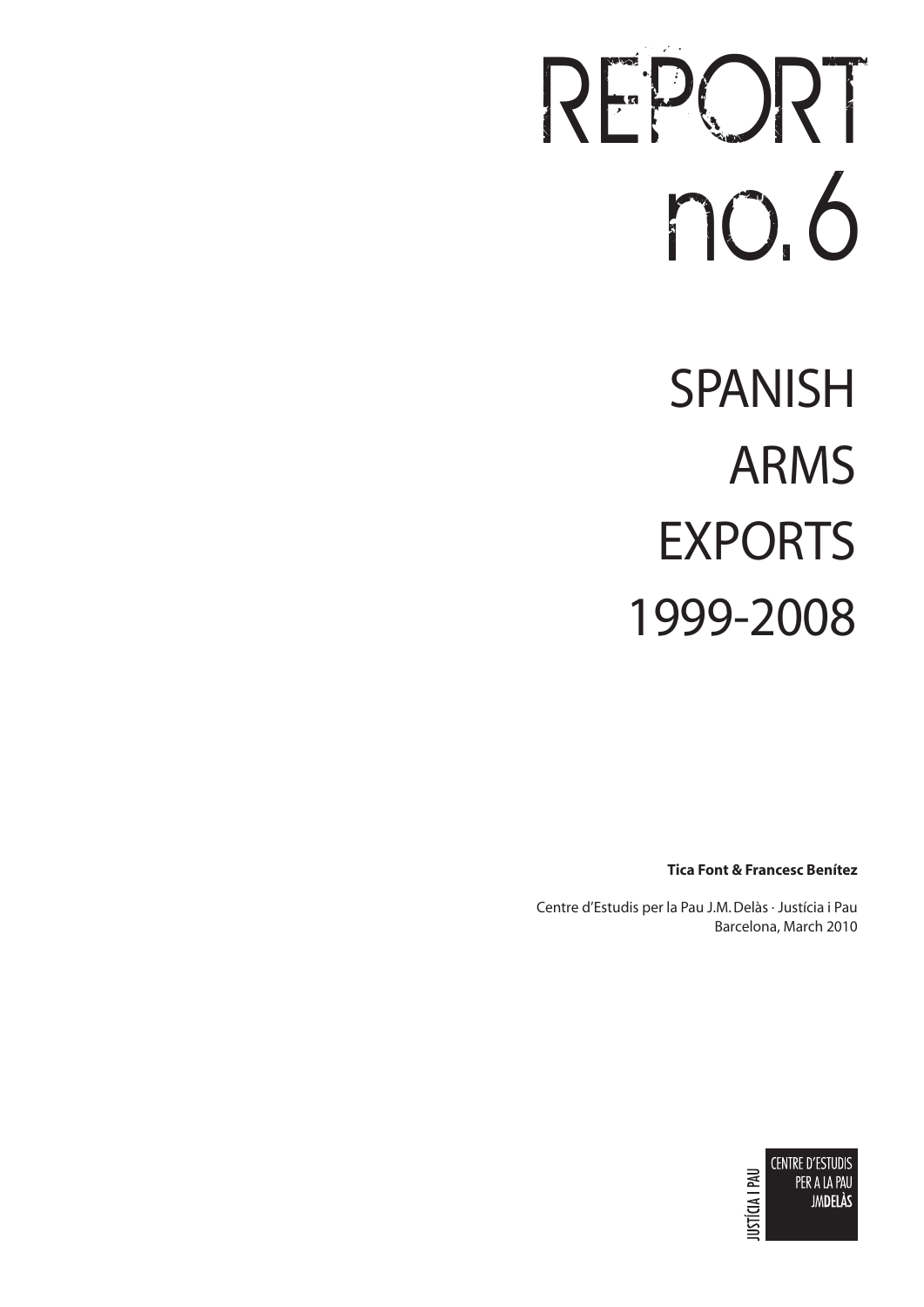

Centre d'Estudis per la Pau JM Delàs Justícia i Pau · Rivadeneyra 6, 10è 08002 Barcelona T. 93 317 61 77 F. 93 412 53 84 www.centredelas.org delas@justiciaipau.org

Barcelona, March 2010

Translation to English by Valentina Saini

Graphics: Fundació Tam-Tam

D.L.: B-19745-2010 ISSN: 2013-8032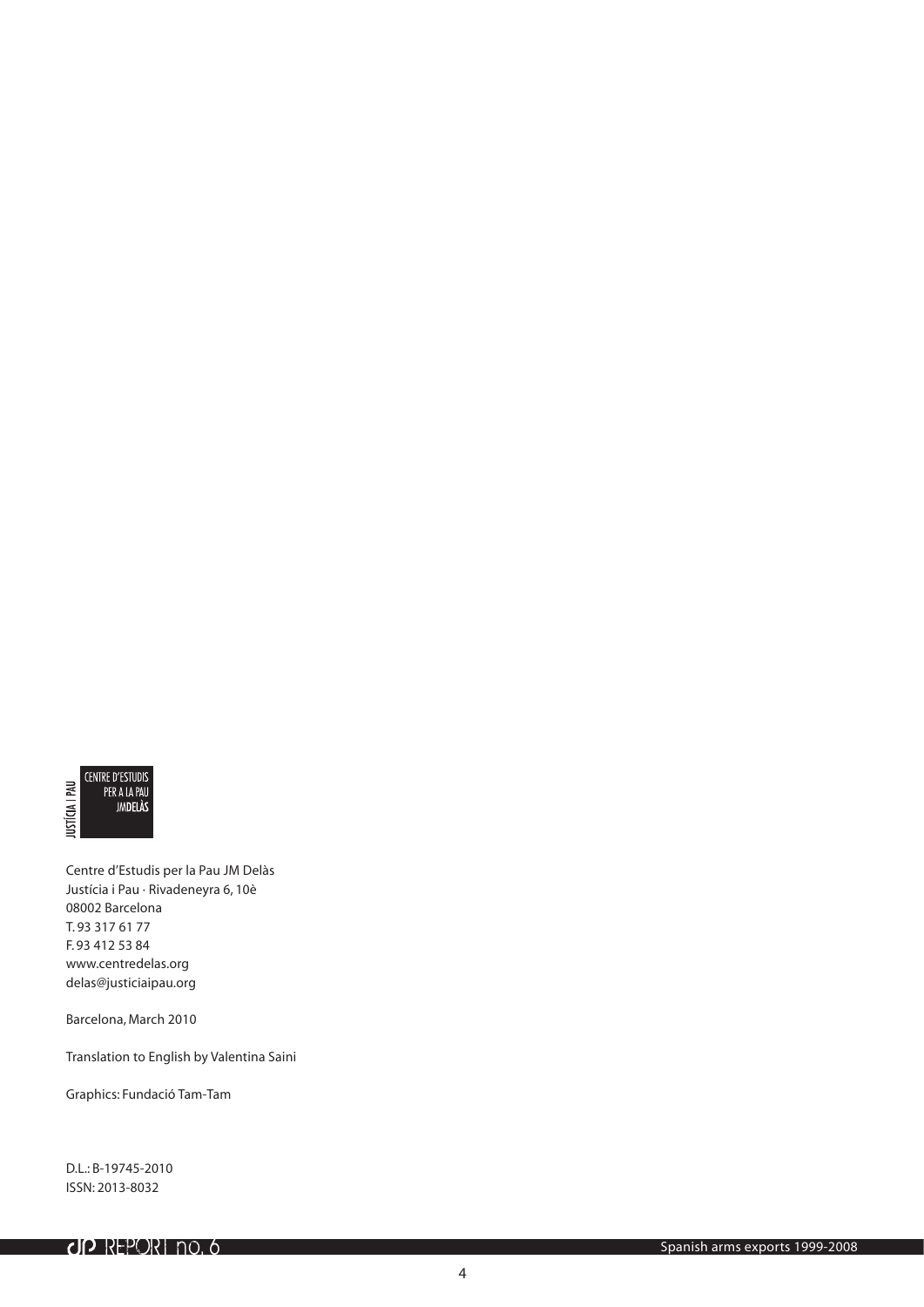

# SPANISH ARMS EXPORTS 1999-2008

**Tica Font ·** Director of the *Institut Català Internacional per la Pau* and researcher at the *Centre d'Estudis per la Pau J. M. Delàs*.

**Francesc Benítez** · Researcher at the *Centre d'Estudis per la Pau J. M. Delàs*.



# **Figure 1. Exports of Defence Material 1999-2008**

Source: General Foreign Trade Subdirectorate for Defence and Dual-use material. Figure by the authors

## **1. INTRODUCTION**

The present report aims to show the main trends of Spanish exports of arms and dual-use material highlighting the most important changes in the Spanish market and in the export policy of the government in this field. Data are presented in the context of the last 9 years of which data are available.

The main source of information for this report is the annual publication of the Ministry of Industry, Tourism and Trade, written by the Secretary of State for Tourism and Trade, "*Estadísticas españolas de exportación de material de defensa, de otro material y de productos y tecnologías de doble uso*". The complementary source specifically used for the part concerning light weaponry and handguns is the ESTA-COM database of the Spanish Foreign Trade Institute.

# **2. SPANISH EXPORTS OF DEFENCE MATERIAL 1999-2008**

# **Trends**

Figure 1 shows the evolution of defence material exports volume in the last 10 years. Exports have been increasing since 2000, without the falls that affected the late nineties. 2008 experienced an increase as well, though much lighter that the one that occurred in former years. In fact, we can affirm that the volume of exports remained unchanged in 2008, as it recorded just a 0.16% increase. Yet, if we consider of the first decade's data, 2008 represents a 574% increase of exports compared with 2000.

#### **Monetary value**

Spanish exports of defence material reached the value of 934.45 million Euros in 2008, and they represent an annual average of 470 million Euros over the ten years period 1999-2008.

**2008 exports were the highest in the Spanish history again, representing almost 2% of world exports and 0,5% of the total Spanish trade balance**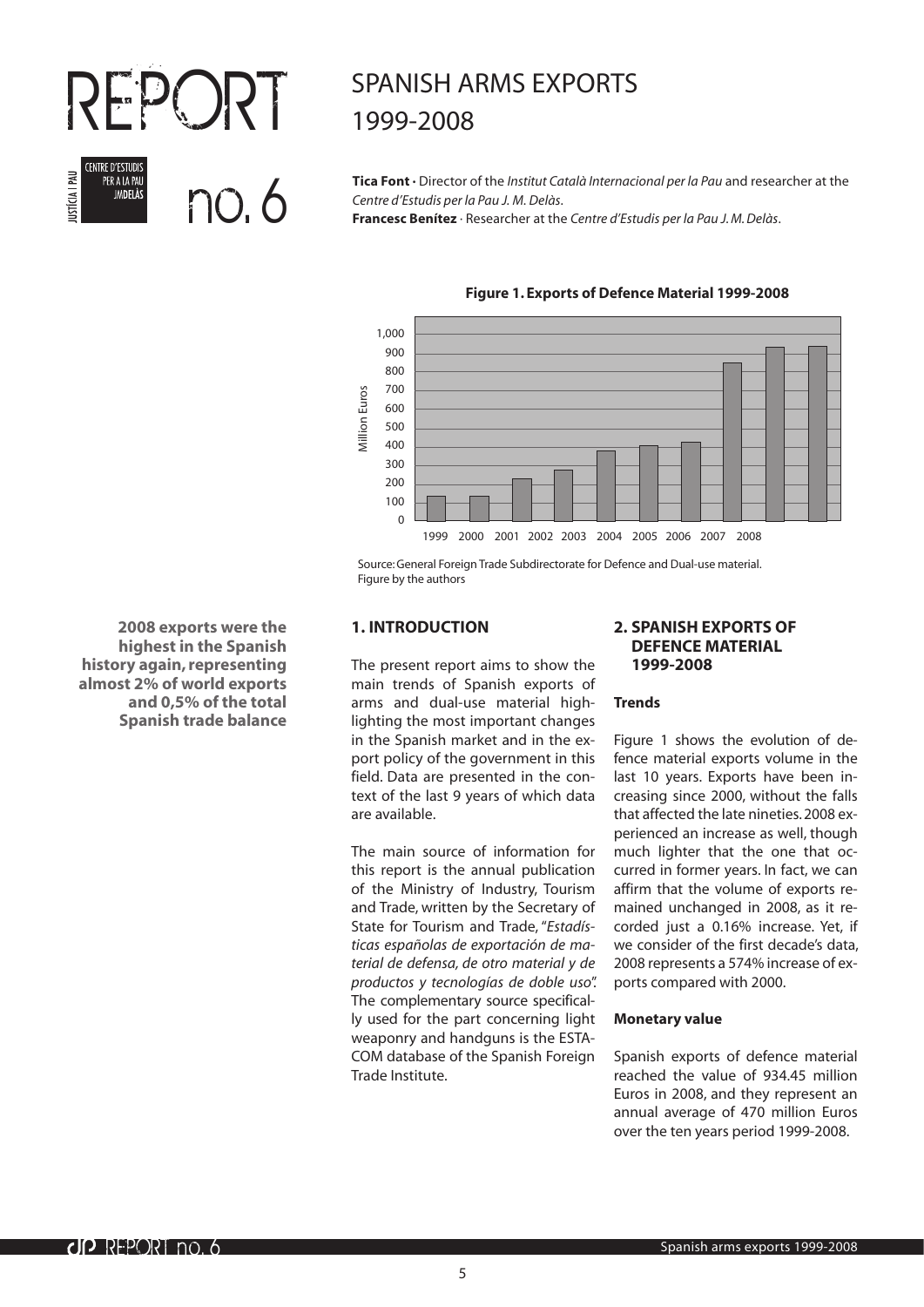**71% of exports over the period 1999-2008 corresponds to military aircrafts (33%); warships (28%); and imaging equipment, radars, etc. (10%). Military vehicles represent 8%**

**The destinations of 41% of exports are EU countries, while the destinations of 29% are developing countries**

According to the 2009 *SIPRI Yearbook*, Spain ranked sixth among world arms exporters in 2008 comparing with the eighth position it achieved the former year. It ranked following the US, the Russian Federation, Germany, France and the UK. It is the same position that the Spanish State had in 1997, although the exports value is much higher now. Furthermore, it is the highest volume in its history for the third year in a row.

As for its participation in the world arms market, Spanish exports represented about 1.6% of its total value in 2008, and 0.50% of all the fiscal year exports for the Spanish trade balance.

Spain ranked fourth in the European defence material exports, behind France that exported material for the value of 3.141 million Euros, Italy (1.777,4 million Euros) and Sweden (1.158,9 million Euros). Spanish exports represent 11% of the EU total world exports, which raised to 8.461,12 million Euros. The European Union's report about defence material exported by its member states informs that Germany, the UK, Belgium, Denmark and Poland do not provide exports figures for 2008 (Eleventh annual report 2009/C 265 /0.1 Official Journal of the European Union of November the 6th 2009).

# **Products exported**

As Table 5 shows and as in the context of last years, the three types of defence material that are most widely sold are again (as last year) military aircrafts, warships and imaging and countermeasure equipment. Military aircrafts represent 33% of the total over the studied period, and a monetary value of 1.291 million Euros; warships represent 28% and a monetary value of 1.113 million Euros, and imaging and countermeasure equipment (including cameras, infrared or heat imaging equipment, radar equipment, etc.) represent 10% and a monetary value of 395 million Euros. The three former categories made up 71% of exports over the whole period. The others experienced some changes comparing with 2007. The category of terrestrial military vehicles ranked fourth in 2008, with a value of 126 million Euros, representing 8% (313 million Euros). Military fuels and explosives category ranked fifth (300 million Euros). Exports of bombs, incendiary bombs, torpedoes, rockets, nosecones, missiles, depth charges, etc., represent almost the same value, representing about 8% and 297 million Euros.

Warships stand out in 2008 for the sale of a third frigate to the Norway Navy for for 258 million Euros, which made up 28% of the whole year's exports. Military aircrafts sales increased of 59% in 2008 comparing with 2007: it represented 321 million Euros. It includes mostly parts and pieces of jet fighter EF-2000 and of the military transport plane A400M, but also a troop transport plane sold to Colombia for more than 30 million Euros.

Regarding the information provided by the General Foreign Trade Subdirectorate for Defence and Dual-use Material, for the first time the 2008 report presents the exports that represented a monetary value higher than 10 million Euros, specifying destinations and exported arms categories which make up 68.83%. Table 1 shows this information.

Noteworthy is the donation of a D3A-01 plane to the Ministry of Defence of Senegal, in the framework of cooperation for the fight against illegal immigration.

Finally, according to the information provided by this report about transfers in the register of conventional arms of the United Nations, tanks have been exported to Romania (20 VAMTAC) and Chile (15 Scorpion).

# **Destination of exports**

In 2008, the destination of 40.73% of Spanish defence material exports were countries of the European Union. Yet, if we use the OECD membership as a criteria for the categorization of exports destinations, then we can say that 71.33% of the total exports go to OECD countries, for the most part considered industrialized countries, be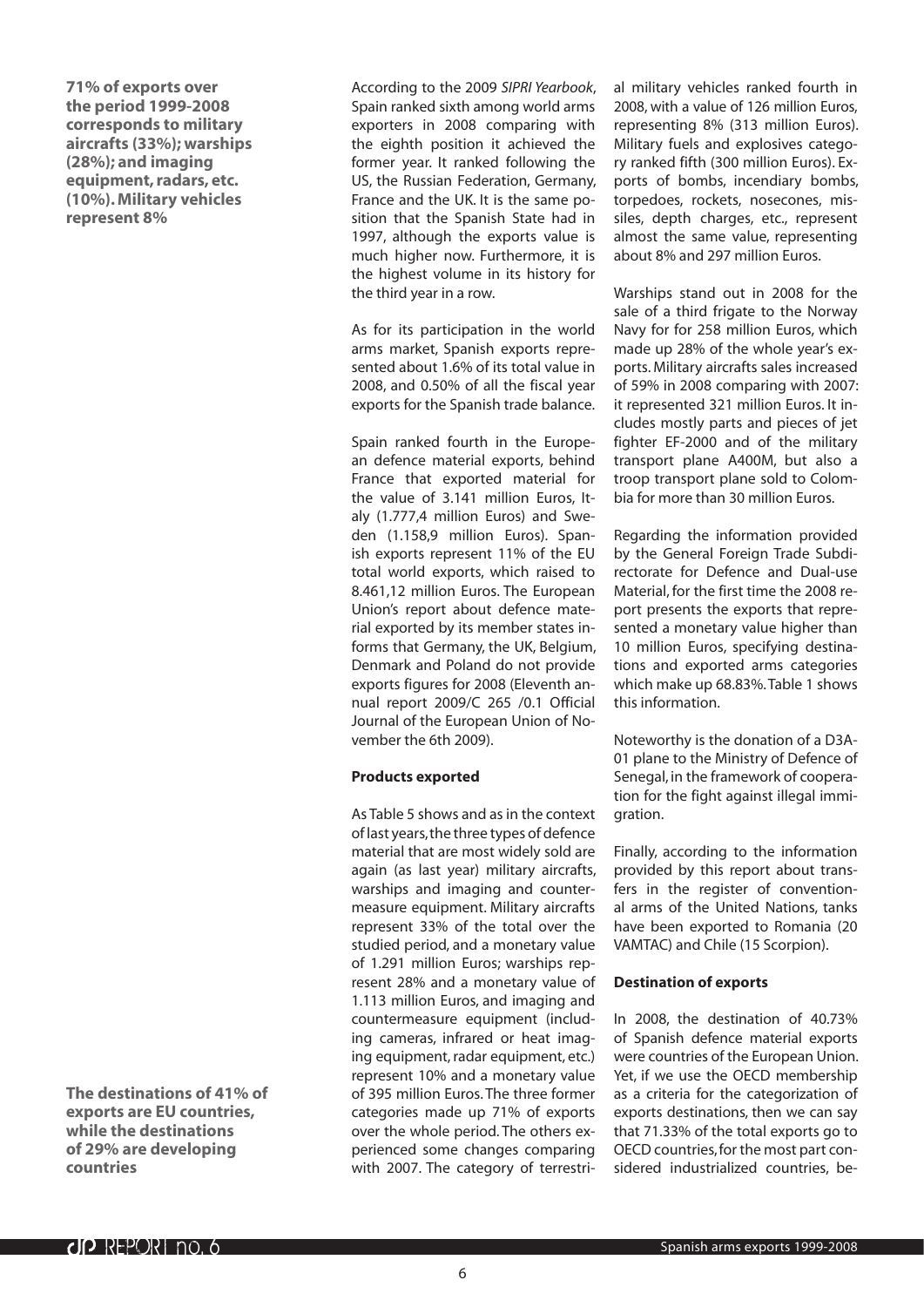longing "to the North" of the world. The same can be said observing exports to NATO members, the main military organization that Spain belongs to. The amount of arms exports to countries belonging to NATO is 70.52%. So, being a member of these organizations is clearly positive for the market of Spanish arms.

The value of exports to the European Union is estimated to be about 380 million Euros, and increased by 12% comparing with 2007. 89% of this amount was purchased by Germany, United Kingdom, Italy and Austria. In terms of the type of defence material that is sold to the members of the European Union, the greater part of it (83%) is associated to the main European programs of arms development. So, 29.5% of exports are parts and pieces of the military aircraft Eurofighter (EF-2000) for a value of 276 million, and 3.76% is associated to the missile Iris-T for 35 millions. The other main programmes, such as the MIDs communications system, the transport aircraft Airbus A400M, the tank Leopard, the missile Meteor and the fight helicopter Tigre only represent 0.91% of Spanish exports, for 8.3 million Euros.

Yet, a significant percentage of Spanish exports would clearly violate the recent Law on Control of External Trade in Defence and Dual-use Material (Law 53/2007). In accordance to this Law, that was approved in December 2007, exports should be denied to countries sanctioned by the United Nations, countries affected by clear political and democratic instability; countries living an armed conflict, that violate the human rights of their citizens; countries that do not condemn terrorism or whose public expenditure for defence material is higher than social expenditure, as for education and health. This is why exports appearing in the 2008 report to Israel, Colombia, Morocco, Equatorial Guinea, Turkey, Saudi Arabia, Ecuador, India, Pakistan, Venezuela, United Arab Emirates, Indonesia, Singapore, Thailand, Sri Lanka, Angola or Ghana would all be breaking the spirit of this Law for some of the above mentioned reasons.

First of all we will analyze the case of Colombia and Israel, for being engaged in bloody internal armed conflicts. Arms exports to Colombia have been continuous for the last years, except 1999 and 2006. For the period over 1999-2008 Colombia ranks fifteenth among the main purchasers of Spanish arms (it ranked eighteenth between 1998 and 2007), all the time being engaged in an armed conflict, being civilians victims of violence between paramilitaries, guerrillas and the army, and being human rights systematically violated.

As for Israel, despite the violent attitude of its government against the Palestinian people in the Occupied Territories, arbitrary detention of thousands of people, torture, enforced disappearances, bombing of civilian settlements as against south Lebanon in 2006 or against Gaza at the end of 2008, every year arms exports are authorized and implemented, ranking Israel 29th among the purchasers of defence material proceeding from Spain.

In the 2008 report, the General Foreign Trade Subdirectorate for Defence and Dual-use material informs with special

**From 2001 statistics show an increasing cooperation and collaboration of Spanish arms companies in programmes for the development of new European weaponry** 

**Defence material is being exported to countries in conflict, such as Colombia or Israel, or in latent conflict, such as India and Pakistan. Arms are also being exported to countries in a context of tension, such as Sri Lanka or Indonesia**

**In the case of Israel, the Spanish government uses a double-faced language: On one side, it tries to minimize the importance of exports and on the other it spurs lucrative cooperation agreements in the military industry**

| <b>Country</b> | <b>Product</b>                     | Value (Million $\epsilon$ ) |
|----------------|------------------------------------|-----------------------------|
| Norway         | 1 frigate                          | 258.60                      |
| Morocco        | 1,015 vehicles and trucks          | 113.90                      |
| Germany        | Parts and pieces of EF-2000        | 82.17                       |
| <b>Brazil</b>  | 2 transport planes and spare parts | 60.36                       |
| <b>UK</b>      | Parts and pieces of EF-2000        | 59.75                       |
| Colombia       | 1 transport plane and spare parts  | 29.35                       |
| Germany        | Guidance section of missile Iris-T | 27.70                       |
| <b>Italy</b>   | Parts and pieces of EF-2000        | 11.43                       |
| <b>Total</b>   |                                    | 643.26                      |

**Table 1. Defence material exports higher than 10 million Euros in 2008**

Source: General Foreign Trade Subdirectorate for Defence and Dual-use material. Figure by the authors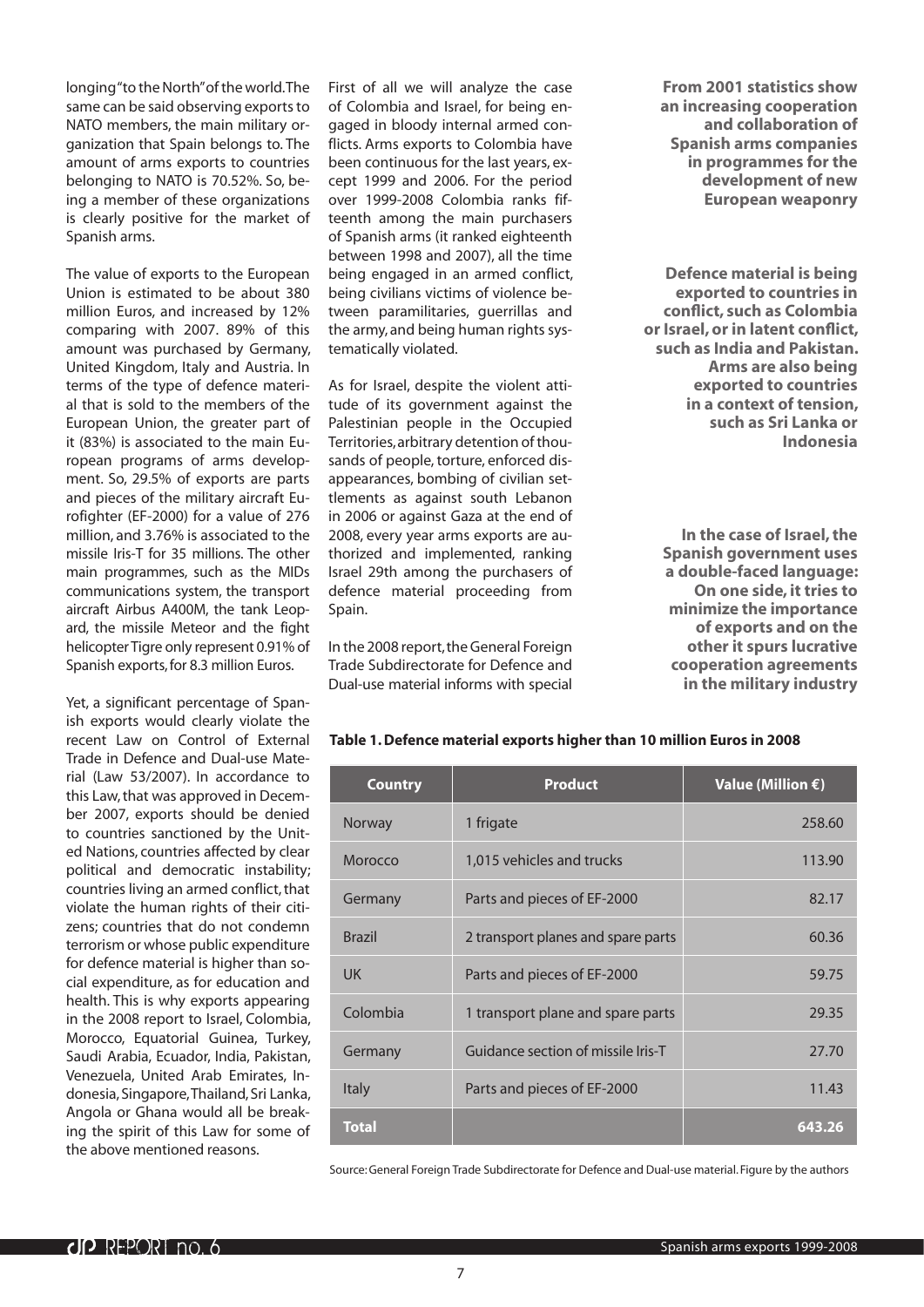**Arms are also exported to countries involved in conflicts, such as the US and UK, whose troops are illegally occupying Afghanistan and Iraq**

**The new Law of control of arms exports states that arms must not be sold to countries that are sanctioned, unstable, involved in an armed conflict, that violate human rights, that do not condemn terrorism or with a poor level of welfare. Based on that, how should we interpret exports to countries such as Morocco, Equatorial Guinea, Turkey, Saudi Arabia, Ecuador, India, Pakistan, Venezuela, United Arab Emirates, Indonesia, Singapore, Thailand, Sri Lanka, Angola or Ghana?**

**Arms are exported to countries with little respect to human rights, such as Indonesia, Kenya and Thailand, and to some of the world's poorest countries such as Burkina Faso, Kenya and Mauritania, or to countries that are living a delicate postwar situation, such as Angola**

sensitiveness about the exports to some destinations. So it reports which products were sent to Israel. Often, the elements that are shipped to Israel are included among others that are later re-exported to other countries. For example, some infrared sensor lenses equipments are inserted in other aeronautical components and are later exported to the program of the Eurofighter aircraft. So the special case of arms exports to Israel actually shows the high level of the collaboration existing between the military industries of the two countries.

After public opinion denounced the brutality of the above mentioned attack against Gaza, the Spanish government's spokesmen made declarations in order to minimize arms exports to Israel. But what was actually being hided was the importance of the strategic agreements of collaboration between their military industries.

The collaboration between the two countries in the aeronautical industry is explained in the report "*La industria aeroespacial en Israel*" ("Aerospace industry in Israel"), prepared by the Economic and Trade Office of the Spanish Embassy in Tel Aviv in 2009. The result of these agreements is the first unmanned aerial vehicle (UAV) that the Spanish army deployed in Afghanistan and the anti-tank missile Spike, which the Tiger Eurocopter helicopters are equipped with. The same report recommends "increasing cooperation and commercial exchanges" and identifies "the existing competence between the US and Europe in the field of aircraft manufacturing" as the main obstacle.

Another chance of cooperation in the military field with Israel is represented by the funds allocated by the European Union to research and development in the defence industry, which could bring to new exports and reexports processes. In this sense, the above mentioned report point out "the interest of the Israeli military industry to get involved as a contractor or subcontractor of the projects financed" by those funds.

So, far from being rigorous, strict and responsible in the compliance of the Law on Trade in Arms, which would suppose suspending both exports to Israel and the current and future cooperation agreements between the two countries' military industries, Spain denounces the Israeli army's violence but it increases the bilateral cooperation in the field of the military industry on the other side.

As for other countries on the list of the exports that do not comply with the Law, Turkey is notable due to its constant repression of the Kurdish people; Saudi Arabia for its poor respect of human rights; Venezuela for its unstable relations with neighbor countries, especially with Colombia; and Angola, due to its very delicate internal situation. This country is actually in the midst of postwar recovery and all its resources should be allocated to improving the situation of people, who have been suffering from the violence of the armed conflict for many years.

India and Pakistan live a latent conflict, so that the two countries accuse each other to support terrorist attacks and claim sovereignty over the territory of Kashmir. Besides, both are affected by internal revolt episodes. Finally, we have to point out that Pakistan is near to be considered a failed state.

Also on the list are countries that are living tensions as Indonesia and Sri Lanka, and countries where human rights are violated, as Equatorial Guinea, United Arab Emirates, Thailand or Morocco.

According to the report, Spain exported arms to some of the world's poorest countries: Burkina Faso, Angola, Kenya and Mauritania, or to countries that allocate more funds to the military expenditure than to health and education expenditure, due to their high militarization level (source: UNDP). This would be the case for Angola, Saudi Arabia, Brazil, Ecuador, United Arab Emirates, Jordan, Pakistan and Turkey.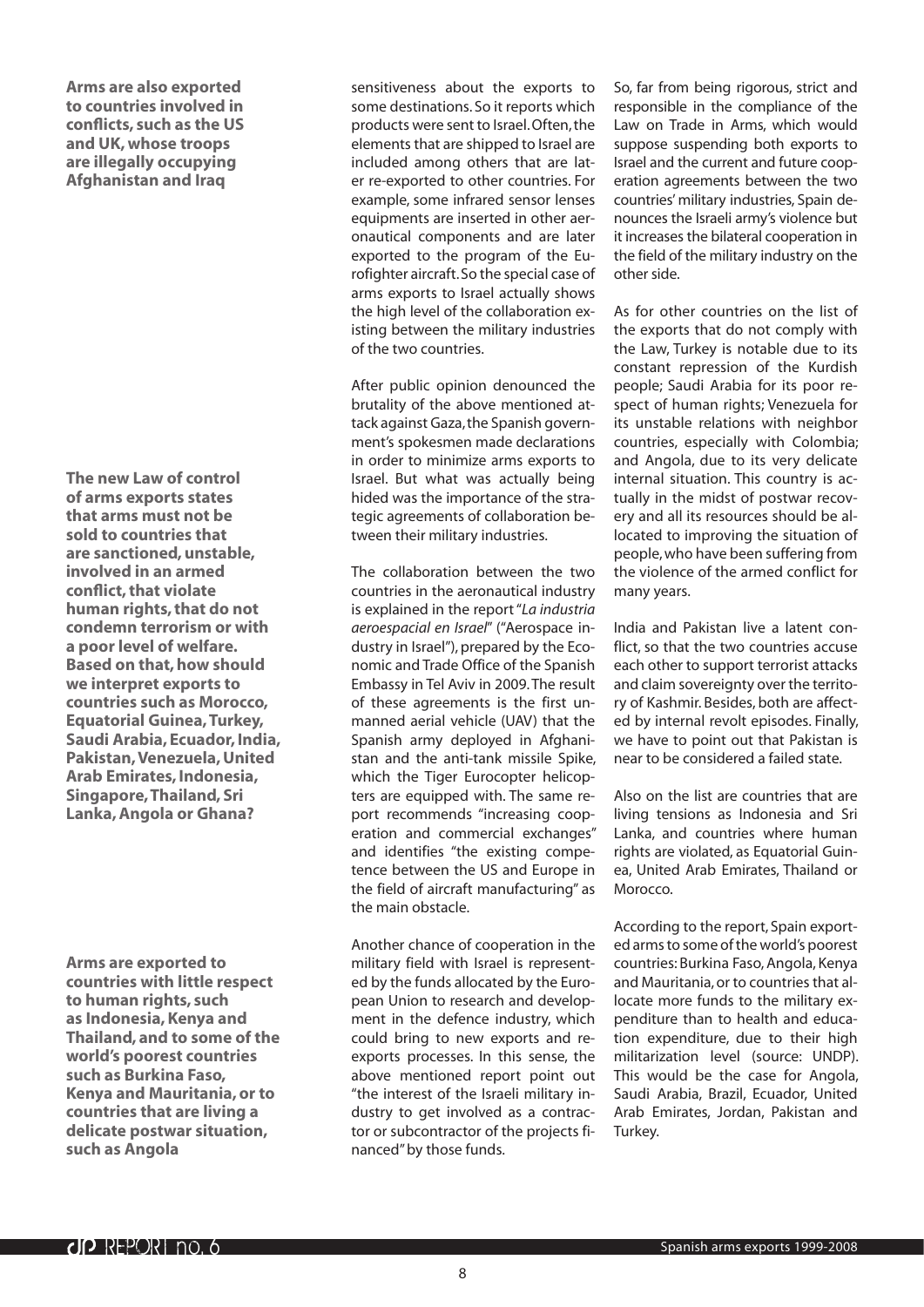The Common Position 2008/944/CF-SCP of the European Union on the control of exports of military technology and equipments (the former Code of Conduct) states that arms must not be sold to countries that are sanctioned, unstable, involved in an armed conflict, that violate human rights, that do not condemn terrorism or with a poor level of human development. Therefore, it is impossible to understand or justify the fact that arms are exported to countries such as Morocco, Equatorial Guinea, Turkey, Saudi Arabia, Ecuador, India, Pakistan, Venezuela, United Arab Emirates, Indonesia, Singapore, Thailand, Sri Lanka, Angola or Ghana. In many cases, these exports are actually breaking the Common Position even under more than one disposition.

# **3. SPANISH EXPORTS OF OTHER MATERIAL (RIOT CONTROL EQUIPMENTS, HUNTING AND SPORT SHOOTING ARMS)**

NGOs that campaign for higher transparency in Spanish arms exports have been focusing on light weaponry and handguns, the arms that cause most of the mortality in Southern countries conflicts. For years, NGOs have been asking for information about exports of handguns, especially of hunting and sport shooting arms and the respective ammunitions. This year's report provides statistics about these exports. We point out the following ones:

Ghana stands out in this list for the amount of exports and for its continuous presence in statistics of hunting and sport shooting arms purchase.

Angola was the destination of 95% of exports of police and security equipment, in terms of riot control equipments.

# **4. SPANISH EXPORTS OF DUAL-USE MATERIAL 1999-2008**

Exports of dual-use material raised by 35% in 2008 with respect to 2007, representing a monetary value of 154 million Euros comparing with 114 million Euros in 2007.

The main destinations in 2008 were Iran, which ranked first with 60.4 million Euros of products belonging to Category number 2 (shavings, crucibles, measurement instruments, robots, movement simulators and mechanizing centers); US with 34.3 million Euros of products belonging to Category number 0 (nuclear materials, installations and equipments); China with 9.15 million Euros of Cate-

**Some destinations of exports are countries that allocate more funds to the military expenditure than to human development such as Angola, Saudi Arabia, Ecuador, Brazil, United Arab Emirates, Jordan, Pakistan or Turkey**

> **The value of Spanish arms exports in 2008 was 154 million Euros**

| <b>Country</b>        | <b>Product</b>                | Value $\epsilon$ | <b>Final use</b> |
|-----------------------|-------------------------------|------------------|------------------|
| <b>United States</b>  | Shotguns and cartridges       | 5,795,046        | Private          |
| Ghana                 | Shotguns and cartridges       | 2,773,073        | Private          |
| <b>Turkey</b>         | Shotguns and cartridges       | 1,912,989        | Private          |
| Ukraine               | Shotguns and cartridges       | 1,850,428        | Private          |
| <b>Guinea Conakry</b> | Cartridges                    | 1,827,960        | Private          |
| South Africa          | Shotguns and cartridges       | 1,362,152        | Private          |
| Peru                  | Cartridges                    | 1,102,441        | Private          |
| Morocco               | Cartridges and piston sheaths | 1,004,338        | Private          |

# **Table 2. Hunting and sport shooting arms exports**

Source: General Foreign Trade Subdirectorate for Defence and Dual-use material. Figure by the authors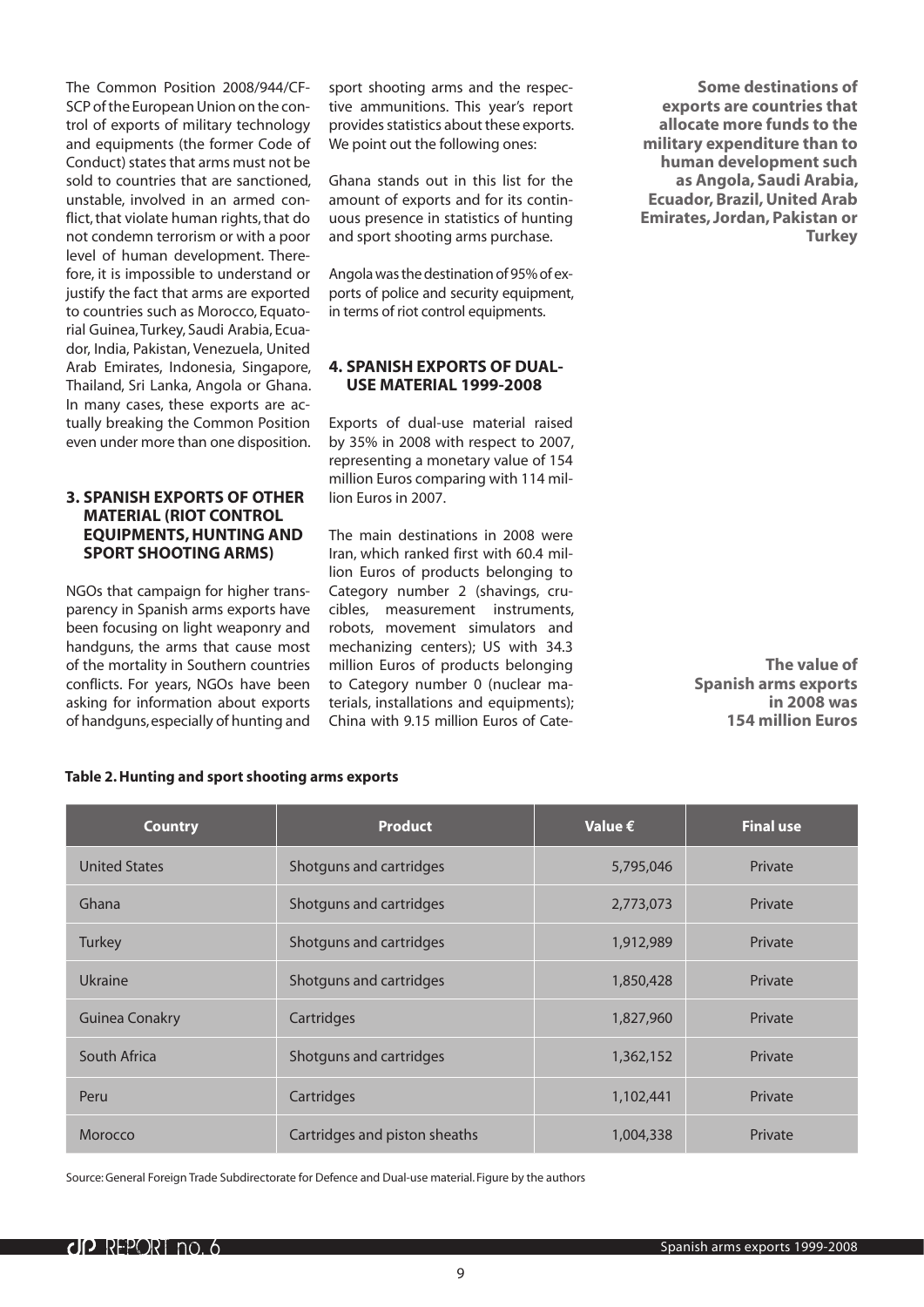# **Exports of light weapons and handguns amounted to 165 million Euros in 2008**

**Ghana kept as the first not reach recipient of light weapons and handguns in 2008. The volume of transfers was more than 3.6 million Euros this year, despite the moratorium established by the Economic Community Of Western African States (ECOWAS) in 1998 on import, export, production and distribution of light weapons and handguns in the whole region, due to the uncontrolled proliferation of arms in the country and to the risk of illicit trade of these arms from Ghana to some of its neighbours, some of which are in a situation of conflict, postconflict or tension, such as Togo, Nigeria or the Ivory Coast**

gory 0 too. As for Libya, Brazil and Venezuela, the main categories of exported products were number 2 (materials treatment); number 0 (nuclear materials, installations and equipments); number 1 (chemical substances, microorganisms and toxins) and number 6 (sensors and lasers).

# **5. SPANISH EXPORTS OF LIGHT WEAPONS AND HANDGUNS**

Spanish exports of light weapons and handguns amounted to 165 million Euros in 2008, which represents a 10.4% raise with respect to 2007. The annual average over the period 1999- 2008 was 110 million Euros per year.

The report of the General Foreign Trade Subdirectorate for Defence and Dual-use Material (see Table 3), provides a list of all handguns exports. According to this list, this kind of weapons were exported to Belgium, Chile, Czech Republic, Singapore, El Salvador, Indonesia, Kuwait, Switzerland and Netherlands in 2008. They were provided to the Armed Forces and to the State Security Forces.

Yet, this information is incomplete if we compare this data with the customs database, especially with the information concerning the Customs Tariff Code number 93 on arms, munitions and its accessories. If we examine this database, the list of countries that import light weapons and handguns manufactured in Spain becomes much longer (see Table 8).

According to this information, the 10 main importers in 2008 were the US, France, the UK, Germany, Denmark, Portugal, Russia, Italy, Switzerland and Ghana.

Ghana's presence in the data of the period between 1999 and 2008 provided by this report (Table 9) is to be highlighted. On one side, it remains at the sixth position among purchasers of light weapons and handguns along the whole period (with 3.6 million Euros in 2008) which would make a good client of this country, for maintaining the purchasing volume along the years. Still, despite the fact that the data obtained from customs show these values, the annual report of the Ministry of Industry, Tourism and Trade (as for former years) does not provide any information about exports to this country yet.

Ghana is a member of the Economic Community Of Western Africa States (ECOWAS). In 1998, this organization established a moratorium on import, export, production and distribution of small arms and handguns and respective ammunitions. According to the report a number of international organizations warned of the uncontrolled proliferation of handguns in the country and of the risk of illicit arms trade from and to neighbor countries, some of which are in a situation of conflict, latent conflict or post-conflict, such as Togo, Nigeria or Ivory Coast.

In 2005 Spain signed a memorandum with the Secretary of ECOWAS, committing to give 1 million Euros to the program of small weapons control in Western Africa for the period 2006-2008. This is a vital contribution for the fight against light weapons' proliferation, but we have to highlight the insignificance of such an economic effort compared to the figures associated to the exports of light weapons to the African continent.

Spain also contributed in 2008 with 550,000 Euros to OECD-sponsored programs for the destruction of conventional arms, small and light weapons and of exceed ammunitions. It also contributed economically to oth-



# **Figure 2. Exports of light weapons and handguns 1999-2008**

Source: ESTACOM database, Institute of Foreign Trade. Amounts corresponding to Customs Tariff Code number 93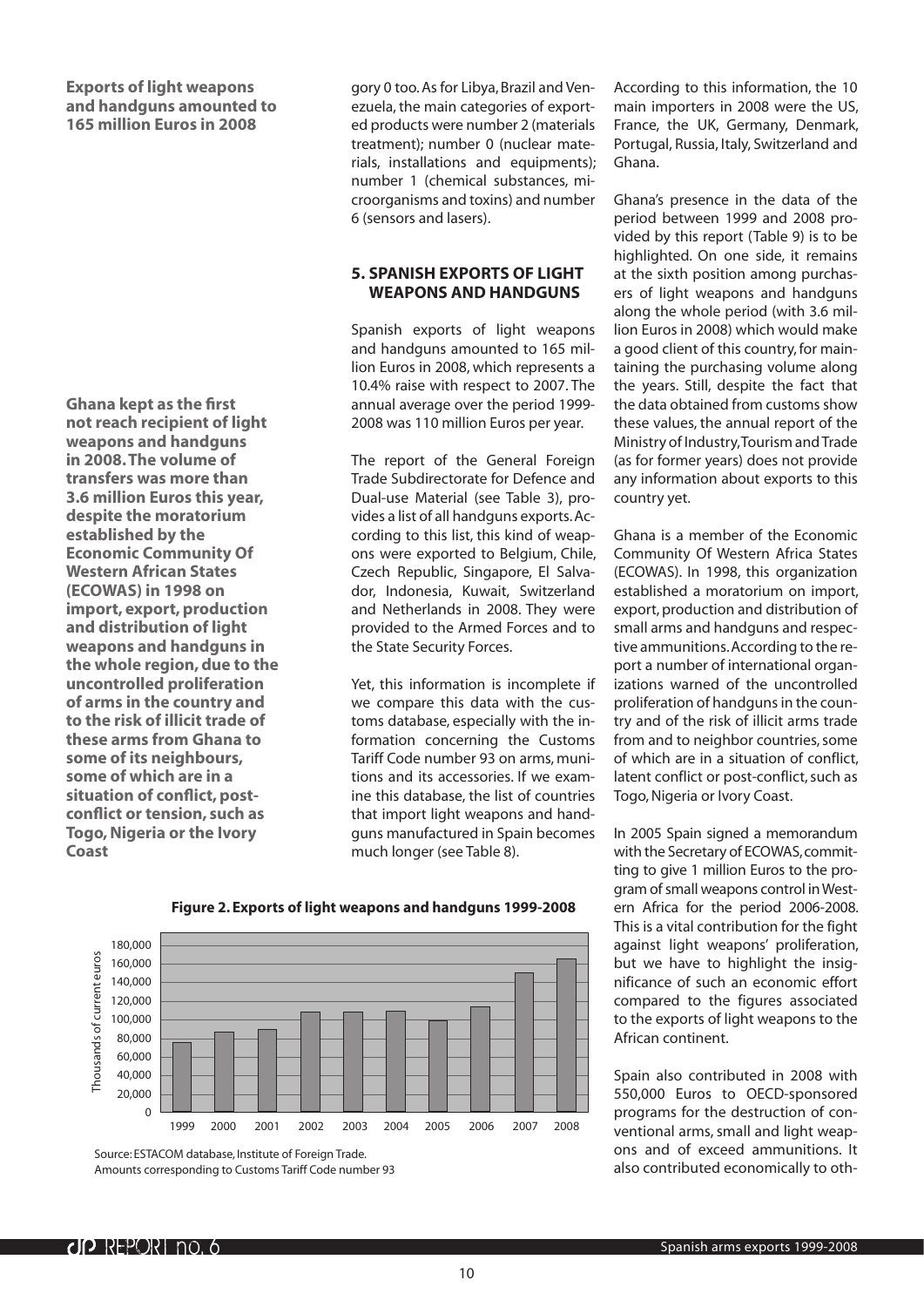er similar programs sponsored by a number of organizations: 150,000 Euros for physical security and ammunition storage in Afghanistan with the NATO'S Partnership for Peace; 2,000,000 Euros for the reintegration of child soldiers with the UNICEF; 800,000 Euros for the UNDP Bureau for Crisis Prevention and Recovery; and 450,000 Euros for the United Nations Regional Centre for Peace, Disarmament and Development in Latin American and the Caribbean (UN-LiREC).

Yet, priorities are deducible analyzing the figures. In 2008, Spain exported arms for a value of 934 million Euros, while the sum of efforts of the European Union and Spain in initiatives for the control of those very weapons does not exceed 30 million Euros. The priorities of the governments are still the sale of weapons and the lucrative business associated to arms. Then, for the sake of appearances they allocate totally insignificant funds to programs for the control of those weapons and of the consequences of their presence.

# **6. USE OF EXPORTS**

The 2008 report again includes the type of end user and of end use. That is, it reports whether the user belongs to the public sector (Armed Forces or National Security Corps) or to the private sector (private companies or individuals) providing the corresponding percentage of exports.

Given the importance of this information for the evaluation of privatization we picked the four most significant categories in relation to the possible private destinations of arms: categories 1 and 2 are arms (rifles, revolvers, machine guns, carbines, shells, projectile launchers, mortars..); category 3 includes ammunitions for the arms of categories 1 and 2; and category 4 includes bombs, torpedoes, rockets, missiles, grenades... The data of these exports were combined with the countries where a high percentage of these arms finally goes to private companies for private use (see Table 4).

The most serious and worrying aspect of this information is the very sale to private companies for private use. What sort of companies needs to acquire bombs, missiles or grenades? What use is made of these weapons? And in what kind of situation and under which regulations may it be legal for a company to use such material?

The most significant percentage of Spanish arms exported to private companies goes to the US, Germany, Denmark, France, Belgium, Austria, Poland and the UK. Associating these figures to the creation of defence multinationals in the 90s, mostly in the US and UK, such as Blackwater, Armor-Group, Northbridge Services Group or Keilog Brown & Roots, we may think that some of these companies are acquiring weaponry. So we inevitably wonder whether the Spanish State is taking part in the privatization of war by means of these exports.

# **7. CONCLUSIONS**

The volume of exports of 2008 rose by 0.16% with respect to the former year and Spain ranked sixth among arms exporters. The amount of exports of

**The 2008 report again includes defence material exports to private companies and for private use. In 2008 the most significant recipients of weaponry for private use were the US, Germany, Denmark, France, Belgium, Austria, Poland, and the UK. Could these companies be defence multinationals such as Blackwater, ArmorGroup...?**

**Do these exports mean that Spain is taking part in the privatization of war?** 

# **Table 3. Exports of small arms and light weapons in 2008**

| Country            | <b>Description</b>             |
|--------------------|--------------------------------|
| <b>Belgium</b>     | 1 light machine gun            |
| Chile              | 4 light machine guns           |
| Czech Republic     | 6 light machine guns           |
| Singapore          | 2 heavy machine guns           |
| <b>FI Salvador</b> | 102 portable grenade launchers |
| Indonesia          | 389 portable grenade launchers |
| Kuwait             | 275 portable grenade launchers |
| Switzerland        | 2 portable grenade launchers   |
| <b>Netherlands</b> | 1 mortar                       |

Source: General Foreign Trade Subdirectorate for Defence and Dual-use material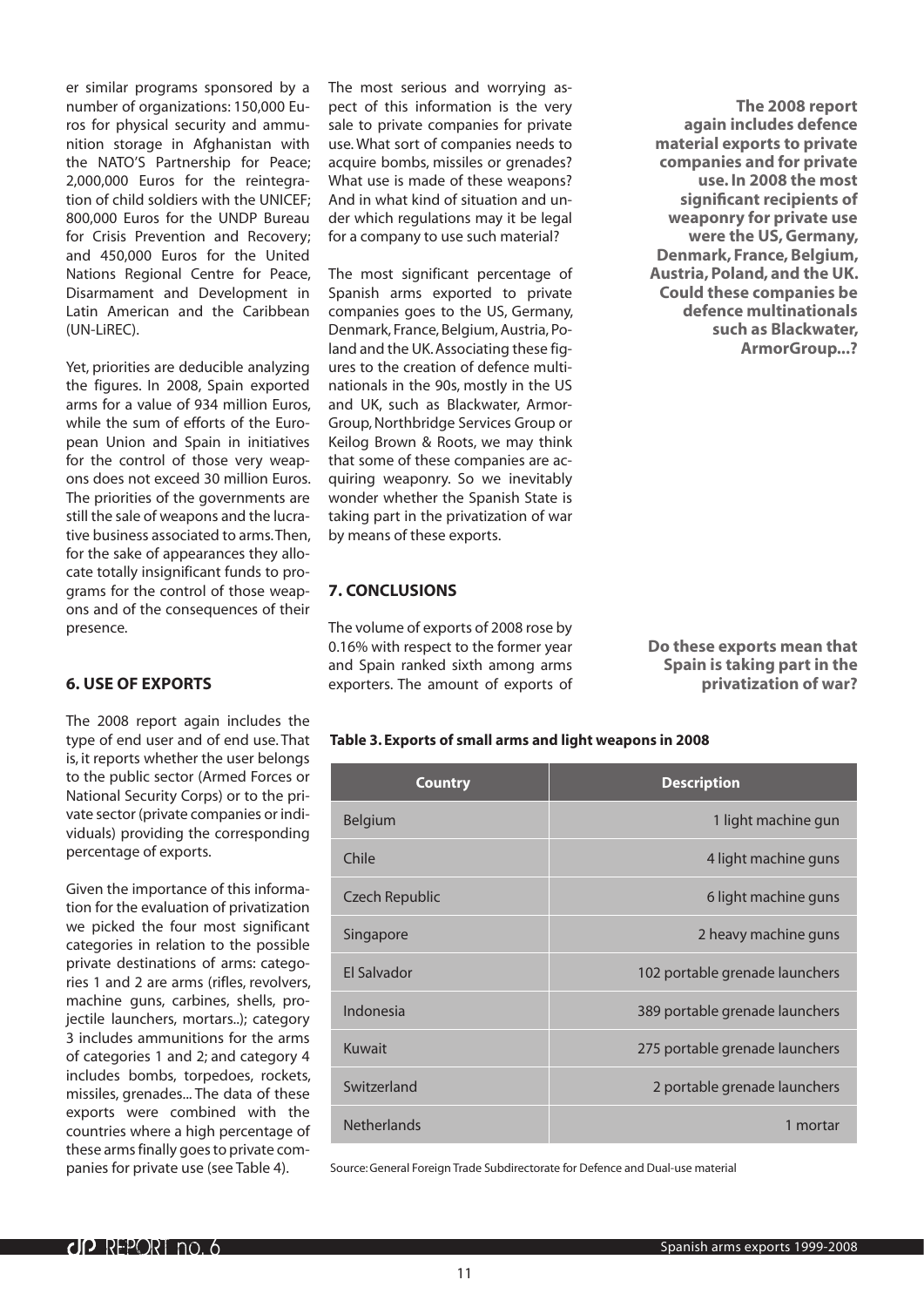**Exporting arms to destinations that do not comply with the spirit of this law makes Spain co-responsible of the deterioration of regional instability, of latent conflicts, and of the persistence of those already existing**

2008 again was the highest in the Spanish history, representing 1.6% of the world's total volume and 0.5% of the national trade balance.

The transparency of information still is insufficient. The government protects export information under the official secrets law and does not inform about the arms that are being exported to each country. The minutes of the meetings during which exports to specific countries are authorized or not are also made secret, though the official secrets law only allows to classify information when it could jeopardize or put at risk Spanish national security if it was made public.

Nonetheless, the same report provides data about some of the exports, the recipient countries and the products that are exported. Besides, there is only one manufacturing company respectively for warships and aircrafts, so that the report always informs on those companies indirectly. So it is clear that in this issue, the official secrets law is being applied arbitrarily. Public knowledge of arms exports does not constitute any risk for the security and defence of the state. The government can not use the state secrets category to favor arms exports hiding from the citizens the decisions it takes about this in a democratic nation.

2008 represents the first year in which the new law on the control of exports, which was approved in December 2007, has been applied. The conclusion of the last report's analysis does not show a greater commitment to transparency and control of exports compared with the reports that were issued the former years, neither shows a significant change in the export policy.

Exporting arms to destinations that do not comply with the spirit of this law makes Spain co-responsible of the deterioration of regional instability, of latent conflicts, and of the persistence of those already existing. It actually means exporting human suffering to different parts of the world, hiding behind the secrecy of decisions and profiting from the business it implies.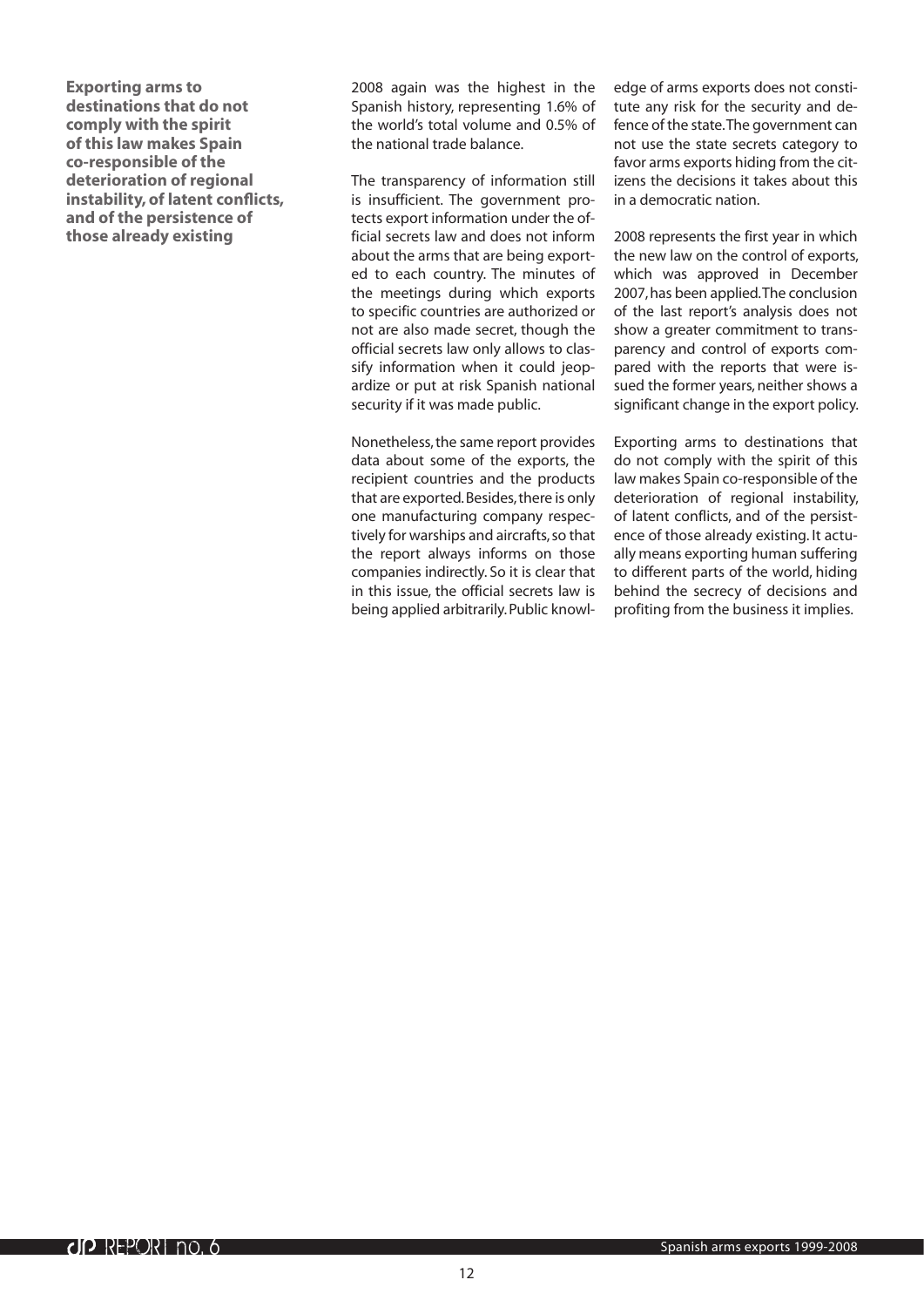# **Table 4. 2008 principal exports of categories 1-4 and private use percentage**

| <b>Country</b>        |              |                                      | % of private   |                |              |
|-----------------------|--------------|--------------------------------------|----------------|----------------|--------------|
| 2006                  | $\mathbf{1}$ | $\overline{2}$                       | $\overline{3}$ | $\overline{4}$ |              |
| Canada                | 67,012       |                                      |                | 1,031,850      | 99.6         |
| <b>United States</b>  | 1,445,377    | 1,255,609                            | 423,914        | 3,991,614      | 82.9         |
| Belgium               | 6,875        |                                      | -              | 1,694,062      | 35           |
| <b>United Kingdom</b> | 28,725       |                                      |                | 2,208,034      | 31           |
| 2007                  |              | % of private                         |                |                |              |
| Belgium               |              |                                      | -              | 478,100        | 100          |
| Sweden                |              |                                      |                | 36,370         | 100          |
| France                |              | 7,240                                | 3,400          | 2,031,720      | 96           |
| <b>Israel</b>         | 163,599      |                                      | -              | 25,474         | 70           |
| Italy                 |              |                                      |                | 147,550        | 58           |
| <b>United States</b>  | 560,523      | 126,250                              | 10,989,749     | 5,084,438      | 52           |
| Indonesia             | 25,000       |                                      | 136,784        | 3,665,548      | 51           |
| Canada                | 700          |                                      |                | 1,131,081      | 45           |
| Switzerland           | 1,640        | 121,595                              | 2,074          | 160,882        | 43           |
| 2008                  |              | <b>Exports by categories (Euros)</b> |                |                | % of private |
| <b>United States</b>  | 4,747,325    | 4,104                                | 6,445,754      | 3,758,525      | 83           |
| Germany               | 208,380      | 10,002                               | 3,024,826      | 39,542,350     | 26           |
| Denmark               | 2,944        | -                                    | -              | 7,189,800      | 100          |
| France                | 8,736        | -                                    | -              | 7,405,824      | 91           |
| Belgium               | 27,600       | -                                    | 22,000         | 2,936,148      | 100          |
| <b>United Kingdom</b> | 700          | -                                    | -              | 1,577,876      | 61           |
| Canada                | 19,100       | -                                    | -              | 897,889        | 100          |
| Egypt                 |              | -                                    | 219,177        | 31,000         | 100          |
| Italy                 | 16,777       | -                                    | -              | 183,100        | 65           |
| Sweden                | 4,767        | -                                    | -              | 45,462         | 100          |

Source: General Foreign Trade Subdirectorate for Defence and Dual-use material. Figure by the authors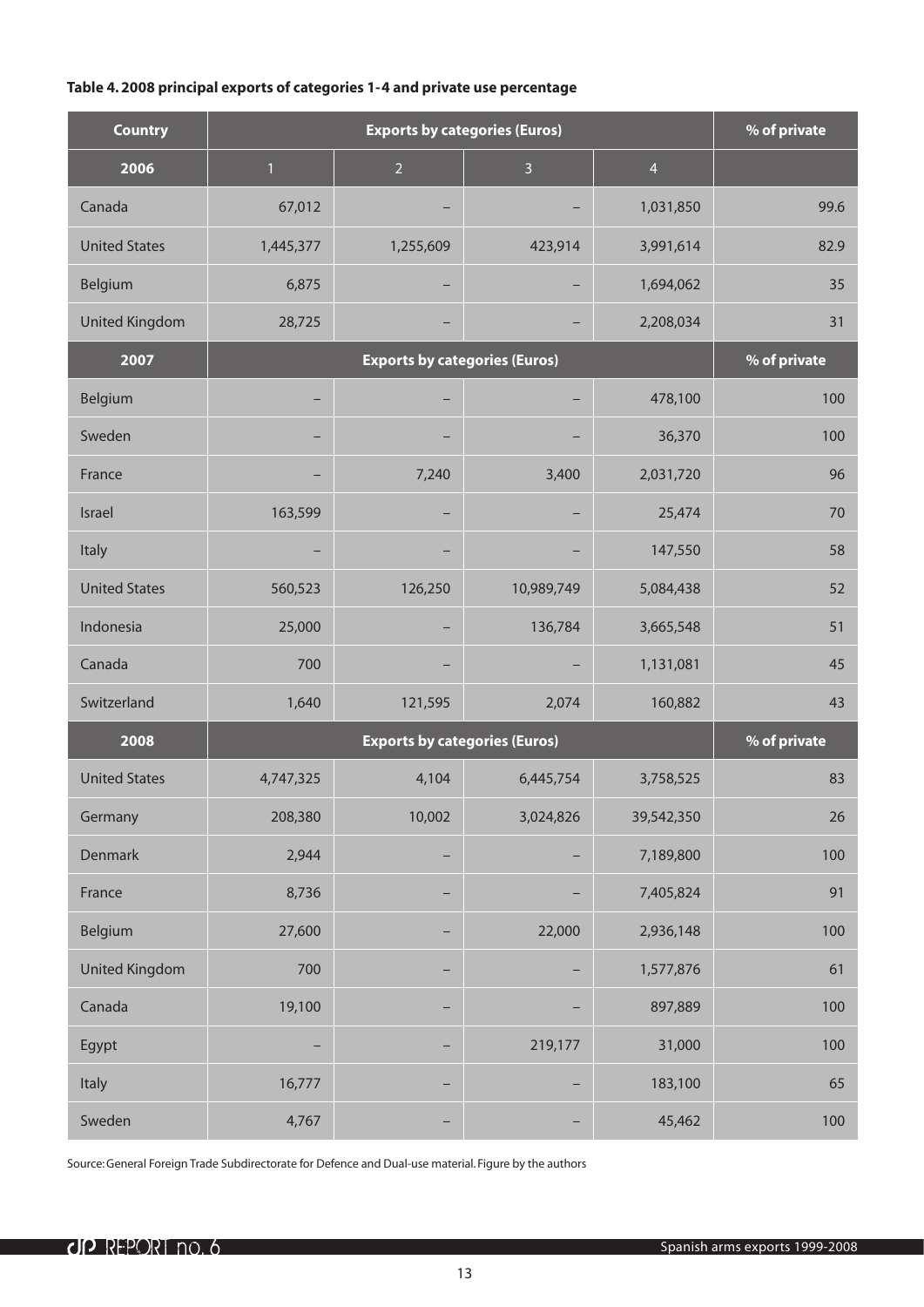# **APPENDIX**

# **APPENDIX I**

# **Table 5. Spanish exports of defence material** (in thousands of current Euros)

| <b>Countries</b>     | 1999      | 2000      | 2001      | 2002      | 2003       | 2004      | 2005       | 2006       | 2007       | 2008       | 1999-2008  |
|----------------------|-----------|-----------|-----------|-----------|------------|-----------|------------|------------|------------|------------|------------|
| Norway               | 14.18     | 409.49    | 631.25    | 500.10    | 2,339.79   | 547.84    | 1,228.80   | 269,901.10 | 266,367.96 | 265,691.48 | 807,631.99 |
| United<br>Kingdom    | 18,626.72 | 30,041.89 | 46,701.26 | 84,550.54 | 121,049.28 | 87,733.90 | 73,268.51  | 86,811.06  | 93,157.32  | 95,534.57  | 737,475.04 |
| Germany              | 5,754.40  | 471.53    | 24,063.98 | 61,507.47 | 74,826.89  | 63,035.83 | 65,673.93  | 81,328.51  | 82,701.92  | 169,371.61 | 628,736.07 |
| Italy                | 3,599.23  | 4,540.52  | 33,783.09 | 71,639.51 | 70,819.45  | 59,475.00 | 34,402.03  | 33,500.01  | 47,084.24  | 62,319.52  | 421,162.59 |
| <b>Brazil</b>        | 631.69    | 319.53    | 420.65    | 1,778.61  |            | 30.16     | 1.03       | 74,051.52  | 79,913.48  | 63,446.39  | 220,593.06 |
| Poland               | 21.31     | 855.26    | 5.96      |           | 23,869.72  | 97,903.74 | 48,910.20  | 68.43      | 32,520.53  | 1,575.99   | 205,731.15 |
| Morocco              | 5,994.24  | 8,097.68  | 28,341.05 | 6,647.95  | 433.38     | 3,637.98  | 9,229.49   | 16,824.34  | 11,133.80  | 113,900.26 | 204,240.17 |
| Chile                |           | 8.00      | 377.89    | 3.43      | 1,301.15   | 650.32    | 1,586.26   | 178,592.76 | 2,308.35   | 710.72     | 185,538.87 |
| <b>United States</b> | 17,703.94 | 23,993.59 | 26,155.28 | 13,546.64 | 7,270.31   | 6,002.09  | 6,580.44   | 17,126.55  | 38,343.10  | 22,375.96  | 179,097.91 |
| Malaysia             | 715.68    | 2,544.04  | 2,323.81  | 1,787.65  | 277.77     | 274.45    | 134.09     | 62.83      | 152,939.03 |            | 161,059.34 |
| Algeria              |           |           |           |           |            |           | 110,578.80 |            |            | 690.16     | 111,268.96 |
| France               | 21,492.33 | 1,062.07  | 12,447.56 | 5,581.29  | 1,455.82   | 3,625.85  | 1,447.94   | 10,489.79  | 16,881.94  | 9,602.84   | 84,087.43  |
| Greece               | 1,873.05  | 3,783.96  | 233.43    | 4,199.32  | 21,495.96  | 3,047.88  | 20,262.06  | 22,833.97  | 5,266.20   | 211.45     | 83,207.28  |
| Saudi Arabia         | 42.31     | 9,945.11  | 26,295.02 |           |            | 23,262.26 | 1,984.98   | 5,851.11   | 1,876.66   |            | 69,257.45  |
| Colombia             |           | 361.89    | 98.40     | 438.30    | 11,478.12  | 961.42    | 152.00     |            | 16,022.45  | 31,137.53  | 60,650.11  |
| Ecuador              | 129.27    | 10.10     | 4.47      |           | 2,030.71   | 20,153.88 | 32,254.71  | 216.63     | 54.25      | 324.28     | 55,178.30  |
| Turkey               | 30,918.57 | 12,496.94 | 364.29    | 56.21     | 2,520.00   | 14.99     | 1.77       | 1,426.94   | 0.63       | 1,113.19   | 48,913.53  |
| Jordan               | 2.69      | 513.70    |           | 483.87    | 20,456.48  | 20,250.00 |            | 600.00     | 0.35       | 860.45     | 43,167.54  |
| Finland              |           | 1,208.03  | 5.12      |           | 20.00      |           | 201.15     | 1,504.54   | 36,359.92  | 4.00       | 39,302.77  |
| Portugal             | 1,420.02  | 3.38      | 11,912.80 |           | 0.75       | 4,586.82  | 228.39     | 261.48     | 234.57     | 4,535.86   | 23,184.06  |
| India                | 4,604.25  | 8,528.61  | 1,143.87  | 3,389.81  | 67.92      |           |            | 1,645.60   | 261.46     | 1,919.52   | 21,561.04  |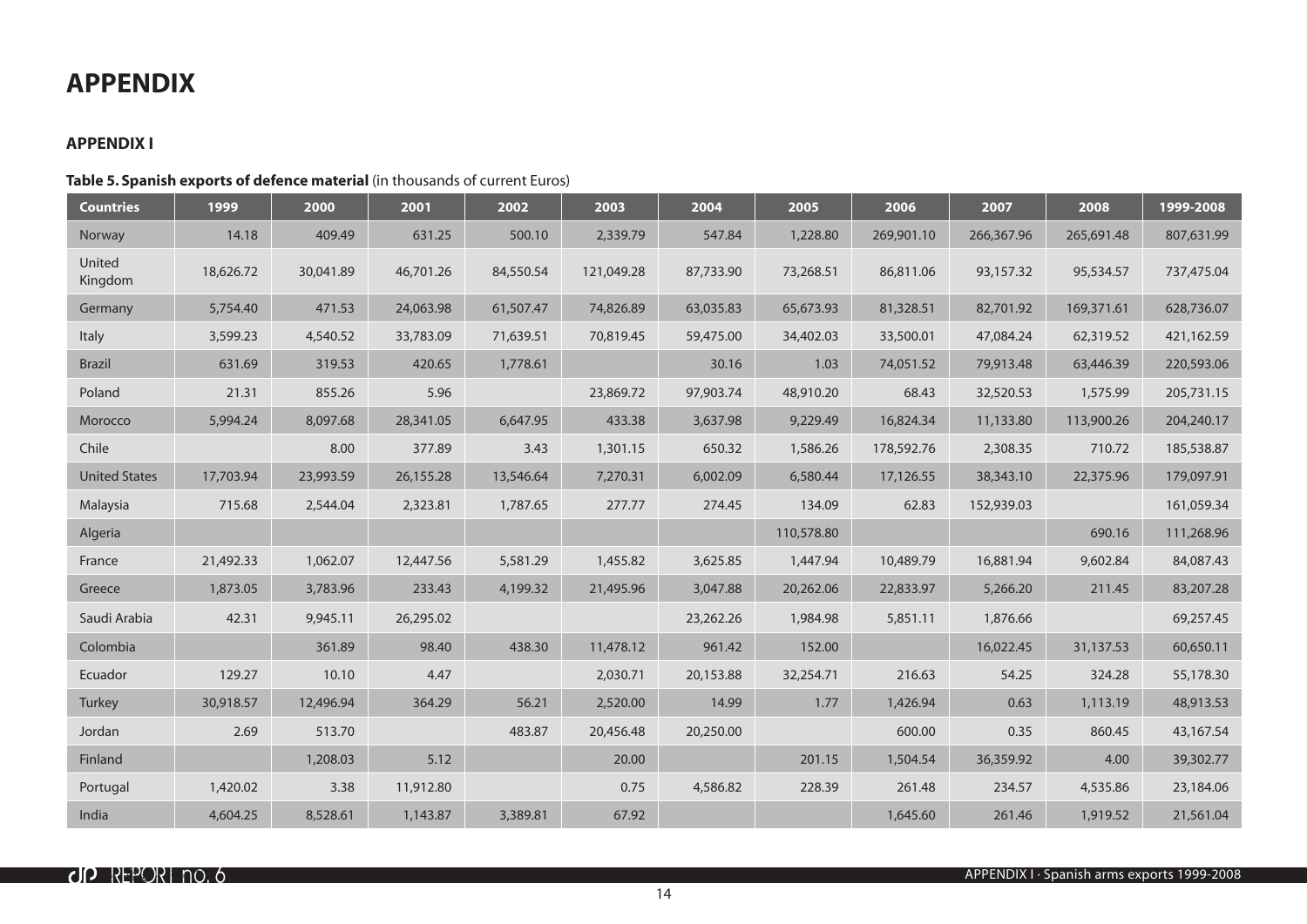| <b>Countries</b> | 1999     | 2000      | 2001     | 2002     | 2003     | 2004     | 2005     | 2006     | 2007     | 2008      | 1999-2008 |
|------------------|----------|-----------|----------|----------|----------|----------|----------|----------|----------|-----------|-----------|
| Iceland          | 7,075.02 | 13,474.48 |          |          |          |          |          |          |          |           | 20,549.50 |
| Bahrain          |          |           | 758.71   |          |          |          |          | 702.30   | 2,323.49 | 15,945.28 | 19,729.78 |
| Austria          |          | 0.60      |          |          |          | 1,312.51 | 67.18    | 1,034.20 | 4,584.03 | 11,743.24 | 18,741.76 |
| Netherlands      | 395.91   | 6,101.04  | 106.67   | 473.66   | 119.42   | 16.37    | 689.60   | 861.75   | 4,660.56 | 4,676.96  | 18,101.93 |
| Belgium          |          | 3.73      | 1,042.18 | 1,184.32 | 1,154.43 | 1,879.73 | 5,787.27 | 1,700.94 | 809.60   | 2,987.09  | 16,549.27 |
| Denmark          |          | 109.96    | 121.77   | 33.00    |          |          | 0.00     | 1,348.41 | 7,125.24 | 7,192.74  | 15,931.13 |
| Venezuela        | 102.40   | 247.51    | 29.91    | 3,625.08 | 2,527.03 | 1,703.80 |          | 3,241.05 | 4,290.13 | 111.45    | 15,878.35 |
| Israel           | 1,533.71 | 4,909.68  | 487.97   | 1,597.10 | 1,005.80 | 35.26    | 273.73   | 441.34   | 1,515.93 | 2,358.99  | 14,159.50 |
| Indonesia        | 32.82    | 115.27    | 42.84    | 725.04   | 206.53   | 1,280.53 | 820.90   | 2,048.63 | 3,827.31 | 3,741.92  | 12,841.79 |
| Romania          |          |           |          |          | 3.76     |          |          | 767.47   | 726.59   | 10,732.23 | 12,230.05 |
| Australia        | 205.04   | 23.21     | 1.67     | 6.60     | 1,516.22 | 10.42    | 211.92   | 9,042.34 | 1,106.94 | 1.69      | 12,126.05 |
| Kuwait           | 2,701.55 |           | 2,808.96 | 1,850.76 | 3,121.06 | 3.50     |          |          |          | 1,155.22  | 11,641.04 |
| Uruguay          |          | 19.85     | 8.65     | 2,108.60 |          |          |          | 15.00    |          | 8,439.32  | 10,591.42 |
| Singapore        | 12.97    | 9.41      | 338.41   |          |          | 523.99   | 1,051.09 | 1,412.33 | 6,021.92 | 570.00    | 9,940.11  |
| Surinam          | 9,287.48 | 25.40     |          |          |          |          |          |          |          |           | 9,312.88  |
| Switzerland      | 74.49    | 39.38     | 1,904.56 | 20.21    | 756.19   | 3.53     | 11.08    | 721.15   | 518.64   | 5,128.79  | 9,178.04  |
| Canada           | 631.69   | 0.81      | 46.84    | 753.82   | 903.04   | 661.61   | 1,214.09 | 1,098.86 | 1,131.78 | 919.99    | 7,362.53  |
| Egypt            | 373.41   | 442.86    | 1,327.36 | 1,504.89 | 429.95   | 628.47   | 136.73   | 168.30   | 385.59   | 1,316.38  | 6,713.94  |
| New Zeeland      |          | 270.12    |          |          |          |          |          | 5,972.54 |          | 108.75    | 6,351.40  |
| Qatar            |          |           |          | 25.60    | 462.41   | 204.26   | 184.84   | 2,267.01 | 1,187.72 | 1,958.44  | 6,290.27  |
| Botswana         |          |           |          |          |          |          |          | 5,973.56 |          |           | 5,973.56  |
| Paraguay         |          |           |          |          | 5,568.28 |          |          |          |          |           | 5,568.28  |
| Libya            |          |           |          |          |          |          |          | 25.95    |          | 3,839.22  | 3,865.17  |
| Ireland          |          | 0.21      | 31.19    |          | 510.00   |          |          |          | 2,612.50 |           | 3,153.90  |
| Thailand         | 23.79    | 18.81     | 305.32   | 174.50   | 93.61    | 1,581.30 | 80.24    | 671.41   |          | 156.90    | 3,105.88  |
| Philippines      | 486.03   | 711.80    | 1,070.18 | 207.21   | 238.20   | 81.38    |          |          | 49.82    |           | 2,844.61  |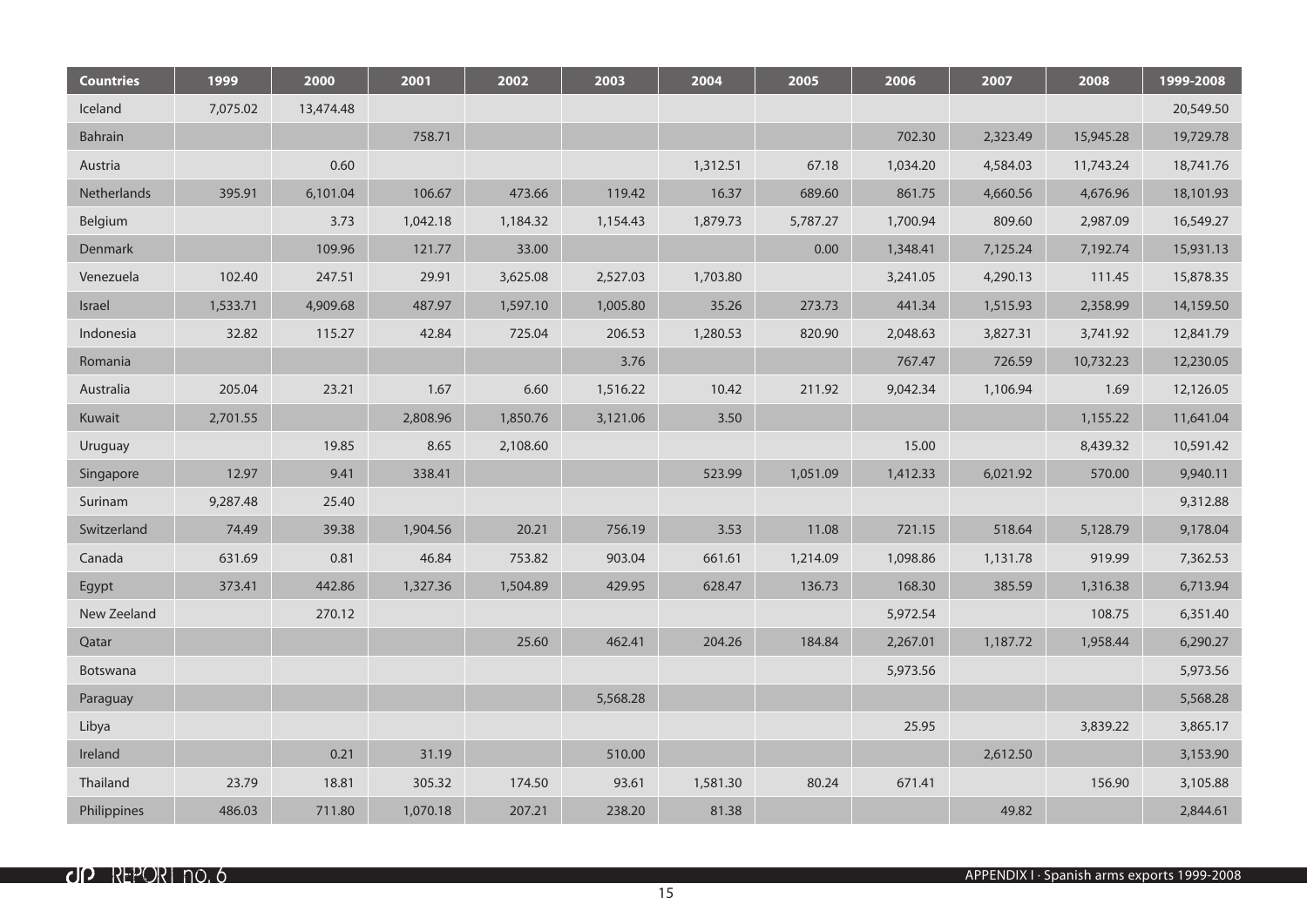| <b>Countries</b>               | 1999     | 2000   | 2001     | 2002     | 2003   | 2004   | 2005  | 2006     | 2007     | 2008     | 1999-2008 |
|--------------------------------|----------|--------|----------|----------|--------|--------|-------|----------|----------|----------|-----------|
| Argentina                      | 201.77   | 369.54 | 775.30   | 9.23     | 17.66  | 10.87  | 1.80  | 3.20     |          | 1,447.32 | 2,836.70  |
| Pakistan                       | 308.08   | 27.00  | 242.58   |          |        |        |       | 1,037.78 | 971.07   | 199.41   | 2,785.92  |
| Slovenia                       | 24.18    |        |          |          |        |        |       |          | 2,721.05 |          | 2,745.23  |
| <b>United Arab</b><br>Emirates | 0.72     | 24.01  | 52.69    | 1,980.10 | 122.80 | 12.29  | 7.38  | 38.42    | 75.90    | 88.83    | 2,403.13  |
| Angola                         |          |        | 30.00    | 1,161.20 | 55.47  | 185.00 |       |          |          | 857.22   | 2,288.89  |
| Oman                           | 616.88   | 69.80  |          |          | 1.23   | 7.29   | 65.18 | 95.01    | 1,267.68 | 47.64    | 2,170.70  |
| Costa Rica                     | 12.46    | 50.15  | 27.80    | 137.96   | 2.14   | 1.77   |       |          | 1,101.92 | 823.33   | 2,157.53  |
| Greenland                      | 2,150.61 |        |          |          |        |        |       |          |          |          | 2,150.61  |
| Sri Lanka                      |          | 23.57  | 1,624.48 |          | 79.24  | 0.42   |       | 2.00     | 2.00     | 138.78   | 1,870.49  |
| Sweden                         |          | 3.25   | 1,329.76 |          |        |        | 63.65 | 27.88    | 36.37    | 50.23    | 1,511.13  |
| Bolivia                        | 197.72   | 99.23  |          |          | 53.80  |        |       | 300.00   |          | 841.79   | 1,492.54  |
| South Korea                    |          |        |          |          |        |        |       | 48.43    |          | 1,147.33 | 1,195.76  |
| Czech<br>Republic              | 33.79    | 594.27 | 84.41    |          |        |        |       | 108.00   | 117.33   | 105.31   | 1,043.10  |
| Mexico                         |          |        |          | 636.60   |        | 195.36 | 48.04 | 5.30     | 14.00    | 108.11   | 1,007.41  |
| Cyprus                         |          | 885.00 |          |          |        | 80.00  |       |          |          |          | 965.00    |
| Ghana                          |          |        |          | 15.35    | 888.90 |        |       |          |          |          | 904.25    |
| <b>Bulgaria</b>                | 855.19   | 0.73   |          |          |        |        |       | 19.99    |          | 1.50     | 877.41    |
| Cameroon                       |          | 369.92 |          |          | 462.99 |        | 0.90  | 0.90     |          |          | 834.72    |
| Dominican<br>Republic          |          | 186.54 | 431.85   |          | 129.64 |        | 0.00  |          |          |          | 748.03    |
| El Salvador                    | 24.69    | 5.74   |          |          | 446.59 | 5.15   |       |          | 124.15   | 124.15   | 730.47    |
| Panama                         |          |        | 452.52   |          | 166.50 |        |       |          | 1.69     |          | 620.71    |
| Luxemburg                      |          |        | 7.08     | 244.75   | 53.04  | 186.93 | 17.59 | 49.21    | 5.54     |          | 564.13    |
| South Africa                   | 20.08    | 10.75  |          |          |        |        | 0.00  | 501.50   |          | 4.00     | 536.33    |
| Bangladesh                     | 439.41   |        |          |          |        |        |       |          |          |          | 439.41    |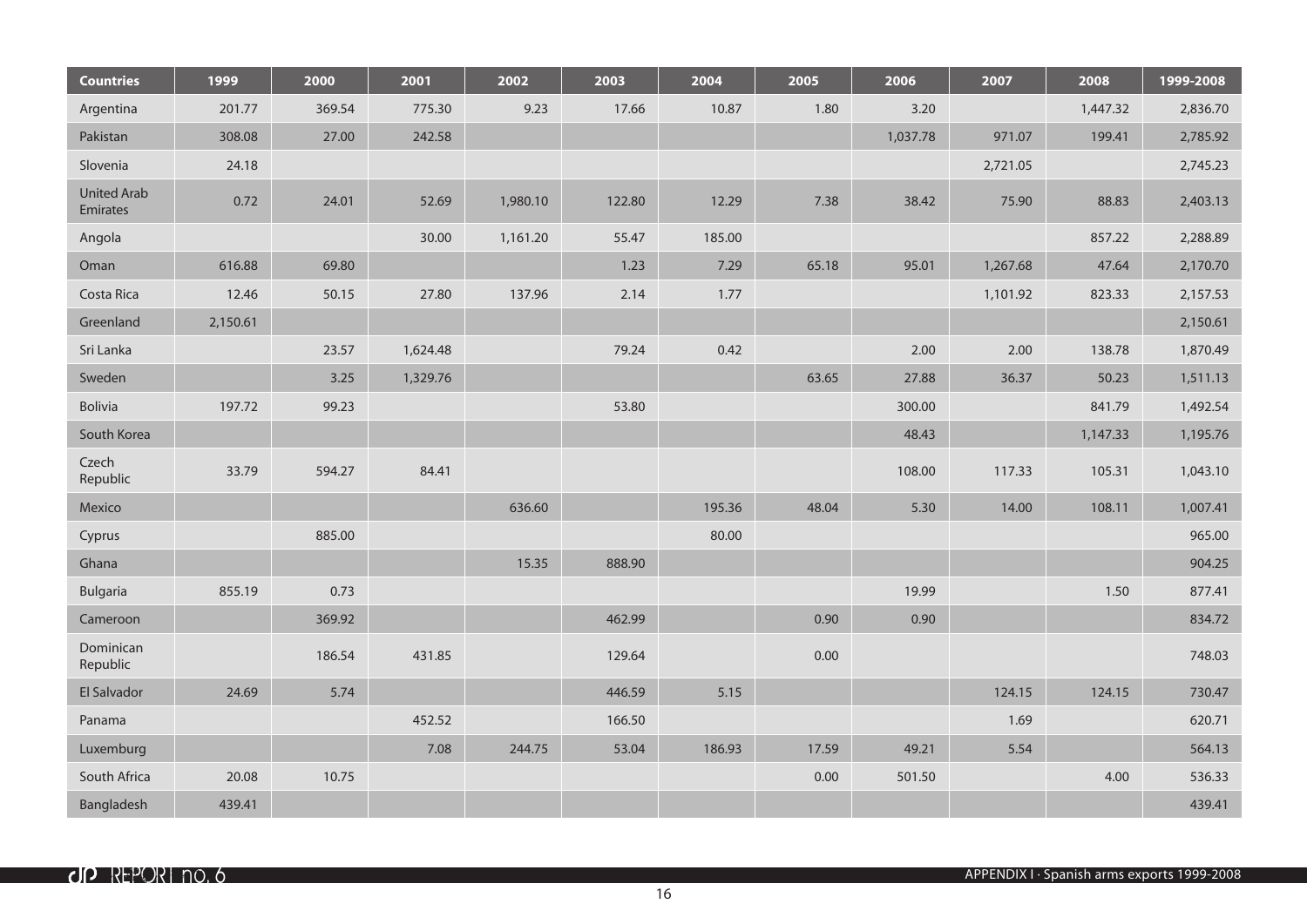| <b>Countries</b>      | 1999   | 2000   | 2001   | 2002  | 2003  | 2004  | 2005   | 2006   | 2007   | 2008  | 1999-2008 |
|-----------------------|--------|--------|--------|-------|-------|-------|--------|--------|--------|-------|-----------|
| Peru                  | 1.57   |        |        | 1.99  | 87.48 | 14.16 | 27.24  | 145.69 | 156.70 |       | 434.84    |
| Tunis                 |        |        |        |       |       | 22.45 | 368.00 |        |        |       | 390.45    |
| Nicaragua             |        | 46.40  | 343.21 |       |       |       |        |        |        |       | 389.61    |
| <b>Burkina Faso</b>   | 197.72 |        |        |       | 53.80 |       |        |        |        |       | 251.52    |
| Andorra               | 2.27   | 1.43   | 7.20   | 34.43 | 38.57 | 30.59 | 28.68  | 45.78  | 20.19  | 30.71 | 239.84    |
| Cuba                  | 29.20  | 133.58 | 3.48   | 22.78 | 23.59 |       |        |        |        |       | 212.63    |
| Kenya                 |        |        |        |       |       |       | 162.88 |        |        |       | 162.88    |
| Serbia-<br>Montenegro |        |        |        |       | 75.09 |       |        |        |        | 7.60  | 82.70     |
| Lebanon               |        |        |        |       | 64.12 |       |        |        |        |       | 64.12     |
| Moldavia              |        |        |        | 63.98 |       |       |        |        |        |       | 63.98     |
| Guatemala             | 56.77  |        |        |       |       |       |        |        |        |       | 56.77     |
| Iran                  |        | 51.65  |        | 0.35  |       |       |        |        |        |       | 52.00     |
| Trinidad<br>Tobago    |        |        |        |       |       |       |        | 30.00  |        |       | 30.00     |
| Estonia               |        |        | 29.49  |       |       |       |        |        |        |       | 29.49     |
| Equatorial<br>Guinea  |        |        |        |       |       |       |        |        |        | 14.56 | 14.56     |
| Tanzania              |        |        |        |       |       |       |        | 0.00   | 12.00  |       | 12.00     |
| Kazakhstan            |        |        |        |       |       | 6.10  |        |        | 1.10   |       | 7.20      |
| Hungary               |        | 2.60   |        |       |       |       | 0.50   | 2.43   | 1.60   |       | 7.14      |
| Kyrgyzstan            |        |        |        |       |       |       | 3.00   | 0.70   |        |       | 3.70      |
| Guinea Bissau         |        |        |        |       |       |       |        |        | 3.12   | 0.30  | 3.42      |
| Ukraine               |        |        |        |       |       |       |        |        |        | 2.94  | 2.94      |
| Mongolia              |        |        |        |       |       |       |        |        | 1.60   |       | 1.60      |
| Zimbabwe              |        |        |        |       |       | 1.50  |        |        |        |       | 1.50      |
| Haiti                 |        |        |        |       |       |       | 1.43   |        |        |       | 1.43      |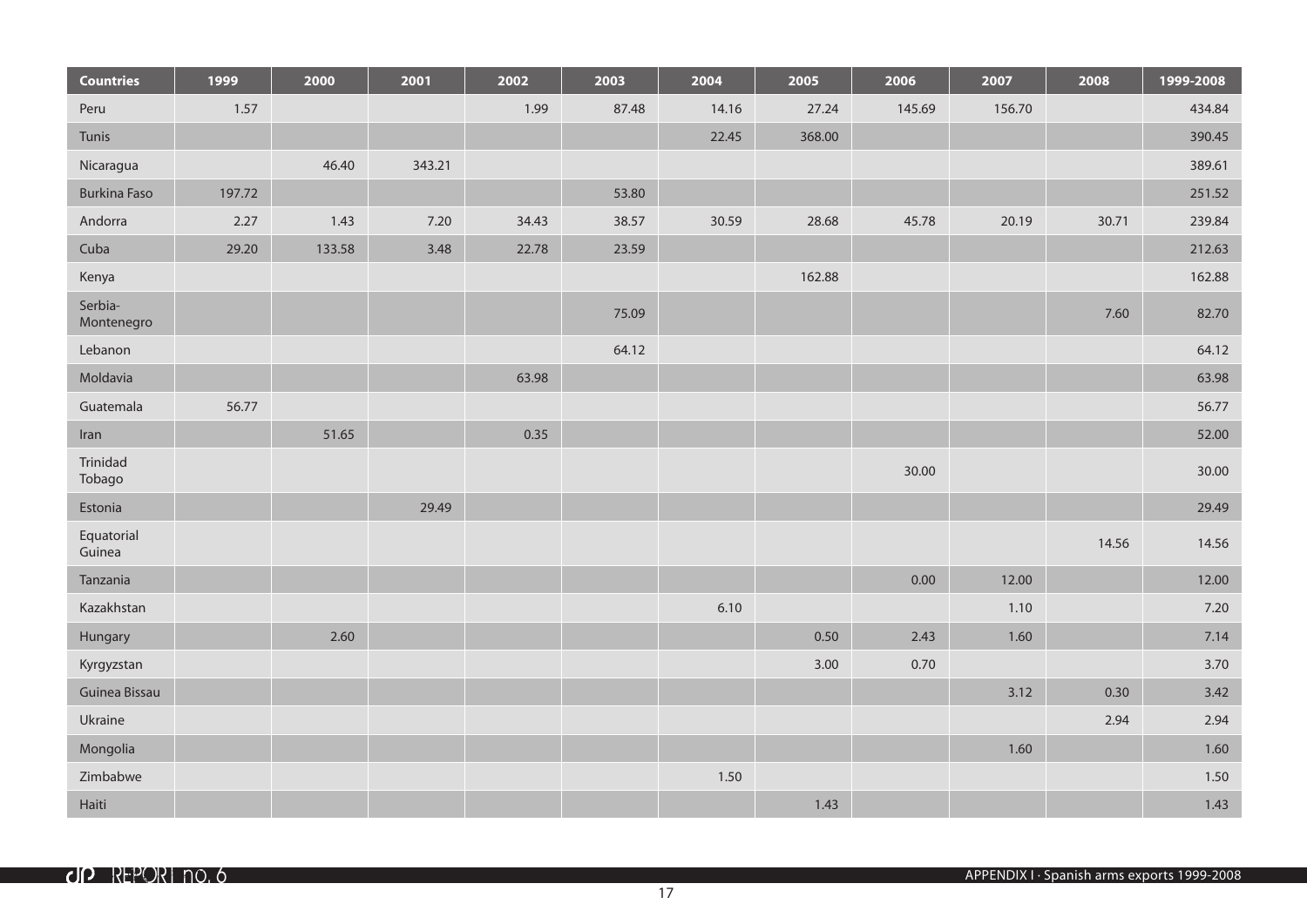| <b>Countries</b> | 1999       | 2000       | 2001       | 2002       | 2003       | 2004       | 2005       | 2006       | 2007       | 2008       | 1999-2008 |
|------------------|------------|------------|------------|------------|------------|------------|------------|------------|------------|------------|-----------|
| Lithuania        | 1.35       |            |            |            |            |            |            |            |            |            | 1.35      |
| Honduras         | 0.52       |            |            |            |            |            |            |            |            |            | 0.52      |
| Liechtenstein    |            |            |            |            |            |            |            | 0.40       |            |            | 0.40      |
| Senegal          |            |            |            |            |            |            |            |            | 0.39       |            | 0.39      |
| Mauritania       |            |            |            |            |            |            | 0.30       |            |            |            | 0.30      |
| <b>Total</b>     | 141,655.17 | 138,674.61 | 231,184.22 | 274,709.81 | 383,152.05 | 405,880.90 | 419,451.80 | 845,074.34 | 932,941.36 | 934,451.43 |           |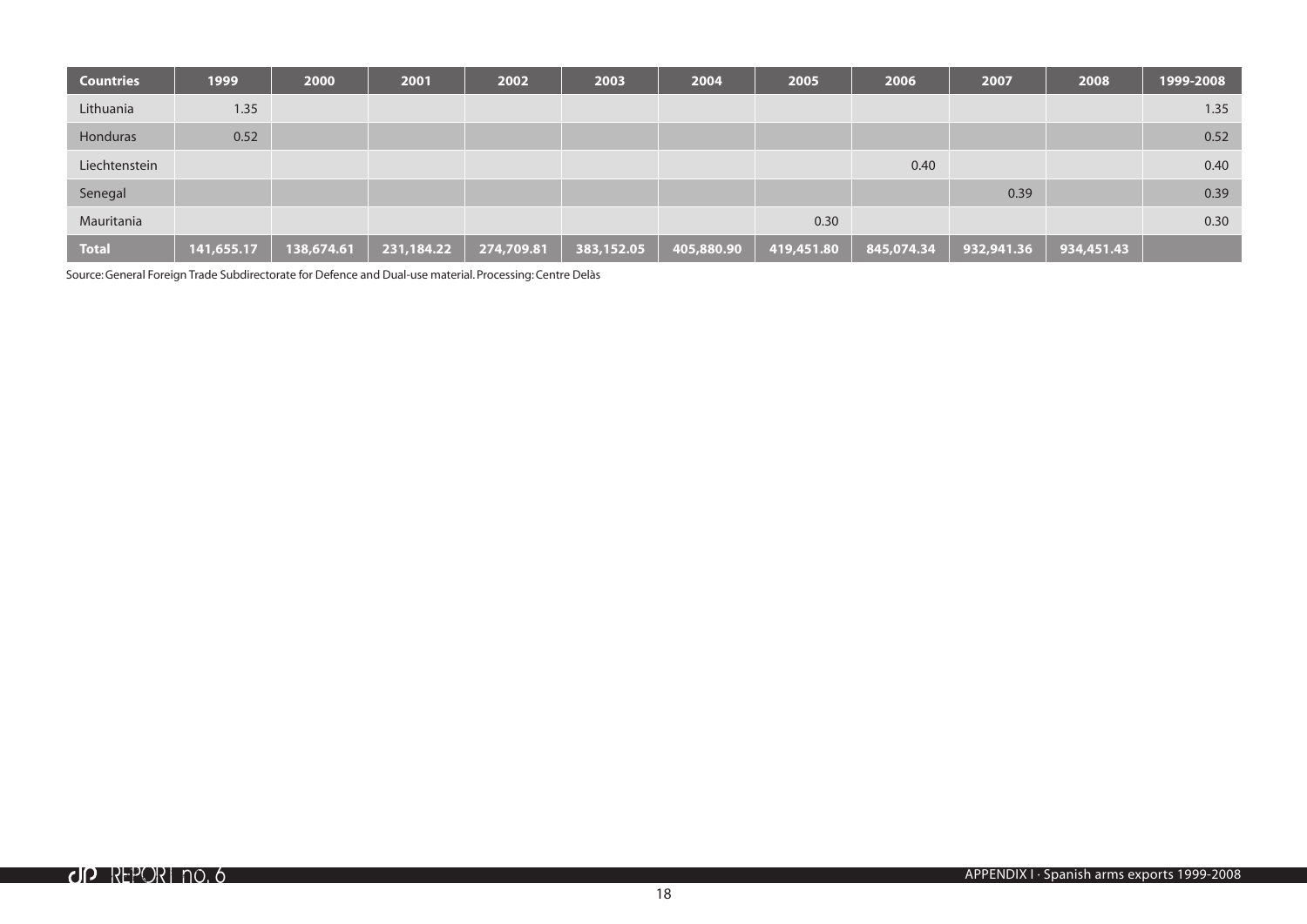# **Table 6. Spanish exports of defence material by product category** (in thousands of current Euros)

| <b>Description</b>                            | 2003       | 2004       | 2005       | 2006       | 2007       | 2008       | <b>TOTAL</b> | $\%$           |
|-----------------------------------------------|------------|------------|------------|------------|------------|------------|--------------|----------------|
| Military aircraft                             | 215,174.65 | 222,783.47 | 208,170.09 | 122,972.51 | 201,403.57 | 321,918.38 | 1,292,422.66 | 33             |
| Warship                                       |            |            | 464.60     | 445,947.71 | 408,553.64 | 258,906.95 | 1,113,872.89 | 28             |
| Imaging and countermeasure equipment          | 17,563.20  | 78,596.04  | 84,637.05  | 63,659.02  | 73,596.92  | 77,473.27  | 395,525.50   | 10             |
| Ground military vehicle                       | 30,414.03  | 37,586.80  | 43,034.14  | 39,755.05  | 35,654.88  | 126,639.32 | 313,084.22   | 8              |
| Military fuels and explosive                  | 82,889.31  | 16,289.90  | 35,823.86  | 69,525.77  | 87,763.84  | 8,171.62   | 300,464.30   | $\,8\,$        |
| Bombs, rockets, torpedoes, missiles           | 18,246.39  | 24,244.63  | 15,923.34  | 51,175.41  | 88,578.75  | 98,951.26  | 297,119.78   | 8              |
| Munitions and components                      | 330.18     | 13,625.88  | 7,323.10   | 9,104.54   | 18,132.14  | 16,770.97  | 65,286.80    | $\overline{2}$ |
| Electronic equipment                          | 9,414.42   | 7,343.65   | 20,863.17  | 11,325.76  | 6,114.13   | 6,085.42   | 61,146.55    | $\overline{2}$ |
| Weapon (higher caliber 12,7 mm)               | 5,376.46   | 2,034.99   | 165.46     | 4,629.49   | 4,601.35   | 5,581.70   | 22,389.45    | $\overline{1}$ |
| Firearm (12,7 mm caliber and below)           | 2,106.36   | 2,000.31   | 959.16     | 3,711.92   | 2,182.42   | 5,673.59   | 16,633.75    | $\mathbf{0}$   |
| Software                                      | 130.72     | 302.14     |            | 6,287.71   | 604.37     | 5,522.93   | 12,847.87    | $\mathbf 0$    |
| Shooting direction system                     | 56.18      | 1,055.92   | 134.09     | 6,754.54   | 3,484.65   | 768.47     | 12,253.84    | $\mathbf{0}$   |
| Technology                                    |            |            | 688.00     | 8,831.47   | 1,042.05   | 0.50       | 10,562.02    | $\overline{0}$ |
| Training and simulation equipment             |            |            | 1,219.62   | 1,219.91   |            | 0.00       | 2,439.54     | $\mathbf 0$    |
| Armored equipment and construction            |            |            | 1.77       | 152.67     | 1,228.67   | 912.15     | 2,295.26     | $\overline{0}$ |
| Paramilitary/security material                | 1,393.47   |            |            |            |            | 0.00       | 1,393.47     | $\mathbf 0$    |
| Equipment for production                      |            |            |            |            |            | 969.90     | 969.90       | $\mathbf{0}$   |
| Toxicological agents and radioactive material | 2.89       | 31.80      |            |            |            | 105.00     | 139.69       | $\mathbf{0}$   |
| Forgings and castings                         |            |            | 44.35      | 20.86      |            | 0.00       | 65.21        | $\pmb{0}$      |
| System of kinetic energy weapons              |            |            |            |            |            | 0.00       | 0.00         | $\mathbf{0}$   |
| Equipment and several materials               |            |            |            |            |            | 0.00       | 0.00         | $\overline{0}$ |
| Directed energy weapons system                |            |            |            |            |            | 0.00       | 0.00         | $\mathbf{0}$   |
| Cryogenic and superconducting system          |            |            |            |            |            | 0.00       | 0.00         | $\mathbf{0}$   |
| <b>Total</b>                                  | 383,098.25 | 405,895.51 | 419,451.80 | 845,074.34 | 932,941.36 | 934,451.43 | 3,920,912.68 | 100            |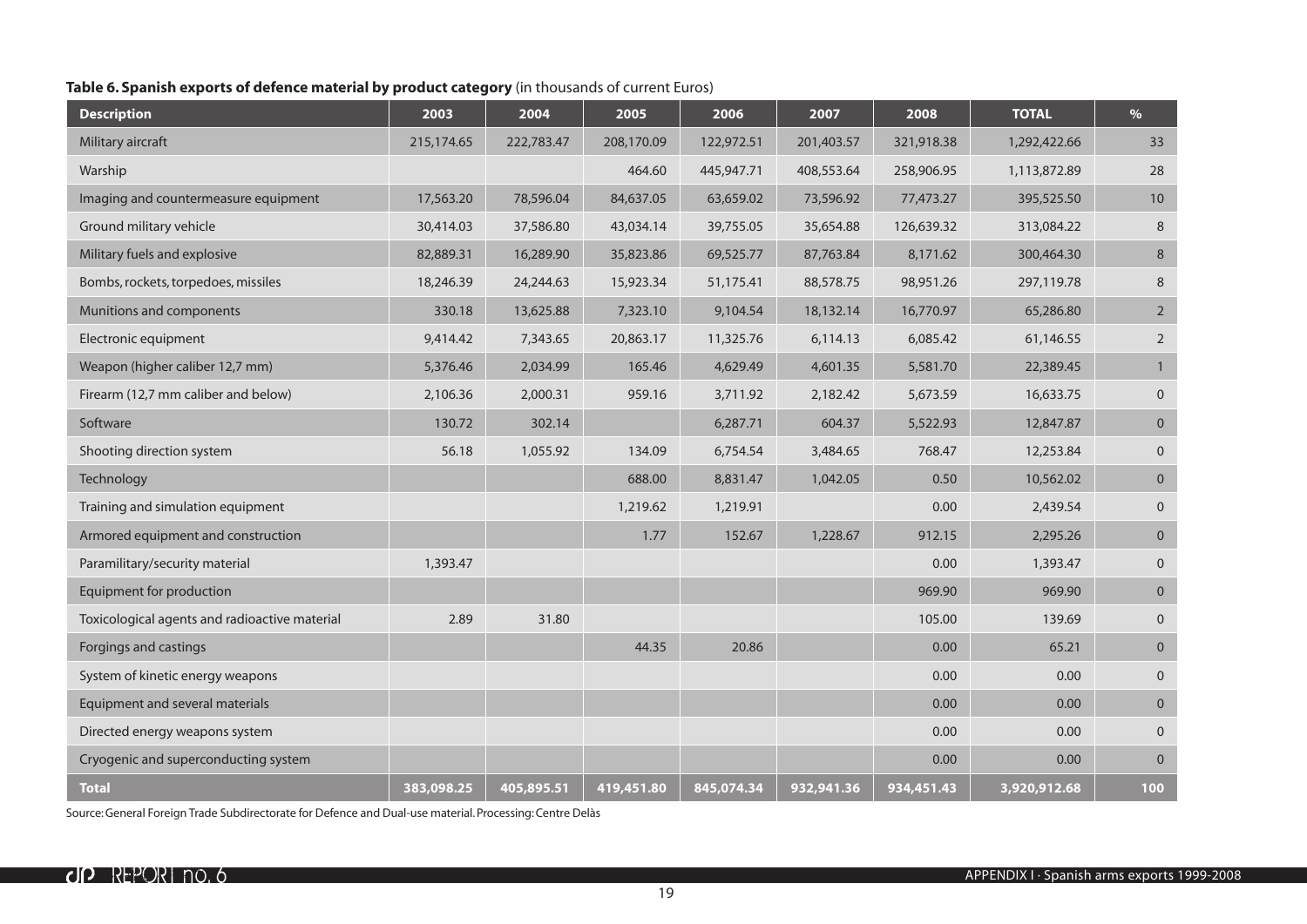|                         | 1999       | 2000       | 2001       | 2002       | 2003       | 2004       | 2005       | 2006       | 2007       | 2008       | 1999-2008    |
|-------------------------|------------|------------|------------|------------|------------|------------|------------|------------|------------|------------|--------------|
| Annual total            | 141,655.17 | 138,674.61 | 231,184.22 | 274,709.81 | 383,152.05 | 405,880.90 | 419,451.80 | 845,074.34 | 932,941.36 | 934,451.43 | 4,707,175.68 |
| <b>UE-27</b>            | 53,242.29  | 49,667.30  | 131,905.75 | 229,413.86 | 315,374.74 | 307,313.82 | 251,020.00 | 241,930.61 | 337,607.05 | 380,645.14 | 2,298,120.55 |
| $\%$                    | 37.59      | 35.82      | 57.06      | 83.51      | 82.31      | 75.72      | 59.84      | 28.63      | 36.19      | 40.73      | 48.82        |
| <b>OCDE</b>             | 102.764.67 | 86,710.91  | 160,980.12 | 244,934.04 | 330,680.29 | 314,749.66 | 260,316.14 | 541,301.28 | 641,642.46 | 666,506.70 | 3,350,586.26 |
| $\%$                    | 72.55      | 62.53      | 69.63      | 89.16      | 86.31      | 77.55      | 62.06      | 64.05      | 68.78      | 71.33      | 71.18        |
| Developing<br>countries | 59,102.56  | 48,222,25  | 70,163.56  | 28,837.05  | 77,817.11  | 222,833.30 | 207.792.97 | 298,972.52 | 322,405.47 | 269,602.02 | 1,605,748.81 |
| $\%$                    | 41.72      | 34.77      | 30.35      | 10.50      | 20.31      | 54.90      | 49.54      | 35.38      | 34.56      | 28.85      | 34.11        |

**Table 7. Spanish exports of defence material to the EU, OECD and developing countries** (in thousands of current Euros)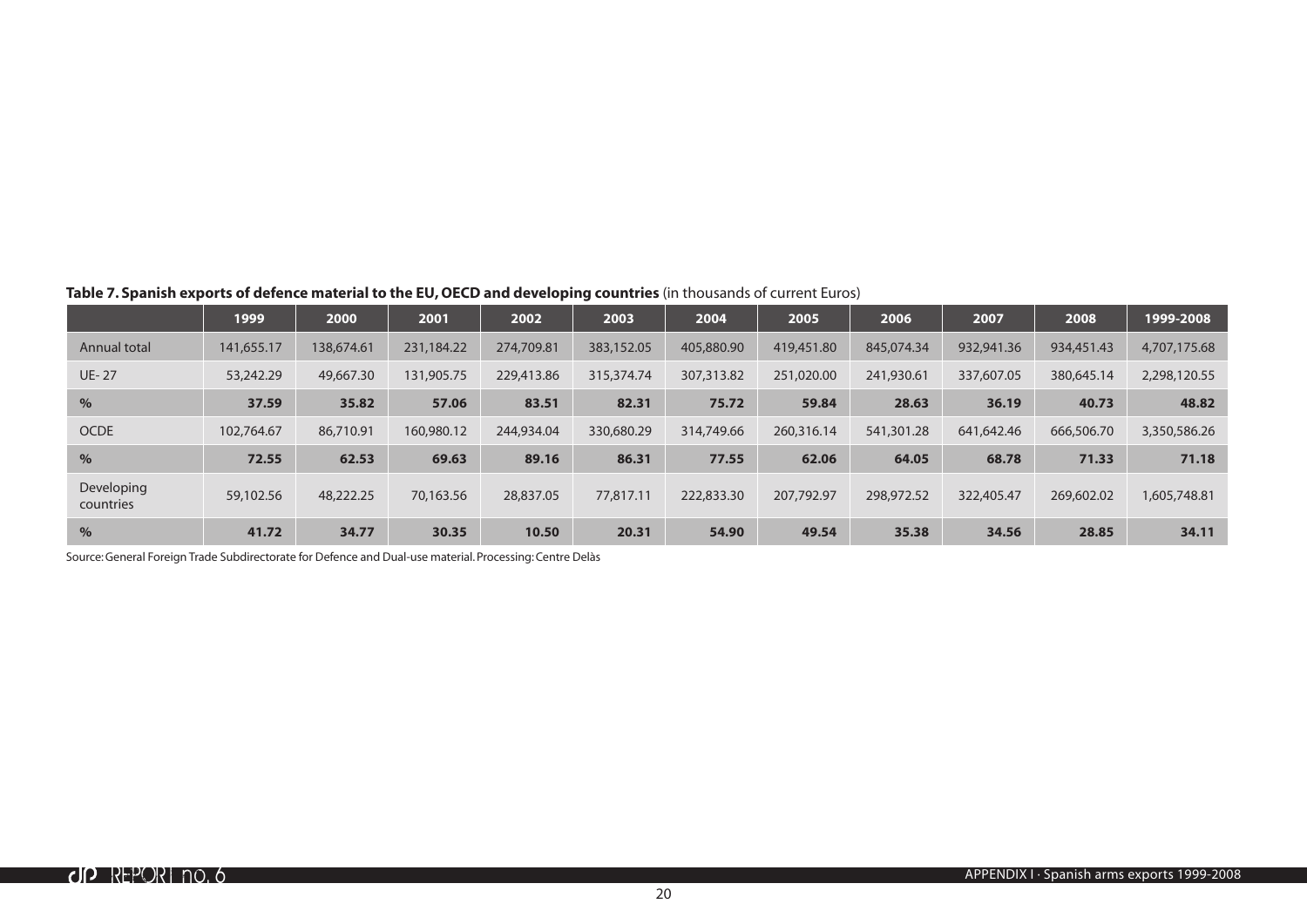# **APPENDIX II**

# **Table 8. Spanish exports of dual-use products and technologies** (in thousands of current Euros)

| <b>Countries</b>     | 1999       | 2000       | 2001      | 2002      | 2003     | 2004      | 2005      | 2006      | 2007      | 2008      | 1999-2008  |
|----------------------|------------|------------|-----------|-----------|----------|-----------|-----------|-----------|-----------|-----------|------------|
| <b>United States</b> | 97,730.09  | 127,524.32 | 3,776.26  | 64,733.49 | 2,451.25 | 1,056.26  | 28,106.26 | 48,966.67 | 58,651.18 | 37,213.78 | 470,209.57 |
| Singapore            | 150,898.60 | 129,058.74 | 29,119.71 |           | 3.36     | 0.05      | 0.16      | 2.00      | 1.88      | 11.40     | 309,095.89 |
| China                | 41,353.30  | 14,022.41  | 3,315.51  | 3,973.18  | 1,015.07 | 13,417.45 | 13,046.52 | 7,829.89  | 7,943.52  | 14,400.75 | 120,317.58 |
| Iran                 | 218.43     | 1,117.82   | 1,474.86  | 3,086.66  | 6,555.92 | 5,748.70  | 1,601.82  | 2,162.30  | 24,896.17 | 61,953.31 | 108,815.99 |
| Thailand             | 11,849.19  | 18,887.55  | 7,484.85  | 5.54      | 3.30     | 1.42      | 381.50    | 2.95      | 17.09     | 7.97      | 38,641.34  |
| <b>Brazil</b>        | 872.21     | 903.31     | 2,073.71  | 1,682.03  | 879.90   | 4,660.34  | 3,614.49  | 3,150.30  | 6,841.54  | 6,758.84  | 31,436.67  |
| Venezuela            | 1,852.48   | 2,812.83   | 3,256.18  | 3,759.34  | 3,139.24 | 3,422.75  | 2,633.25  | 2,640.53  | 3,026.37  | 4,105.15  | 30,648.11  |
| Turkey               | 1,022.59   | 4,554.48   | 2,328.37  | 258.89    | 966.65   | 1,209.64  | 379.51    | 1,638.54  | 559.39    | 2,078.69  | 14,996.74  |
| Libya                |            | 2,507.56   | 518.01    |           |          | 0.66      |           |           | 49.16     | 11,252.53 | 14,327.92  |
| Taiwan               | 9,255.13   | 0.35       | 2,501.18  | 198.17    | 38.60    | 1.69      | 1.18      | 0.95      | 82.99     | 2,047.01  | 14,127.26  |
| Cuba                 | 50.32      | 38.83      | 20.32     | 37.10     | 2.40     | 1,003.35  | 1,473.18  | 4,201.41  | 2,470.95  | 2,410.91  | 11,708.77  |
| Argentina            | 660.97     | 1,230.10   | 1,683.95  | 753.93    | 997.29   | 877.61    | 312.82    | 428.27    | 1,098.32  | 2,208.97  | 10,252.23  |
| India                | 1,194.07   | 153.64     | 625.93    |           | 2,757.99 | 1,640.80  | 1,628.83  | 6.10      | 1,153.57  | 380.33    | 9,541.25   |
| South Korea          | 3,990.47   | 141.91     | 520.02    | 148.40    |          | 26.50     | 1,203.00  | 1.35      |           | 1,128.80  | 7,160.44   |
| Mexico               | 147.43     | 626.12     | 485.17    | 7.15      |          | 610.43    | 905.28    | 3,456.70  | 425.00    | 466.63    | 7,129.92   |
| Poland               | 38.95      | 2,918.24   | 2,799.43  | 182.96    | 150.62   | 977.61    |           |           |           |           | 7,067.81   |
| Morocco              | 100.74     | 89.56      | 258.01    | 156.96    | 250.46   | 2,332.89  | 474.11    | 384.78    | 513.30    | 1,731.18  | 6,291.98   |
| Israel               | 128.03     | 822.73     | 99.20     | 152.56    | 244.29   | 1,515.64  | 41.32     | 1,587.32  | 576.81    | 801.57    | 5,969.46   |
| Algeria              | 800.67     | 2,065.57   | 770.59    | 290.61    | 642.45   | 591.94    | 106.79    | 83.46     | 312.01    | 241.65    | 5,905.73   |
| Byelorussia          |            | 1,102.08   | 4,472.91  |           |          |           |           |           |           |           | 5,574.99   |
| Malaysia             | 491.63     | 667.66     | 458.84    | 93.46     | 163.73   | 1,758.66  | 113.56    | 115.42    | 12.79     |           | 3,875.75   |
| South Africa         | 217.87     | 118.78     | 362.93    | 246.60    | 276.66   | 602.16    | 257.73    | 195.45    | 1,362.02  | 199.57    | 3,839.77   |
| <b>Uruguay</b>       | 102.17     | 3,214.93   | 133.20    | 144.53    |          |           | 1.13      | 20.91     | 29.11     | 43.74     | 3,689.71   |
| Russia               | 9.86       | 356.38     | 1,056.34  | 19.73     | 0.10     |           | 832.32    | 459.24    | 399.70    | 337.62    | 3,471.28   |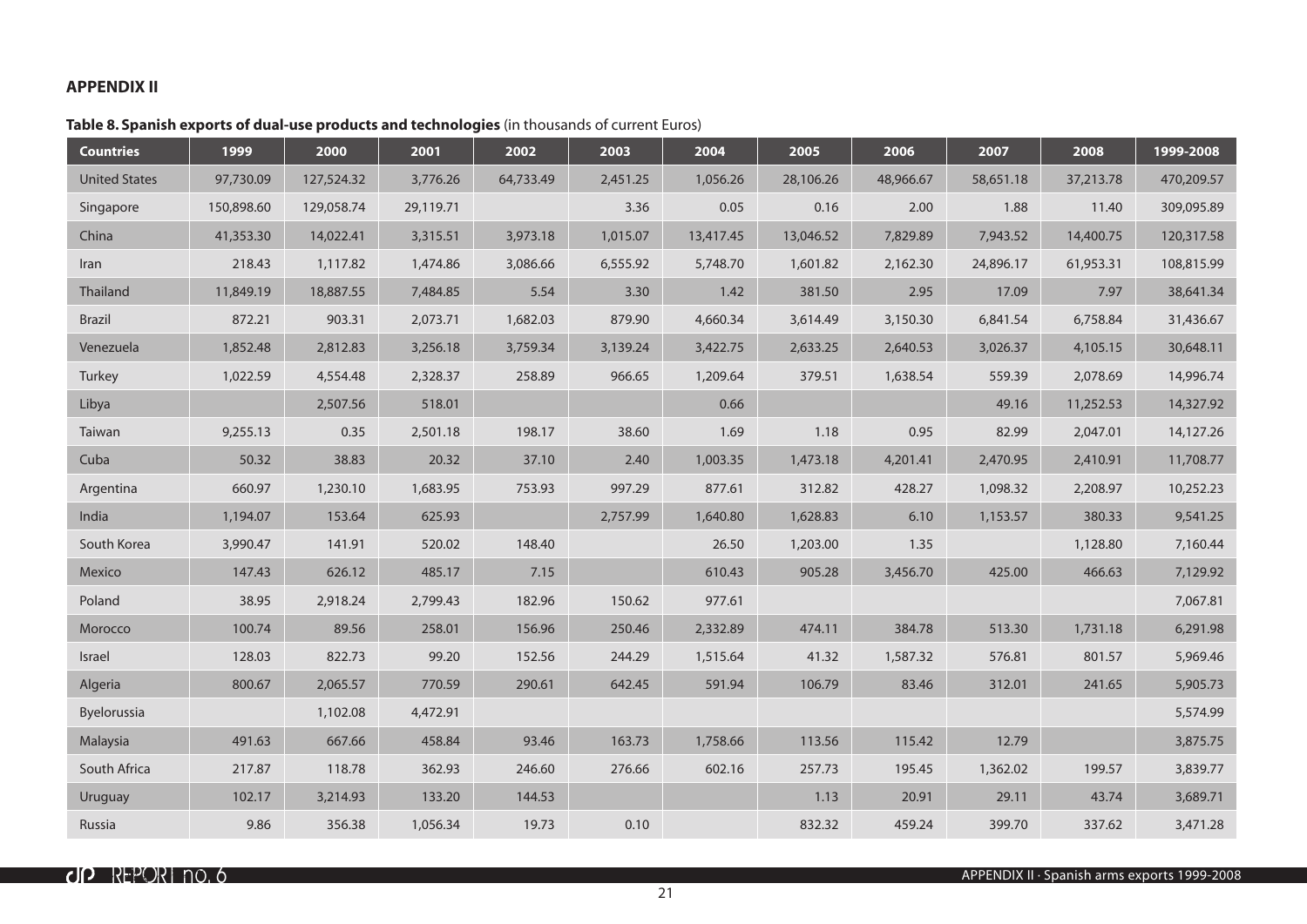| <b>Countries</b>               | 1999   | 2000     | 2001     | 2002   | 2003   | 2004   | 2005   | 2006   | 2007     | 2008   | 1999-2008 |
|--------------------------------|--------|----------|----------|--------|--------|--------|--------|--------|----------|--------|-----------|
| Nigeria                        | 132.85 |          | 335.30   | 153.58 | 283.81 | 56.16  | 276.84 | 454.88 | 239.94   | 411.84 | 2,345.19  |
| Lithuania                      |        | 2,181.94 |          |        | 0.01   | 0.05   |        |        |          |        | 2,182.00  |
| Colombia                       | 171.28 | 108.16   | 69.88    | 166.80 | 106.55 | 347.75 | 25.27  | 23.89  | 1,002.72 | 122.69 | 2,144.97  |
| Ukraine                        |        | 877.41   | 1,145.87 |        |        |        |        |        | 21.60    |        | 2,044.88  |
| Japan                          | 536.55 |          | 128.35   |        |        | 2.07   | 516.80 | 80.73  | 617.58   | 153.16 | 2,035.23  |
| Egypt                          | 471.30 | 459.83   | 569.61   |        |        |        | 0.87   | 47.84  | 0.53     | 313.34 | 1,863.31  |
| Netherlands<br>Antilles        |        |          | 97.07    | 395.62 | 159.51 | 565.43 | 265.61 | 276.13 |          |        | 1,759.38  |
| Indonesia                      |        |          | 729.72   |        | 0.24   |        |        |        |          | 607.00 | 1,336.96  |
| Saudi Arabia                   | 551.29 | 112.69   | 7.29     | 0.41   | 239.94 |        | 1.35   | 93.47  | 154.75   | 158.71 | 1,319.90  |
| Trinidad Tobago                |        |          | 1,287.99 |        |        |        |        |        | 1.12     | 0.83   | 1,289.93  |
| Romania                        | 14.38  | 28.75    | 354.04   | 141.02 | 162.11 | 327.71 | 150.15 | 57.93  |          |        | 1,236.08  |
| Paraguay                       | 10.48  | 5.51     | 60.04    | 44.17  | 32.71  |        | 13.36  | 7.83   | 345.39   | 580.54 | 1,100.01  |
| Norway                         |        |          |          | 2.13   | 32.04  | 557.23 |        | 72.86  | 111.45   | 208.15 | 983.85    |
| Peru                           | 99.29  | 19.80    | 24.98    | 51.76  | 22.63  | 6.03   | 20.32  | 14.56  | 625.40   | 26.06  | 910.83    |
| Switzerland                    |        |          | 0.04     | 4.26   | 502.35 | 6.14   | 17.98  | 0.01   | 19.23    | 359.99 | 909.99    |
| Netherlands                    |        |          |          |        |        | 3.00   |        |        | 416.86   | 489.12 | 908.98    |
| Tunis                          | 31.75  | 3.48     | 30.09    |        |        | 31.45  | 6.76   | 28.67  | 11.93    | 550.19 | 694.32    |
| <b>Burkina Faso</b>            |        | 23.05    | 91.83    | 108.11 | 144.00 |        | 81.68  | 82.76  | 117.81   | 35.64  | 684.89    |
| <b>United Arab</b><br>Emirates | 359.56 | 1.35     |          | 0.01   |        | 1.46   | 1.39   | 297.10 | 0.09     | 0.07   | 661.02    |
| Syria                          | 554.39 |          | 0.19     | 0.20   | 0.91   |        |        | 0.15   | 1.39     | 28.09  | 585.32    |
| Ghana                          | 579.12 |          |          | 0.19   |        |        | 0.11   | 0.11   | 0.08     |        | 579.61    |
| Mali                           | 6.52   | 62.33    | 75.99    | 141.72 | 19.44  | 163.26 |        | 13.03  | 14.58    |        | 496.86    |
| Qatar                          |        | 496.75   |          |        |        | 0.10   |        |        |          |        | 496.85    |
| <b>Bulgaria</b>                |        | 137.33   | 247.06   | 2.50   | 57.88  | 1.62   | 15.80  | 2.53   |          |        | 464.72    |
| Chile                          | 223.02 | 23.72    | 7.18     | 38.28  | 5.69   | 22.35  | 10.07  | 27.03  | 4.43     | 6.41   | 368.17    |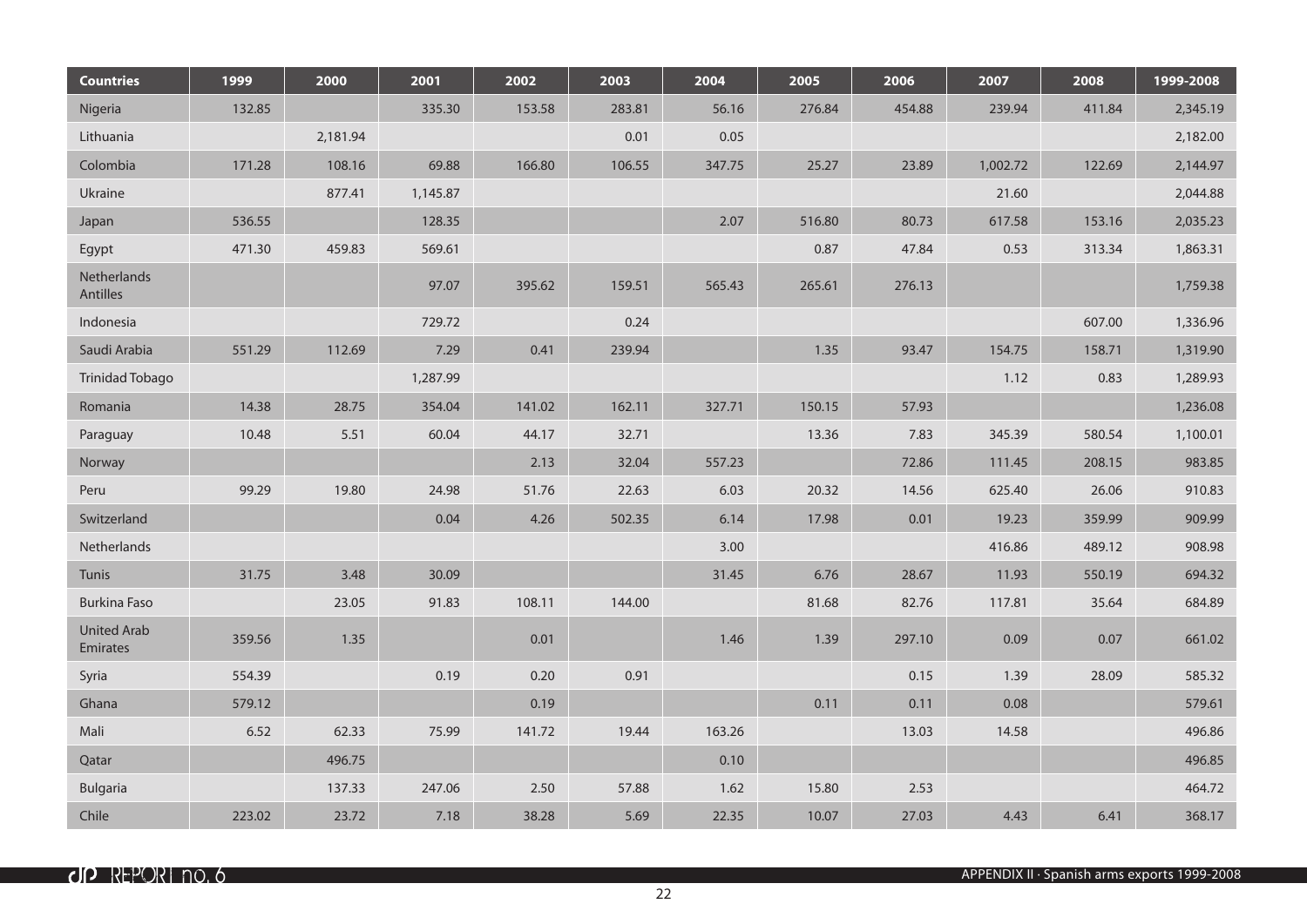| <b>Countries</b>       | 1999   | 2000   | 2001   | 2002  | 2003   | 2004   | 2005  | 2006  | 2007  | 2008   | 1999-2008 |
|------------------------|--------|--------|--------|-------|--------|--------|-------|-------|-------|--------|-----------|
| Philippines            | 32.81  | 22.89  | 38.32  | 17.29 | 34.41  | 151.38 | 39.98 | 8.04  |       | 1.12   | 346.24    |
| Hungary                | 117.22 | 7.21   | 22.14  | 26.02 | 143.80 |        |       |       |       |        | 316.39    |
| Kenia                  | 30.26  | 5.49   | 3.33   | 27.18 | 89.55  | 65.16  | 5.40  | 0.53  | 29.92 |        | 256.82    |
| Canada                 | 9.98   |        |        | 13.09 | 0.34   | 6.18   |       | 5.45  |       | 216.46 | 251.49    |
| Ethiopia               |        |        |        |       |        | 0.11   | 0.09  | 9.88  | 48.62 | 134.19 | 192.88    |
| Slovakia               |        |        | 158.43 |       | 3.80   |        |       |       |       |        | 162.23    |
| Austria                | 160.45 |        |        |       |        |        |       |       |       |        | 160.45    |
| Dominican<br>Republic  |        | 4.92   | 0.15   | 7.97  | 6.61   | 62.89  | 15.23 | 14.43 | 15.95 | 11.65  | 139.80    |
| Jordan                 | 0.29   |        | 63.00  |       | 7.45   | 36.50  | 20.25 |       | 7.72  |        | 135.22    |
| Australia              |        | 100.25 | 5.89   | 0.61  | 5.12   | 1.55   | 0.16  | 8.61  | 1.70  | 3.34   | 127.21    |
| France                 | 52.61  |        |        | 69.07 |        |        |       |       |       |        | 121.68    |
| Guatemala              |        |        | 7.08   |       | 13.17  | 54.00  | 2.39  | 44.56 |       |        | 121.20    |
| Costa Rica             | 2.31   |        |        | 6.34  |        | 38.64  | 26.91 | 15.06 | 14.65 |        | 103.91    |
| Germany                |        |        | 63.84  |       |        | 0.10   |       |       |       |        | 63.94     |
| Senegal                | 0.22   | 2.52   | 13.70  | 10.26 | 1.65   | 32.40  |       | 0.02  |       |        | 60.76     |
| Serbia -<br>Montenegro |        |        |        |       |        | 58.00  |       |       |       |        | 58.00     |
| Czech Republic         |        |        | 12.18  | 13.15 | 26.30  |        |       |       |       |        | 51.63     |
| Panama                 |        | 14.06  |        | 13.29 |        |        | 6.79  | 8.64  | 7.57  |        | 50.36     |
| Ecuador                |        |        | 4.94   | 10.46 | 11.28  | 20.11  |       | 0.39  |       | 0.38   | 47.55     |
| Georgia                |        |        |        |       |        |        |       |       |       | 30.53  | 30.53     |
| Pakistan               | 0.23   | 2.48   | 1.62   |       | 0.51   | 4.01   |       | 0.13  |       |        | 8.97      |
| New Zeeland            | 0.35   |        | 0.04   | 0.20  |        | 0.44   | 1.68  | 0.66  | 1.14  | 3.77   | 8.28      |
| Croatia                |        |        |        |       | 2.39   | 1.02   | 2.45  | 1.04  |       | 0.88   | 7.78      |
| <b>Bolivia</b>         |        | 6.14   |        | 0.83  | 0.05   |        | 0.03  |       |       | 0.04   | 7.09      |
| Slovenia               |        |        | 0.01   | 0.98  | 5.14   |        |       |       |       |        | 6.13      |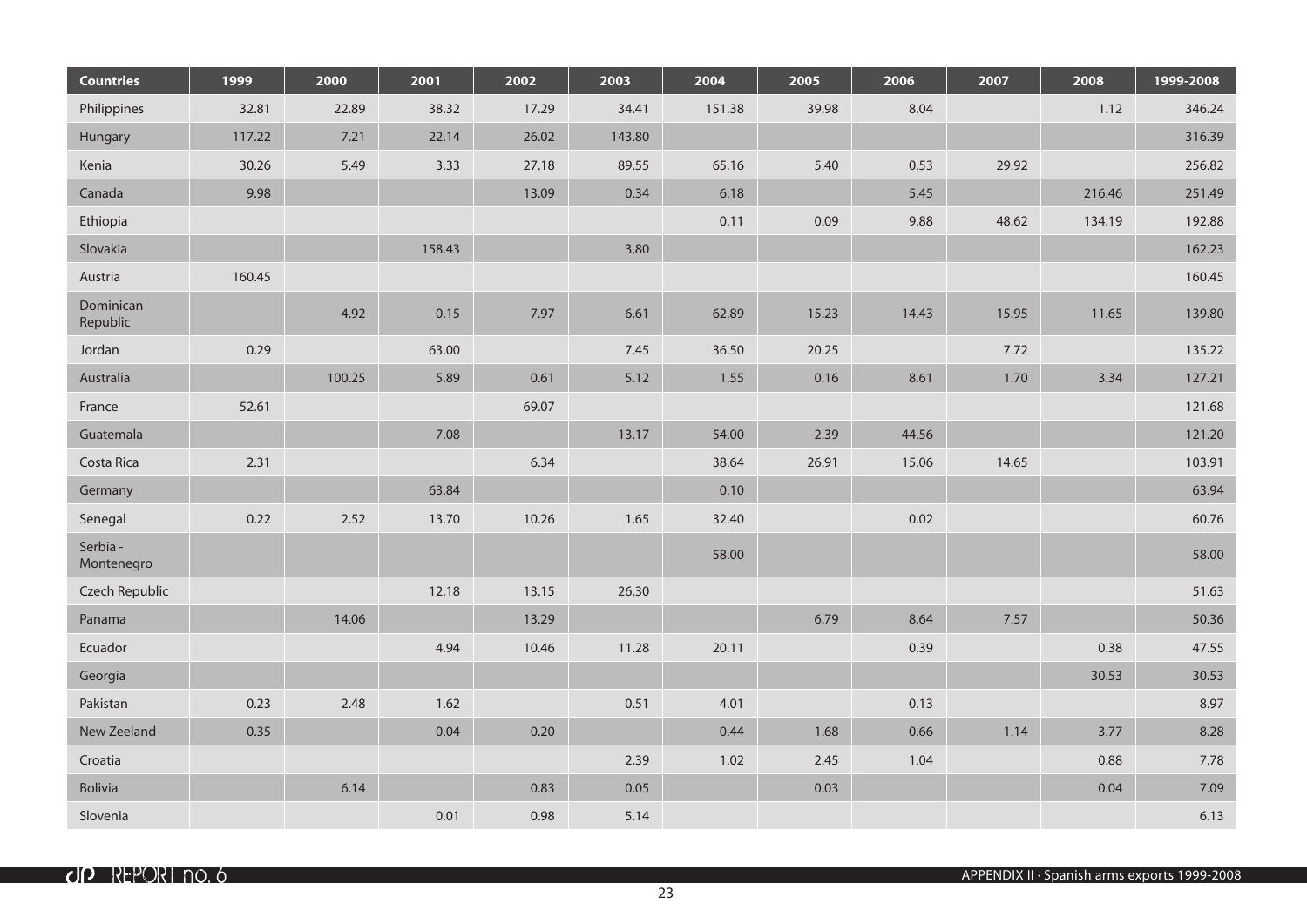| <b>Countries</b>         | 1999       | 2000       | 2001      | 2002      | 2003      | 2004      | 2005      | 2006      | 2007       | 2008       | 1999-2008 |
|--------------------------|------------|------------|-----------|-----------|-----------|-----------|-----------|-----------|------------|------------|-----------|
| Zimbabwe                 |            | 6.03       |           |           |           |           |           |           |            |            | 6.03      |
| Bosnia-<br>Herzegovina   |            |            | 1.53      | 0.34      | 0.09      | 2.89      |           | 0.19      | 0.42       | 0.44       | 5.91      |
| Mauritania               |            |            |           |           |           |           |           |           |            | 4.03       | 4.03      |
| Kuwait                   |            |            |           |           | 1.08      |           |           | 1.18      | 0.10       | 1.51       | 3.88      |
| El Salvador              |            |            |           |           |           |           |           | 3.46      |            |            | 3.46      |
| Vietnam                  |            |            |           |           | 0.50      |           | 0.21      | 0.63      | 0.05       | 0.57       | 1.96      |
| Iceland                  | 1.55       |            |           |           |           |           |           |           |            |            | 1.55      |
| Rwanda                   |            |            |           |           |           |           |           | 0.31      |            | 0.92       | 1.23      |
| <b>Puerto Rico</b>       |            |            |           | 0.83      |           |           |           |           |            |            | 0.83      |
| Yemen                    |            |            |           | 0.07      | 0.09      |           |           | 0.15      | 0.15       |            | 0.45      |
| Republic<br>of Mauritius |            |            |           |           |           |           | 0.28      | 0.03      |            | 0.07       | 0.38      |
| Cambodia                 |            |            |           |           | 0.35      |           |           |           |            |            | 0.35      |
| Madagascar               |            |            |           |           |           | 0.12      |           | 0.01      | 0.15       |            | 0.28      |
| <b>Ivory Coast</b>       |            |            |           |           |           |           | 0.28      |           |            |            | 0.28      |
| Malta                    |            |            |           | 0.21      |           |           |           |           |            |            | 0.21      |
| Uganda                   |            |            |           |           |           |           | 0.01      | 0.14      |            |            | 0.15      |
| Benin                    |            |            |           |           |           |           | 0.15      |           |            |            | 0.15      |
| Bangladesh               |            |            |           |           |           |           |           |           | 0.13       |            | 0.13      |
| Sudan                    |            |            |           |           |           |           |           | 0.09      | 0.04       |            | 0.13      |
| Togo                     |            |            |           |           |           |           |           | 0.05      | 0.05       |            | 0.09      |
| Albania                  |            | 0.05       |           |           |           |           |           |           |            |            | 0.05      |
| Myanmar                  |            |            |           |           |           | 0.02      | 0.02      |           |            |            | 0.04      |
| Uzbekistan               |            |            |           |           |           | 0.02      | 0.02      |           |            |            | 0.03      |
| Lebanon                  |            |            |           |           |           |           |           |           |            | 0.03       | 0.03      |
| <b>Total</b>             | 327.135,19 | 319.650,01 | 75.254,20 | 81.400,24 | 22.662,75 | 44.083,84 | 58.641,40 | 79.039,68 | 114.258,08 | 154.242,14 |           |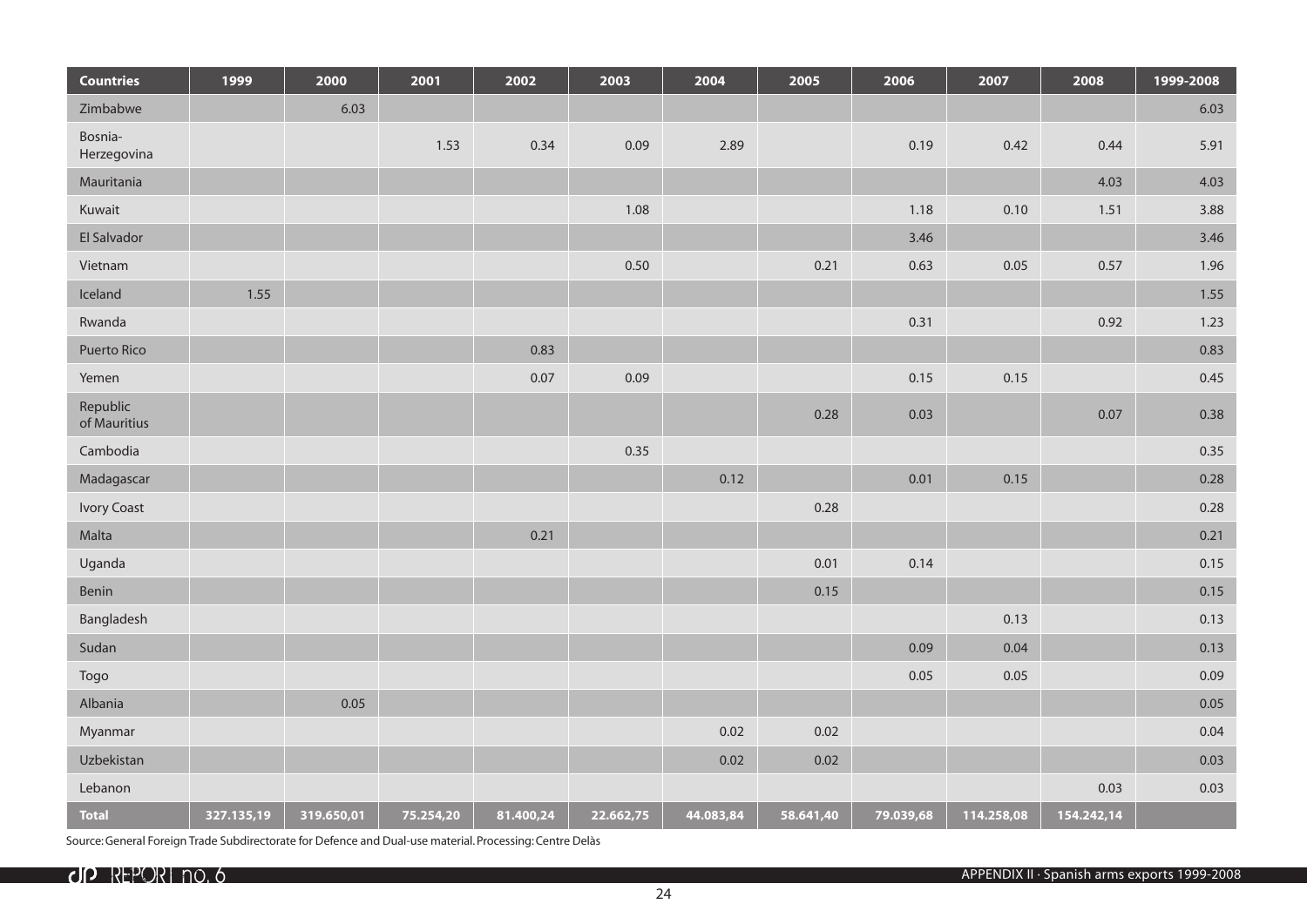# **APPENDIX III**

# **Table 9. Spanish exports of arms and ammunitions, parts and accessories** (in thousands of current Euros)

| <b>Countries</b>      | 1999      | 2000      | 2001      | 2002      | 2003      | 2004      | 2005      | 2006      | 2007      | 2008      | 1999-2008  |
|-----------------------|-----------|-----------|-----------|-----------|-----------|-----------|-----------|-----------|-----------|-----------|------------|
| <b>United States</b>  | 25,506.81 | 35,250.33 | 35,042.13 | 51,160.60 | 52,056.20 | 48,464.20 | 31,341.13 | 37,775.24 | 43,890.48 | 43,864.21 | 404,351.33 |
| <b>United Kingdom</b> | 3,427.52  | 4,052.88  | 4,828.24  | 5,332.53  | 5,719.30  | 5,930.80  | 7,175.21  | 9,299.69  | 10,364.82 | 10,903.82 | 67,034.81  |
| France                | 4,175.15  | 3,859.35  | 5,010.15  | 4,841.10  | 4,372.60  | 5,987.10  | 6,732.75  | 7,671.35  | 8,227.44  | 13,426.57 | 64,303.56  |
| Portugal              | 7,460.02  | 5,888.39  | 5,416.73  | 5,803.37  | 5,454.30  | 5,536.40  | 5,524.89  | 5,452.28  | 4,397.16  | 7,054.98  | 57,988.52  |
| Germany               | 2,732.22  | 2,933.43  | 3,600.58  | 4,426.11  | 3,992.00  | 4,207.50  | 4,401.36  | 6,507.85  | 9,294.55  | 9,439.19  | 51,534.79  |
| Ghana                 | 2,164.68  | 1,938.51  | 3,531.40  | 2,771.48  | 3,442.50  | 3,130.40  | 2,690.68  | 3,257.74  | 3,580.16  | 3,646.09  | 30,153.64  |
| Italy                 | 607.50    | 1,941.86  | 1,815.95  | 4,446.00  | 2,953.60  | 3,207.10  | 4,268.87  | 2,297.04  | 2,924.48  | 4,441.14  | 28,903.54  |
| Denmark               | 816.14    | 1,270.13  | 690.50    | 841.84    | 1,468.90  | 1,080.70  | 1,212.33  | 2,228.22  | 9,539.74  | 7,324.69  | 26,473.19  |
| Turkey                | 4,188.35  | 4,411.41  | 1,205.08  | 3,211.65  | 2,679.80  | 1,623.60  | 1,324.64  | 1,293.30  | 2,342.40  | 2,329.18  | 24,609.41  |
| Belgium               | 606.50    | 397.48    | 397.40    | 595.52    | 898.60    | 5,369.60  | 5,975.63  | 4,815.74  | 1,088.30  | 3,484.43  | 23,629.20  |
| Russia                | 116.24    | 251.21    | 533.49    | 605.99    | 758.00    | 909.00    | 1,379.61  | 1,799.48  | 4,017.17  | 4,791.91  | 15,162.10  |
| Norway                | 4,693.52  | 809.34    | 799.66    | 956.86    | 1,086.50  | 966.30    | 955.21    | 1,053.78  | 1,614.85  | 1,862.82  | 14,798.84  |
| Venezuela             | 2,013.44  | 2,238.83  | 2,144.78  | 1,601.75  | 1,095.20  | 939.10    | 2,353.21  | 712.34    | 707.65    | 931.91    | 14,738.21  |
| Netherlands           | 564.01    | 622.79    | 952.23    | 775.24    | 650.90    | 831.90    | 1,504.78  | 1,702.38  | 5,352.53  | 969.11    | 13,925.87  |
| Greece                | 907.66    | 1,374.02  | 1,402.72  | 1,127.81  | 1,251.80  | 1,716.10  | 1,588.07  | 1,115.22  | 1,492.79  | 1,492.73  | 13,468.92  |
| Australia             | 856.96    | 1,248.65  | 932.96    | 1,052.55  | 968.70    | 964.00    | 1,622.57  | 1,480.53  | 1,640.39  | 1,738.05  | 12,505.36  |
| Finland               | 595.73    | 628.36    | 832.10    | 1,071.28  | 841.30    | 889.60    | 1,157.38  | 1,211.12  | 1,834.89  | 2,181.16  | 11,242.92  |
| Ireland               | 176.47    | 231.27    | 374.36    | 562.19    | 348.60    | 564.60    | 670.67    | 801.16    | 5,991.38  | 1,504.53  | 11,225.23  |
| Peru                  | 511.08    | 726.46    | 1,165.81  | 1,069.83  | 1,189.20  | 772.90    | 999.98    | 1,553.22  | 909.72    | 1,675.72  | 10,573.92  |
| Mexico                | 54.85     | 36.77     | 650.58    | 161.37    | 934.20    | 810.30    | 1,731.61  | 1,701.84  | 2,205.30  | 1,861.87  | 10,148.69  |
| Sweden                | 461.37    | 599.09    | 893.83    | 1,171.63  | 1,062.40  | 945.60    | 1,097.38  | 957.90    | 1,036.19  | 1,420.73  | 9,646.12   |
| South Africa          | 225.15    | 82.34     | 315.47    | 1,039.68  | 1,202.30  | 971.60    | 726.84    | 1,141.87  | 1,044.65  | 2,545.79  | 9,295.69   |
| Morocco               | 348.41    | 310.50    | 649.77    | 928.77    | 804.30    | 1,189.40  | 1,278.78  | 828.43    | 1,532.09  | 1,216.35  | 9,086.80   |
| Japan                 | 908.41    | 814.34    | 1,056.78  | 747.22    | 881.40    | 740.30    | 267.65    | 378.25    | 677.03    | 1,542.01  | 8,013.39   |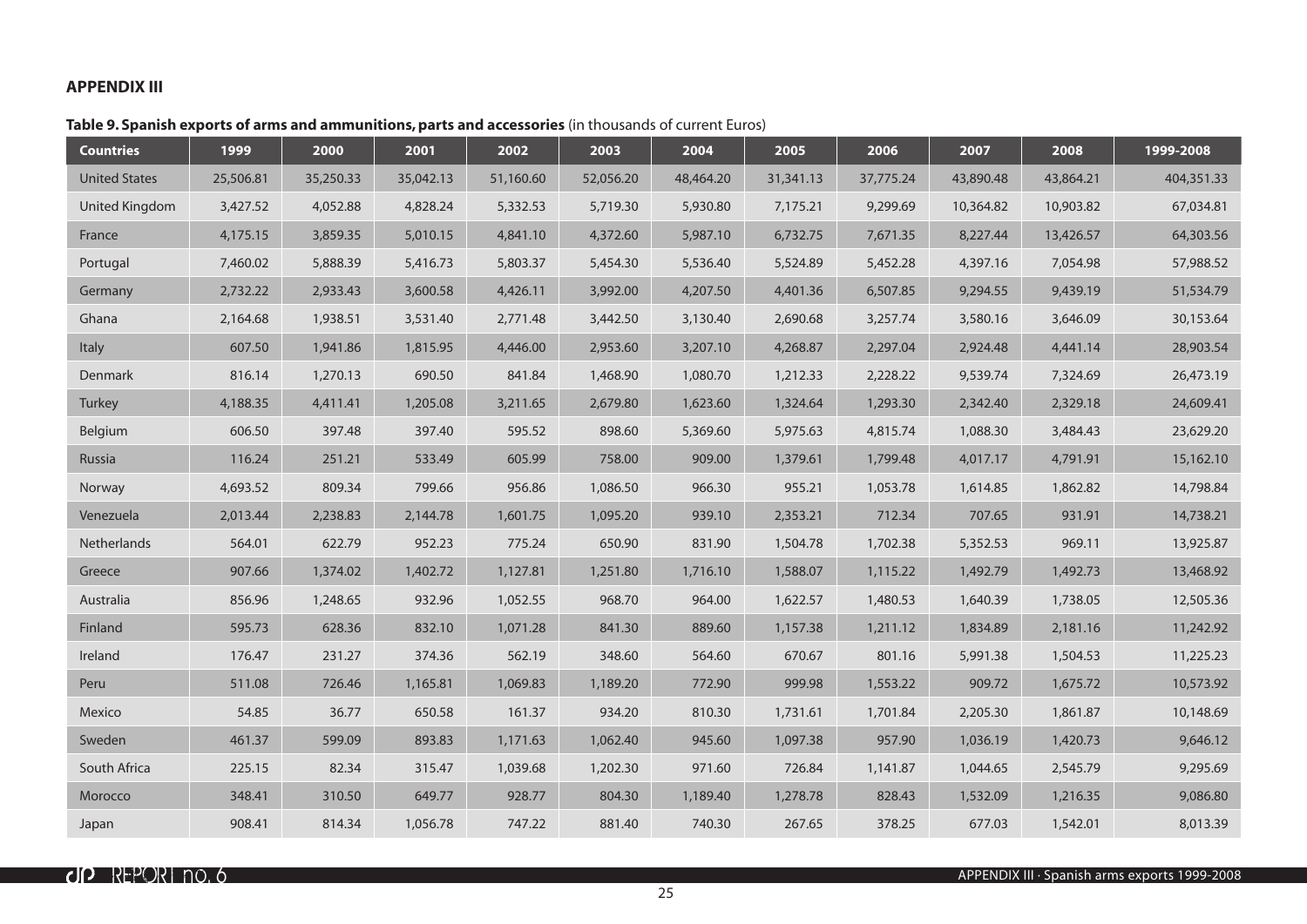| <b>Countries</b>               | 1999     | 2000     | 2001     | 2002     | 2003     | 2004   | 2005   | 2006     | 2007     | 2008     | 1999-2008 |
|--------------------------------|----------|----------|----------|----------|----------|--------|--------|----------|----------|----------|-----------|
| Chile                          | 822.23   | 1,049.06 | 1,180.11 | 1,062.58 | 831.60   | 372.50 | 435.03 | 770.21   | 571.94   | 805.18   | 7,900.44  |
| Poland                         | 120.40   | 1,034.74 | 519.80   | 657.25   | 931.70   | 422.00 | 282.01 | 264.27   | 1,726.09 | 1,447.25 | 7,405.51  |
| Ukraine                        | 866.49   | 172.68   | 222.03   | 427.67   | 402.30   | 262.40 | 485.31 | 805.75   | 1,242.02 | 2,138.90 | 7,025.55  |
| Guinea                         | 460.71   | 238.84   | 862.80   | 711.15   | 188.20   |        |        | 326.79   | 1,402.17 | 2,569.31 | 6,759.97  |
| Canada                         | 399.68   | 547.89   | 489.45   | 734.99   | 1,555.60 | 589.20 | 155.33 | 228.03   | 794.97   | 927.55   | 6,422.69  |
| Austria                        | 292.30   | 334.28   | 524.59   | 469.82   | 485.10   | 665.30 | 612.45 | 824.41   | 1,060.67 | 973.17   | 6,242.09  |
| Argentina                      | 1,027.21 | 1,730.49 | 1,405.12 | 16.61    | 120.70   | 237.00 | 413.13 | 280.60   | 297.28   | 468.12   | 5,996.26  |
| Switzerland                    | 289.20   | 124.87   | 214.80   | 418.14   | 218.1    | 181.60 | 236.64 | 145.10   | 136.85   | 3,948.00 | 5,913.30  |
| <b>United Arab</b><br>Emirates | 9.26     | 166.05   | 380.58   | 462.94   | 822.70   | 561.60 | 282.17 | 774.80   | 1,377.48 | 844.62   | 5,682.20  |
| New Zeeland                    | 258.76   | 313.09   | 270.46   | 309.87   | 595.60   | 519.60 | 782.52 | 879.32   | 522.88   | 841.03   | 5,293.13  |
| <b>Bulgaria</b>                | 1,088.72 | 153.52   | 289.23   | 258.50   | 199.60   | 559.70 | 480.58 | 347.57   | 314.14   | 1,104.15 | 4,795.71  |
| Czech Republic                 | 203.40   | 204.92   | 205.50   | 253.43   | 328.00   | 175.60 | 314.82 | 507.13   | 640.72   | 676.52   | 3,510.04  |
| India                          |          |          | 3.49     |          | 0.80     |        |        | 1,647.12 | 232.36   | 1,618.92 | 3,502.69  |
| Paraguay                       | 207.84   | 434.34   | 252.98   | 279.05   | 162.50   | 352.30 | 405.31 | 329.23   | 494.95   | 289.24   | 3,207.74  |
| Saudi Arabia                   | 40.82    | 241.29   |          | 31.18    | 177.40   | 256.60 | 600.99 | 1,065.16 | 185.81   | 604.99   | 3,204.24  |
| Slovenia                       | 62.56    | 34.65    | 41.00    | 38.13    | 40.10    | 39.90  | 52.94  | 40.29    | 2,747.21 | 76.89    | 3,173.67  |
| <b>Brazil</b>                  | 744.19   | 202.74   | 231.50   | 102.71   | 452.70   | 212.40 | 23.61  | 54.56    | 268.97   | 873.94   | 3,167.32  |
| Israel                         | 223.15   | 226.57   | 165.99   | 298.16   | 289.30   | 106.40 | 173.64 | 247.27   | 274.08   | 1,103.49 | 3,108.05  |
| Guinea Bissau                  |          | 7.43     | 181.07   | 73.76    | 145.90   | 93.60  | 350.92 | 474.23   | 986.23   | 756.88   | 3,070.02  |
| Cyprus                         | 216.97   | 370.29   | 315.10   | 307.64   | 182.00   | 337.70 | 174.01 | 205.09   | 341.56   | 403.19   | 2,853.55  |
| Bolivia                        | 299.84   | 241.62   | 491.78   | 189.14   | 139.20   | 181.60 | 223.43 | 336.31   | 421.77   | 280.04   | 2,804.73  |
| Hungary                        | 119.28   | 197.02   | 178.62   | 360.74   | 371.20   | 253.60 | 217.91 | 226.39   | 257.68   | 498.98   | 2,681.42  |
| Kuwait                         | 42.80    | 26.88    | 1,743.90 | 95.42    | 49.80    | 0.30   | 58.44  | 55.40    | 222.93   | 212.73   | 2,508.60  |
| Andorra                        | 200.35   | 179.97   | 194.73   | 266.47   | 288.70   | 350.40 | 197.82 | 185.27   | 190.42   | 240.70   | 2,294.83  |
| Angola                         |          |          |          | 51.85    |          |        | 62.76  | 62.93    | 208.57   | 1,897.15 | 2,283.26  |
| Lebanon                        | 336.95   | 264.55   | 268.96   | 116.09   | 194.80   | 159.10 | 156.76 | 232.93   | 279.43   | 206.22   | 2,215.79  |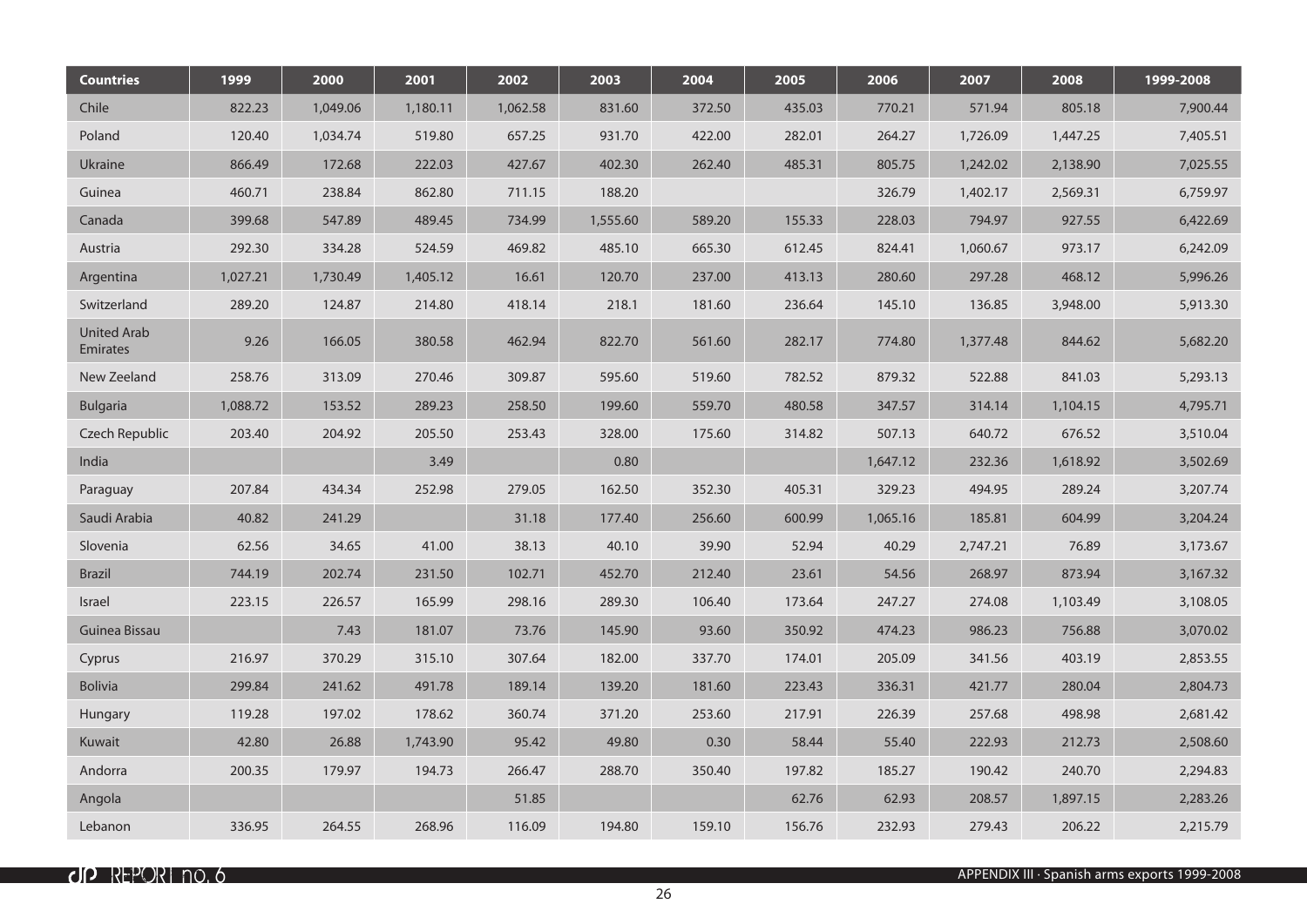| <b>Countries</b>                   | 1999   | 2000     | 2001   | 2002   | 2003   | 2004     | 2005   | 2006   | 2007     | 2008   | 1999-2008 |
|------------------------------------|--------|----------|--------|--------|--------|----------|--------|--------|----------|--------|-----------|
| Colombia                           | 77.79  | 32.36    | 78.25  | 26.95  | 35.70  | 49.00    | 201.49 | 168.85 | 1,308.26 | 220.68 | 2,199.33  |
| Romania                            | 232.38 | 138.31   | 208.51 | 295.52 | 277.20 | 404.40   | 343.78 | 209.65 | 24.73    | 63.74  | 2,198.22  |
| Thailand                           | 60.41  | 39.33    | 10.94  | 46.30  | 54.60  | 1,000.30 | 11.33  | 325.27 | 222.66   | 223.39 | 1,994.53  |
| Philippines                        | 528.69 | 402.72   | 25.23  | 255.07 | 283.90 | 167.50   | 12.79  | 64.08  | 50.56    | 143.56 | 1,934.10  |
| <b>Central African</b><br>Republic | 207.31 | 176.31   | 145.72 | 223.01 | 93.20  | 185.40   | 159.54 | 249.67 | 242.88   | 224.34 | 1,907.38  |
| Guatemala                          | 114.81 | 53.24    | 142.57 | 99.14  | 159.20 | 171.80   | 241.14 | 344.20 | 241.23   | 305.24 | 1,872.57  |
| Mauritania                         | 51.89  | 52.10    | 194.63 | 187.36 | 128.00 | 191.40   | 394.86 | 145.59 | 52.72    | 345.93 | 1,744.48  |
| Equatorial<br>Guinea               |        | 1,096.63 | 273.42 | 7.95   | 0.20   |          | 0.10   | 326.80 |          | 0.00   | 1,705.10  |
| South Korea                        | 172.48 | 302.91   | 204.63 | 84.35  | 137.10 | 72.40    | 126.67 | 107.04 | 214.16   | 61.28  | 1,483.02  |
| Malaysia                           | 12.37  | 29.66    | 29.20  | 72.10  | 80.90  | 173.60   | 130.04 | 122.69 | 194.12   | 604.34 | 1,449.02  |
| Lithuania                          | 37.80  | 40.18    | 54.00  | 84.54  | 71.10  | 99.30    | 121.60 | 224.15 | 284.17   | 394.33 | 1,411.17  |
| Namibia                            |        | 78.47    | 80.67  | 274.44 | 75.60  | 130.20   | 197.73 | 166.36 | 57.44    | 342.05 | 1,402.96  |
| Uruguay                            | 150.17 | 156.10   | 168.45 | 26.07  | 47.40  | 22.60    | 132.23 | 149.43 | 143.19   | 367.53 | 1,363.17  |
| Egypt                              | 302.63 | 150.60   | 240.89 | 254.57 | 94.40  | 66.70    |        | 49.46  | 83.08    | 106.27 | 1,348.60  |
| Kazakhstan                         |        |          | 10.54  | 26.47  | 49.40  | 64.20    | 131.94 | 193.63 | 363.02   | 427.06 | 1,266.26  |
| Dominican<br>Republic              | 16.47  | 67.16    | 192.81 | 153.75 | 192.60 | 185.00   | 156.87 | 148.91 | 45.77    | 74.93  | 1,234.27  |
| Cuba                               | 292.94 | 313.28   | 86.81  | 80.96  | 42.20  | 121.20   | 101.27 | 97.01  | 36.81    | 50.67  | 1,223.15  |
| Hong Kong                          | 49.10  | 3.43     | 35.59  | 1.67   | 3.50   | 23.30    | 70.80  | 141.94 | 180.57   | 635.05 | 1,144.95  |
| <b>Burkina Faso</b>                | 6.95   | 117.35   | 53.70  | 66.83  | 127.80 | 76.70    | 87.04  | 139.54 | 153.62   | 230.98 | 1,060.51  |
| Malta                              | 135.42 | 184.35   | 257.71 | 193.53 | 128.60 | 47.00    | 29.45  | 23.30  | 55.28    | 0.56   | 1,055.20  |
| Senegal                            | 31.82  | 90.92    | 138.05 | 104.08 | 96.10  | 48.50    | 95.41  | 50.91  | 244.36   | 141.43 | 1,041.58  |
| Slovak Republic                    | 56.72  | 39.24    | 15.00  | 114.26 | 101.80 | 155.50   | 83.82  | 152.42 | 121.31   | 195.95 | 1,036.02  |
| Mali                               |        |          |        |        |        |          |        |        | 547.56   | 462.63 | 1,010.19  |
| Latvia                             | 79.50  | 95.89    | 96.85  | 61.80  | 82.80  | 128.70   | 39.25  | 121.09 | 147.57   | 138.81 | 992.26    |
| Ecuador                            | 1.66   | 30.17    | 4.48   | 203.18 | 80.80  | 58.10    | 59.25  | 178.22 | 244.59   | 12.50  | 872.95    |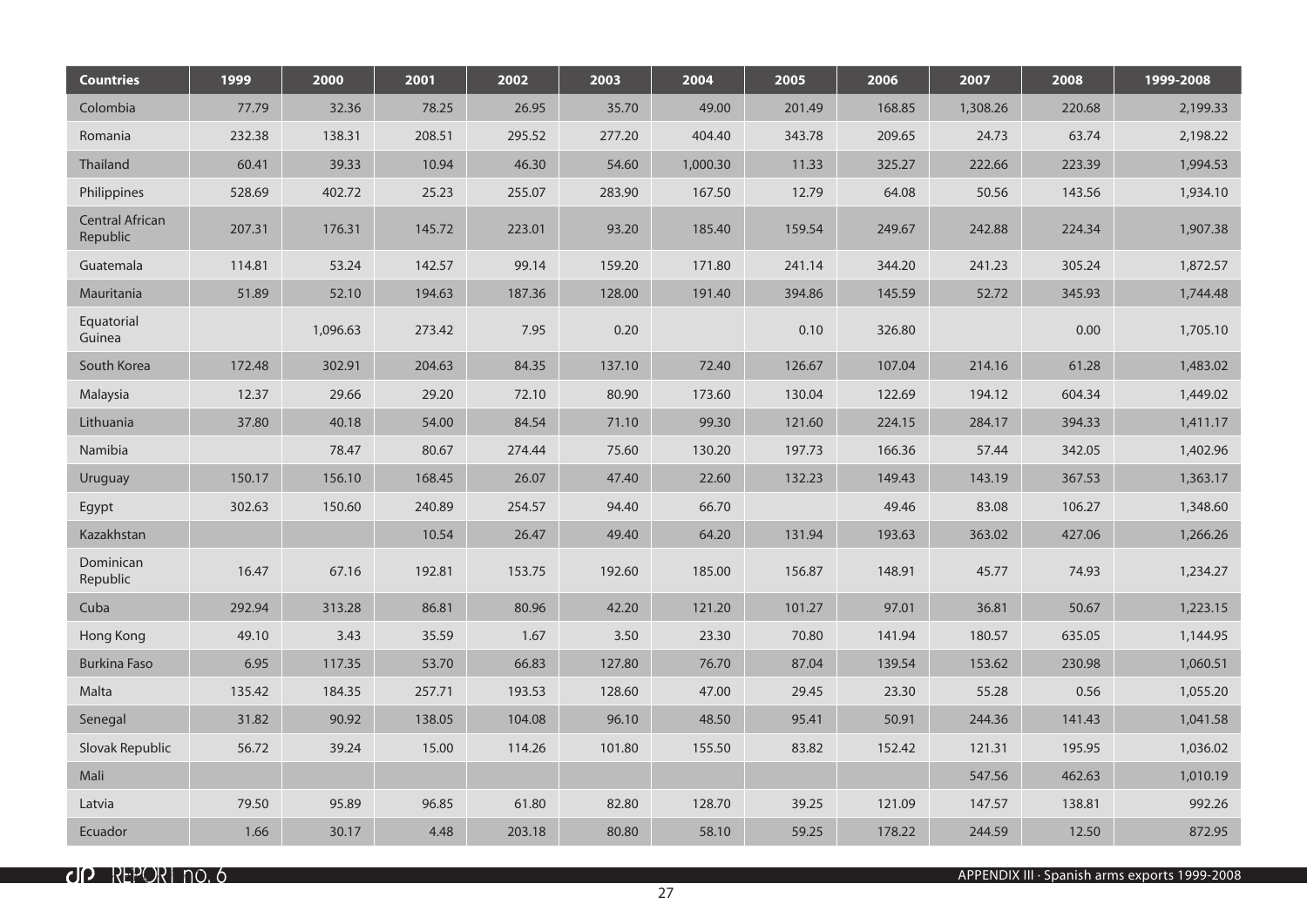| <b>Countries</b>       | 1999   | 2000   | 2001   | 2002   | 2003   | 2004   | 2005   | 2006   | 2007   | 2008   | 1999-2008 |
|------------------------|--------|--------|--------|--------|--------|--------|--------|--------|--------|--------|-----------|
| Cameroon               | 43.31  |        | 50.00  | 46.69  | 100.20 | 148.00 | 251.15 | 33.20  | 37.7   | 150.73 | 860.98    |
| Croatia                | 31.94  | 45.09  | 38.39  | 67.74  | 46.60  | 53.50  | 87.67  | 106.89 | 164.85 | 108.84 | 751.51    |
| Costa Rica             | 43.16  | 66.11  | 40.25  | 81.44  | 114.60 | 103.80 | 24.62  | 79.59  | 129.62 | 41.54  | 724.73    |
| Taiwan                 | 9.16   | 10.20  | 77.47  | 49.56  | 28.10  | 81.10  | 154.83 | 101.84 | 53.01  | 124.62 | 689.89    |
| Tunis                  | 18.79  | 36.62  | 18.67  | 49.02  | 28.20  | 38.70  | 35.85  | 37.65  | 149.98 | 227.93 | 641.41    |
| Iran                   |        | 51.65  |        | 27.40  |        |        | 52.27  | 161.52 | 38.06  | 128.54 | 459.44    |
| Estonia                | 30.59  | 30.74  | 24.13  | 11.99  | 21.30  | 29.60  | 29.73  | 33.00  | 106.46 | 133.23 | 450.77    |
| Honduras               |        |        |        |        | 46.30  | 70.90  | 67.83  | 79.58  | 184.78 | 0.00   | 449.39    |
| Pakistan               | 259.96 |        |        |        |        |        | 4.02   | 73.73  | 85.1   | 18.41  | 441.22    |
| Albania                |        | 6.14   |        | 1.23   |        | 34.00  | 141.69 | 108.21 | 41.4   | 48.00  | 380.67    |
| Nicaragua              | 1.29   |        |        | 17.39  | 22.90  | 45.60  | 0.81   | 46.88  | 59.35  | 164.08 | 358.30    |
| Bosnia-<br>Herzegovina | 25.75  | 92.03  | 132.06 | 0.64   |        | 50.10  |        | 47.50  |        | 0.00   | 348.08    |
| El Salvador            | 24.69  | 90.07  |        |        | 39.20  | 47.10  | 24.20  |        |        | 94.96  | 320.22    |
| Gabon                  | 33.46  | 11.87  | 45.74  |        | 29.10  |        |        | 0.32   | 4.94   | 187.73 | 313.16    |
| <b>Ivory Coast</b>     |        |        | 102.66 | 118.92 | 79.70  | 1.10   |        |        |        | 0.00   | 302.38    |
| Macedonia              |        | 1.74   |        | 46.56  | 18.00  |        |        |        | 127.94 | 102.92 | 297.16    |
| China                  | 113.54 | 31.16  |        | 24.32  | 49.20  |        |        |        | 67.92  | 0.00   | 286.14    |
| Luxemburg              | 46.03  | 53.35  | 56.04  | 47.69  | 42.10  | 17.70  |        |        | 9      | 0.00   | 271.91    |
| Jordan                 | 2.94   | 25.20  |        |        | 192.40 |        |        | 7.68   |        | 0.00   | 228.22    |
| Singapore              | 30.01  | 111.84 | 16.78  | 24.26  | 21.40  | 1.30   | 2.35   | 4.77   | 2.68   | 0.00   | 215.39    |
| Jamaica                |        |        |        |        |        | 111.40 |        | 30.38  | 55.34  | 0.00   | 197.12    |
| Serbia                 | 10.40  | 23.80  | 3.55   |        |        | 16.30  | 14.17  | 13.36  | 13     | 102.45 | 197.03    |
| Panama                 | 29.33  | 3.99   |        | 4.96   | 2.60   | 3.70   | 3.10   | 25.54  | 50.35  | 70.95  | 194.52    |
| Zimbabwe               | 79.99  | 38.24  | 62.73  | 2.48   |        | 2.00   |        |        |        | 0.00   | 185.44    |
| Georgia                |        |        |        | 0.68   |        |        |        | 2.46   | 50.07  | 112.19 | 165.40    |
| Qatar                  |        | 158.16 |        |        |        |        |        |        |        | 0.00   | 158.16    |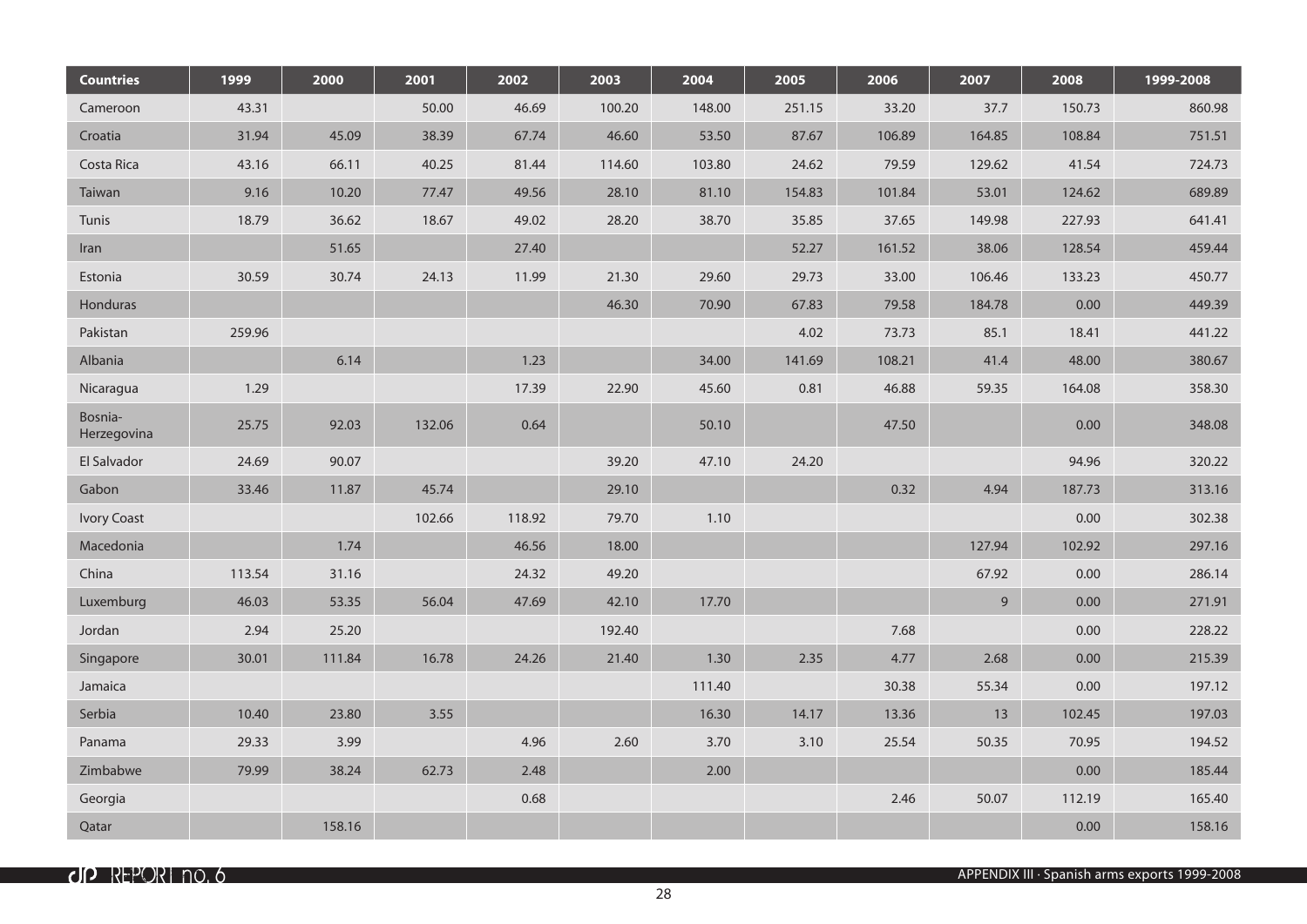| <b>Countries</b>         | 1999  | 2000  | 2001  | 2002  | 2003  | 2004  | 2005  | 2006  | 2007  | 2008     | 1999-2008 |
|--------------------------|-------|-------|-------|-------|-------|-------|-------|-------|-------|----------|-----------|
| Iceland                  | 17.50 | 43.18 | 7.00  | 9.10  | 2.50  | 6.30  | 2.76  | 29.64 | 22.75 | 12.58    | 153.31    |
| <b>Trinidad Tobago</b>   | 2.83  |       |       |       | 7.60  | 7.10  | 30.04 | 41.04 | 19.21 | 40.29    | 148.11    |
| Oman                     |       |       |       |       |       |       |       | 80.72 | 51.31 | 0.00     | 132.03    |
| San Marino               |       | 1.63  | 1.12  | 38.65 | 23.00 | 25.00 | 19.60 | 16.00 |       | 0.00     | 125.00    |
| French<br>Polynesia      | 9.06  | 2.02  | 8.53  | 11.02 | 13.00 | 12.30 | 6.18  | 27.28 | 23.93 | 8.06     | 121.38    |
| Indonesia                | 35.94 | 1.99  | 55.86 | 3.46  | 0.90  |       |       | 12.10 | 8.8   | 1.43     | 120.48    |
| Tanzania                 | 1.05  |       |       |       |       |       | 66.04 |       | 11.69 | 41.22    | 120.00    |
| Montenegro               |       |       |       |       |       |       |       | 8.30  | 32.67 | 68.75    | 109.72    |
| Libya                    |       |       |       |       |       |       |       |       |       | 86.71    | 86.71     |
| Zambia                   |       | 3.71  | 5.32  | 3.95  | 2.70  | 46.30 | 4.05  | 4.31  | 7.95  | 7.82     | 86.11     |
| Sierra Leone             | 51.84 |       | 28.09 |       |       |       |       |       |       | 0.00     | 79.93     |
| Botswana                 |       |       |       |       |       | 2.80  | 11.60 | 13.02 | 14.47 | 32.49    | 74.38     |
| Sri Lanka                |       | 38.04 |       |       | 4.20  | 21.70 | 6.18  | 2.60  |       | $0.00\,$ | 72.72     |
| New Caledonia            |       |       |       |       |       |       | 22.72 |       | 34.52 | 13.36    | 70.60     |
| Gibraltar                |       | 6.89  | 3.49  | 13.92 | 2.30  | 7.30  | 9.16  | 0.36  | 1.57  | 2.60     | 47.59     |
| Republic<br>of Mauritius | 7.58  | 20.31 |       |       | 2.80  | 14.60 |       |       |       | 0.00     | 45.29     |
| Togo                     |       | 44.76 |       |       |       |       |       |       |       | 0.00     | 44.76     |
| Algeria                  |       |       |       |       | 32.90 |       |       |       |       | 0.00     | 32.90     |
| Liechtenstein            |       |       | 7.51  |       |       | 22.10 |       |       |       | 0.00     | 29.61     |
| Chad                     |       |       |       |       |       |       |       |       |       | 24.03    | 24.03     |
| Aruba                    | 9.02  |       | 9.90  | 0.29  |       |       |       |       |       | 0.00     | 19.21     |
| Netherlands<br>Antilles  | 2.24  |       |       |       |       |       |       | 3.37  |       | 5.67     | 11.28     |
| Armenia                  |       |       | 1.86  |       |       |       |       | 0.65  | 6.12  | 1.78     | 10.41     |
| Uganda                   |       |       | 5.26  |       |       |       |       | 3.30  |       | 0.00     | 8.56      |
| <b>Vatican City</b>      |       |       |       |       | 8.50  |       |       |       |       | 0.00     | 8.50      |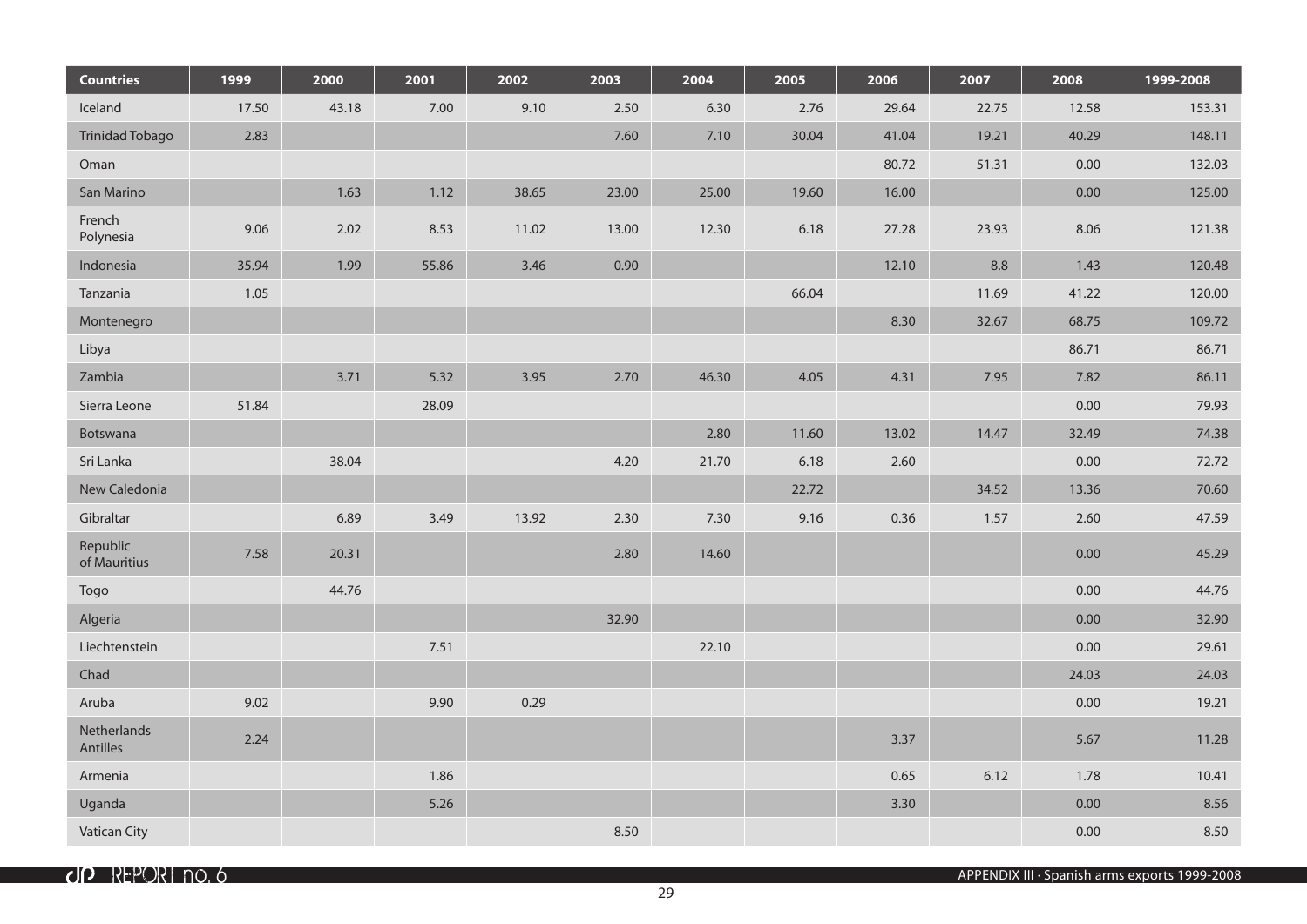| <b>Countries</b>            | 1999 | 2000 | 2001 | 2002 | 2003 | 2004 | 2005 | 2006 | 2007 | 2008     | 1999-2008 |
|-----------------------------|------|------|------|------|------|------|------|------|------|----------|-----------|
| Sudan                       |      |      |      |      | 6.00 | 2.20 |      |      |      | 0.00     | 8.20      |
| North Korea                 |      |      |      |      | 3.30 |      | 3.70 |      |      | $0.00\,$ | 7.00      |
| Kenya                       |      |      |      |      |      |      |      |      |      | 6.61     | 6.61      |
| Barbados                    |      |      |      |      | 4.40 |      |      |      |      | 0.00     | 4.40      |
| Moldavia                    |      |      |      |      | 0.20 |      |      |      |      | 3.23     | 3.43      |
| Faroe Islands               |      | 2.79 |      |      |      |      |      |      |      | 0.00     | 2.79      |
| Granada                     |      |      |      |      |      |      |      | 1.05 | 1.22 | 0.00     | 2.27      |
| Nigeria                     |      |      |      |      | 0.80 |      |      |      |      | $0.00\,$ | 0.80      |
| Mozambique                  |      |      |      | 0.41 |      |      |      |      |      | 0.00     | 0.41      |
| Northern<br>Mariana Islands |      |      |      |      |      | 0.40 |      |      |      | 0.00     | 0.40      |
| Afghanistan                 |      |      |      |      |      |      |      |      | 0.35 | 0.00     | 0.35      |
| Bangladesh                  |      |      |      |      |      | 0.30 |      |      |      | 0.00     | 0.30      |
| Surinam                     |      |      |      |      | 0.20 |      |      |      |      | 0.00     | 0.20      |
| Vietnam                     |      |      |      |      |      |      | 0.20 |      |      | 0.00     | 0.20      |
| Caiman                      |      |      |      | 0.14 |      |      |      |      |      | 0.00     | 0.14      |
| Bahrain                     |      |      |      |      |      |      |      |      |      | $0.00\,$ | $0.00\,$  |
| Myanmar                     |      |      |      |      |      |      |      |      |      | 0.00     | 0.00      |
| Brunei                      |      |      |      |      |      |      |      |      |      | 0.00     | 0.00      |
| Djibouti                    |      |      |      |      |      |      |      |      |      | 0.00     | 0.00      |
| Ethiopia                    |      |      |      |      |      |      |      |      |      | 0.00     | $0.00\,$  |
| Greenland                   |      |      |      |      |      |      |      |      |      | 0.00     | 0.00      |
| Haiti                       |      |      |      |      |      |      |      |      |      | $0.00\,$ | 0.00      |
| Kiribati                    |      |      |      |      |      |      |      |      |      | 0.00     | 0.00      |
| Kirghizstan                 |      |      |      |      |      |      |      |      |      | 0.00     | 0.00      |
| Lesotho                     |      |      |      |      |      |      |      |      |      | 0.00     | $0.00\,$  |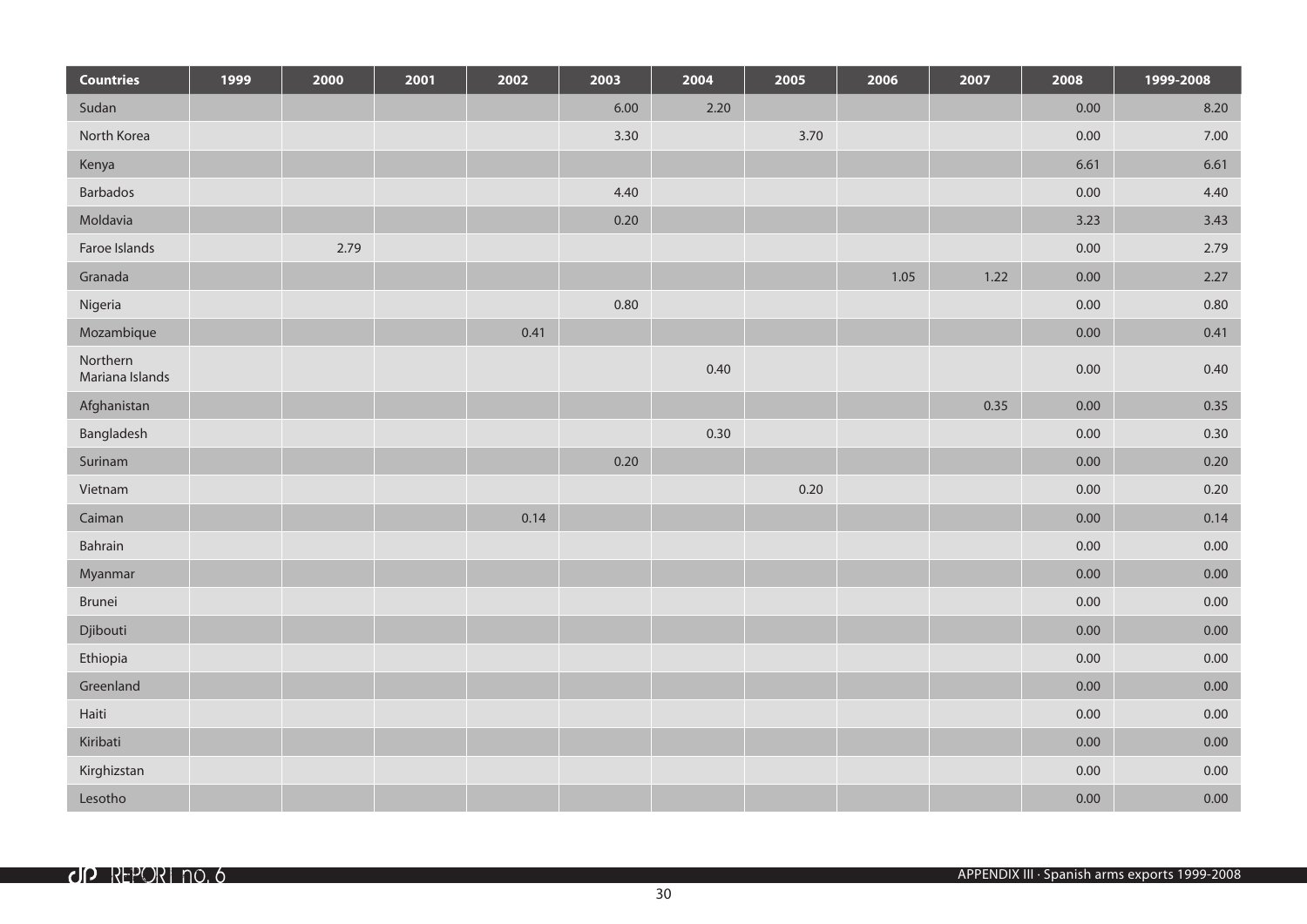| <b>Countries</b>    | 1999      | 2000      | 2001      | 2002       | 2003       | 2004       | 2005      | 2006       | 2007       | 2008       | 1999-2008         |
|---------------------|-----------|-----------|-----------|------------|------------|------------|-----------|------------|------------|------------|-------------------|
| Papua New<br>Guinea |           |           |           |            |            |            |           |            |            | 0.00       | 0.00              |
| Syria               |           |           |           |            |            |            |           |            |            | 0.00       | 0.00 <sub>1</sub> |
| Swaziland           |           |           |           |            |            |            |           |            |            | 0.00       | 0.00              |
| Turkmenistan        |           |           |           |            |            |            |           |            |            | 0.00       | 0.00              |
| Yugoslavia          |           |           |           |            |            |            |           |            |            | 0.00       | 0.00              |
| <b>Total</b>        | 76,042.03 | 85,159.56 | 88,427.33 | 107,943.43 | 108,699.40 | 109,305.60 | 99,164.68 | 113,490.19 | 149,833.14 | 165,403.13 |                   |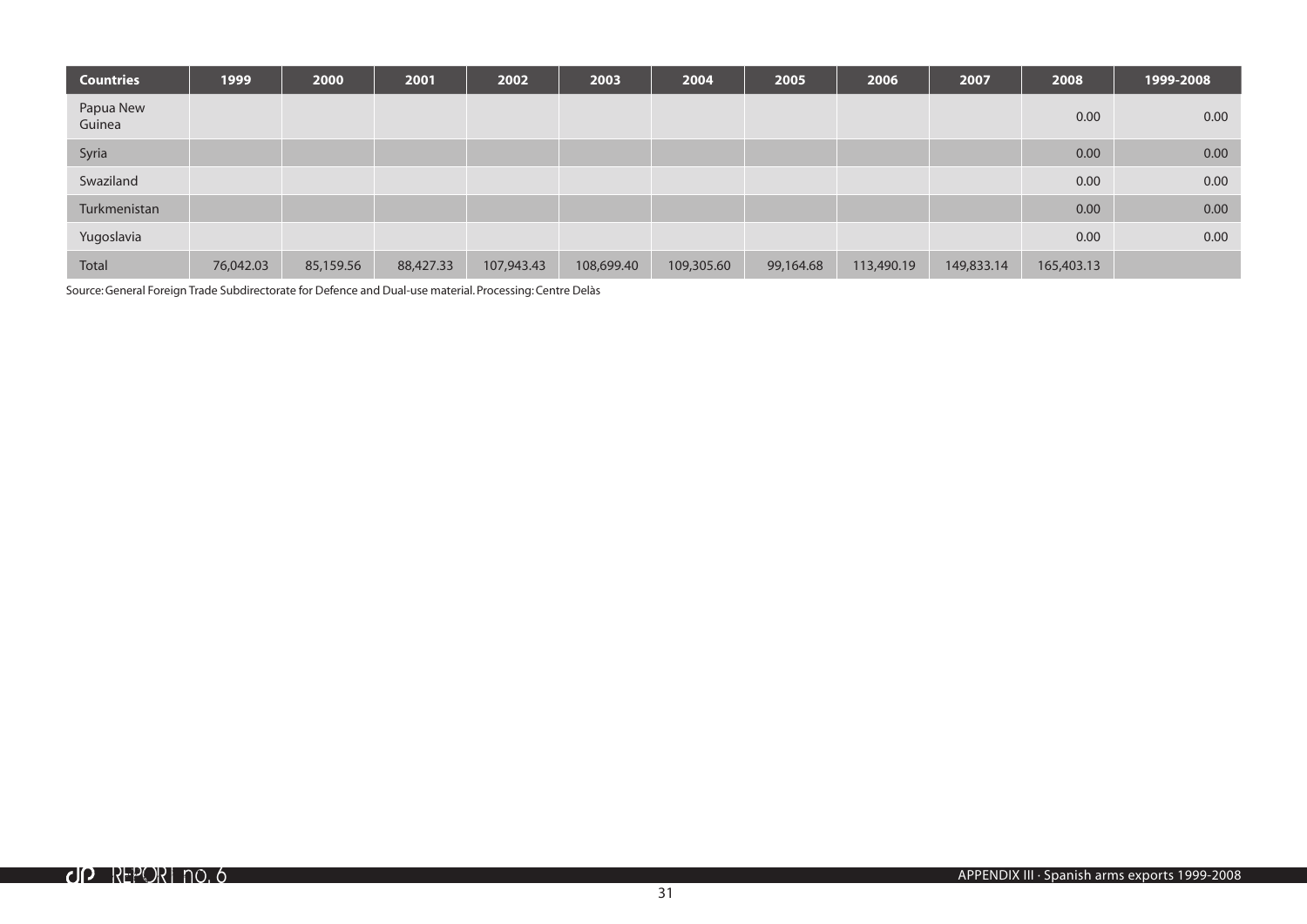# **APPENDIX IV. DEFINITIONS**

#### **Conventional weapons**

Weapons that are neither biological, chemical nor nuclear.

#### **Heavy conventional weapons**

Weapons of large volume that cannot be transported by one person or a group of persons; for example aircraft, ships, submarines, tanks, vehicles, artillery, cannon, machine guns, etc.

## **Small arms and light weapons**

*Small arms:*

Small arms are those designed to be used by individual members of armed or security forces.

• Revolvers and automatic pistols; rifles and carbines; assault rifles; light machine guns.

#### *Light weapons:*

Light weapons are defined as those designed to be used by several numbers of armed or security forces acting as a group.

• Heavy machine guns; portable grenade launchers, with or without supports; portable antiaircraft cannon; portable antitank cannon; recoil-less cannon; portable antiaircraft missile launchers; mortars of calibers less than 100 mm.

#### **Customs code (TARIC) 93:**

**9301:** Arms of war except revolvers, pistols and weapons with blades.

**9302:** Revolvers and pistols, except those covered in sections 93.03 or 93.04.

**9303:** Other firearms and similar artifacts which use the combustion of gunpowder (for example, shotguns and hunting rifles, muzzle-loading arms, rocket-launching pistols, and other artifacts used only to launch signal

rockets, blank-shooting and pistols and revolvers, stun guns, and line-throwing guns.

**9303:** Muzzle-loading weapons.

**9304:** Other arms (for example, spring pistols or rifles).

**9305:** Parts and accessories for articles covered under 93.01 to 93.04.

**9306:** Bombs, grenades, torpedoes, mines, missiles, cartridges, and other ammunition and projectiles and their parts including slugs or shot for cartridges.

**9307:** Bombs, grenades, torpedoes, mines, missiles, cartridges, and other ammunition and projectiles and their parts including slugs or shot for cartridges.

# **Defence material**

In Spain defence materiel is divided into 23 categories:

**Category 1:** Smooth-bore weapons of calibres smaller than 20 mm.

Rifles, carbines, revolvers, pistols, machine pistols, machine guns, silencers, magazines, sights, and flash suppressors.

**Category 2:** Smooth-bore arms of calibres greater than or equal to 20 mm.

Firearms (including artillery), shells, cannon, mortars, antitank weapons, projectile launchers, flame throwers, recoilless cannon, signature-reduction devices, military smoke and gas launchers or generators, pyrotechnic materials, and sights.

**Category 3:** Munitions, devices and components. Munitions for weapons subject to control under Articles 1, 2 or 12. Devices for placing decoys, including sheaths, links, ties, high-power ources, sensors, submunitions.

**Category 4:** Bombs, torpedoes, rockets, missiles.

Bombs, torpedoes, grenades, smoke pots, rockets, mines, missiles, depth charges, demolition charges, "pyrotechnical products", cartridges, and simulators, smoke grenades, incendiary bombs, rocket and missile pipes, and nosecones for reentry vehicles.

**Category 5: Launch-guidance systems.** 

Sights, bombing computers, cannon aiming systems, control systems for arms and data-acquisition, surveillance or tracking, reconnaissance and identification systems.

**Category 6: Terrestrial vehicles.** 

Tanks and other armed military vehicles and military vehicles equipped with supports for arms or mine-laying equipment, amphibious armoured avehicles, bullet-proof tyres.

**Category 7:** Toxic chemical or biological agents.

Biological agents and radioactive materials, nerve agents, vesicant agents, tear gas.

**Category 8:** Energy-producing materials and related substances.

Explosives, propellants, pyrotechnical products, fuels and related materials, perchlorates, chlorates and chromates, oxidants, binders, additives and precursors.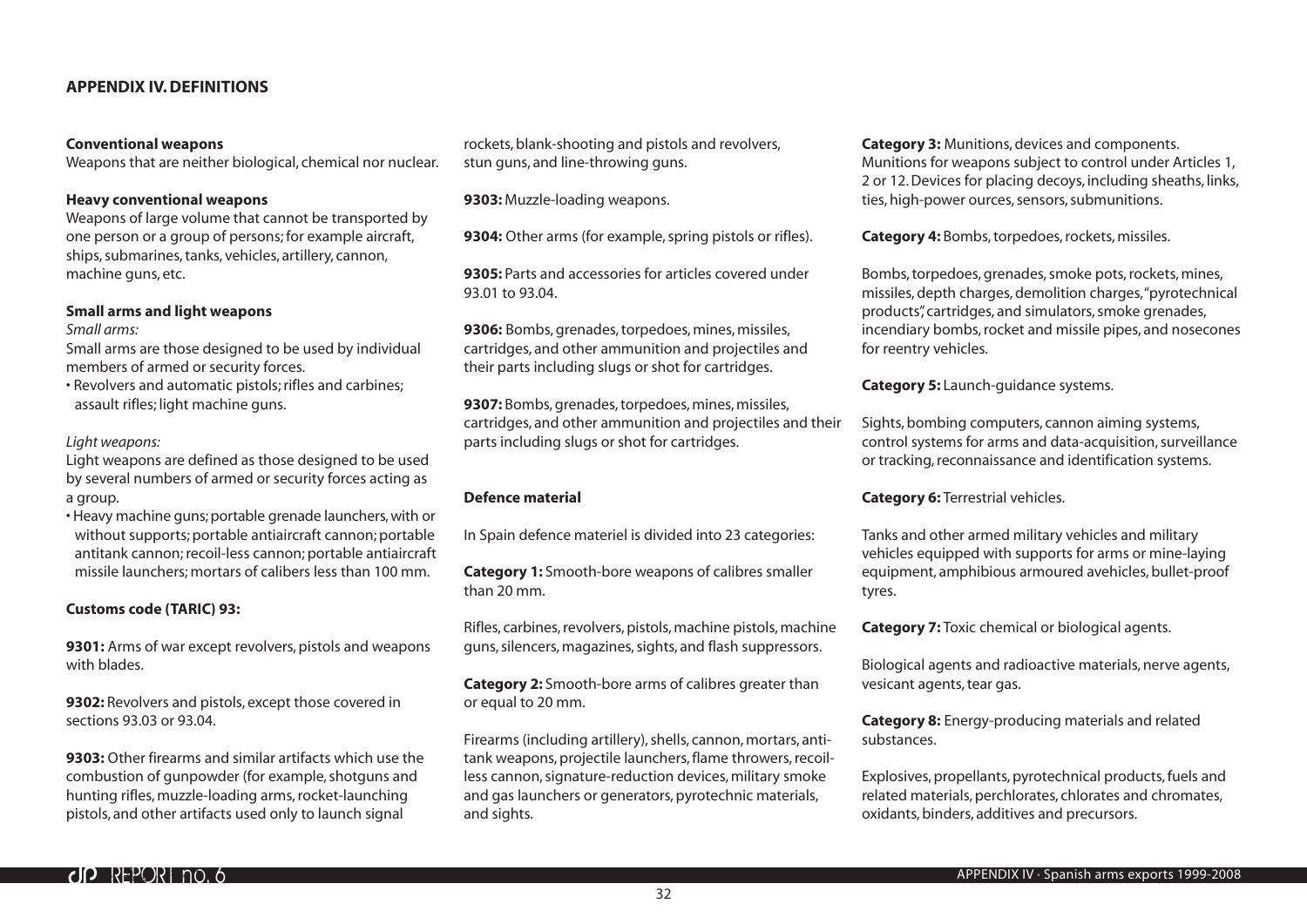# **Category 9:** Warships.

Combat ships and surface or underwater ships, seagoing equipment, diesel engines designed specifically for submarines, electric engines designed specifically for submarines, underwater detection devices, antisubmarine nets and amphibious torpedoes.

# **Category 10:** Aircraft.

Combat aircraft, unmanned aerial vehicles, aircraft engines, remotely guided aerial vehicles, fuel tanks, pressurised breathing equipment, parachutes, automatic piloting systems.

**Category 11:** Electronic equipment.

Countermeasure and electronic countermeasure equipment, underwater acoustic material, data security equipment, equipment using coding, guidance and navigation equipment.

**Category 12:** Kinetic energy weapons systems.

Kinetic energy weapons systems, testing and evaluation installations, test models, propulsion systems, targetfinding, guidance and derived propulsion systems for projectiles.

**Category 13:** Armoured equipment and constructions.

Armour plating, metallic or non-metallic constructions, military helmets, clothing and protective clothing.

**Category 14:** Military training and simulation equipment.

Attack, flight, radar, antisubmarine warfare, missile launching, imaging trainers.

**Category 15:** Imaging or countermeasure equipment.

Imaging recorders and equipment, cameras, photographic equipment, image intensification equipment, infrared or heat imaging equipment, radar-based imagesensing equipment.

#### **Category 16:** Forged pieces.

Forged, pieces, cast pieces, and semi-processed products.

**Category 17:** Miscellaneous equipment, materials and libraries.

Autonomous underwater diving and swimming apparatus, closed circuit and semi-closed circuit apparatus, robots, shuttles.

## **Category 18: Production equipment.**

Environmental experimental installations, continuous mode nitriding equipment, equipment or apparatuses for centrifuging, spindle extruders.

**Category 19:** Guided energy weapons systems.

Laser, particle bundle, and radiofrequency systems; particle accelerators.

**Category 20:** Cryogenic and superconducting equipment.

Equipment designed especially or configured to be installed in vehicles for military land, sea, air or space applications; superconducting electrical equipment.

# **Category 21:** Software.

Software for modeling, simulation or evaluating military weapons systems or simulating military operating scenarios for command, communications, control or intelligence applications.

#### **Category 22:** Technology.

Technology for the development, production or use of materials subject to control.

# **Other defence material**

Firearms and throwers; sights and mines, telescopes or light or image-intensifying devices; devices that generate, propel, emit or disperse vapors, gases, riot control agents or incapacitating substances; launchers of the previously described elements; bombs, grenades, and explosive devices; armoured vehicles and vehicles equipped with metallic or non-metallic materials that offer anti-ballistic protection; light and sound equipment that stuns, for riot control; devices that restrictive the movement of human beings, including shackles for feet and waist with or without chains, and rigid devices that immobilize at a distance; portable devices and belts that generate electrical shocks; riot-control vehicles.

#### **Dual-use material**

**Category 0:** Nuclear materials, installations and equipment.

Nuclear reactors, plants that separate naturally occurring uranium isotopes, impoverished uranium and fissionable materials, centrifuges, mass spectrometers and graphite electrodes.

**Category 1:** Chemical substances, microorganisms and toxins.

Gas masks, protective clothing, personal dosimeters, preimpregated materials, tools, dies, moulds, continuous mixers, filament spoolers, lubricants, fluorides, cyanides, and derived halogenates.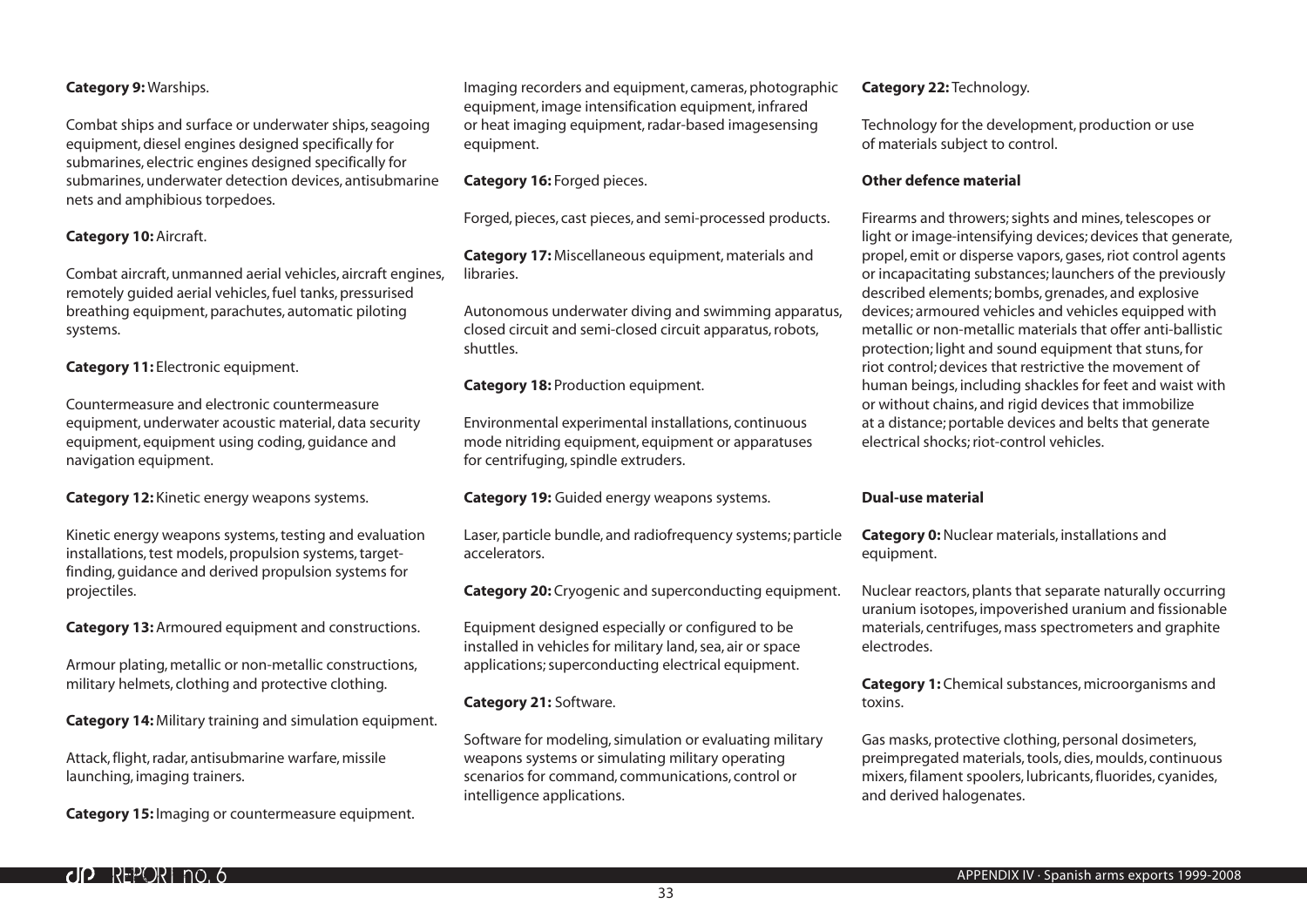# **Category 2:** Materials treatment.

Shavings, crucibles, tooled machines, isostatic presses, measurement instruments, robots, movement simulators, mechanizing centres.

# **Category 3:** Electronics.

Electronics, integrated circuits, microprocessor microcircuits, sets of programmable doors, microwave components, mixers and convertors, and electrically triggered explosives detonators.

# **Category 4:** Computers.

Electronic, hybrid, digital, analogue, systolic, neuronal and optical computers.

**Category 5:** Telecommunications and "information security".

Transmission equipment and systems for telecommunications, underwater communications systems, radio equipment, fibre optic cables, remote measurement and control equipment, security systems.

# **Category 6:** Sensors and lasers.

Acoustics, image-intensifying tubes, optical sensors, instrument cameras, optics, lasers, gravimeters and gravity gradiometers, and radar systems.

## **Category 7: Navigation and avionics.**

Accelerometers for inertial navigation, gyroscopes, GPS

and GLONASS, hydraulic flight-control systems, mechanics, electrooptics and electromechanics including fly by wire.

# **Category 8:** Navy.

Submergible vehicles or surface craft, hydroplanes, underwater vision systems, diving and underwater swimming apparatus.

**Category 9:** Propulsion systems, space vehicles and related equipment.

Aircraft or marine gas-turbine engines, space shuttles and space vehicles, solid or liquid propellant propulsion systems, ramjet engines, turbojets, and turbofans, probe rockets, hybrid rocket engines, launch support equipment, environment and anechoic chambers, and reentry vehicles.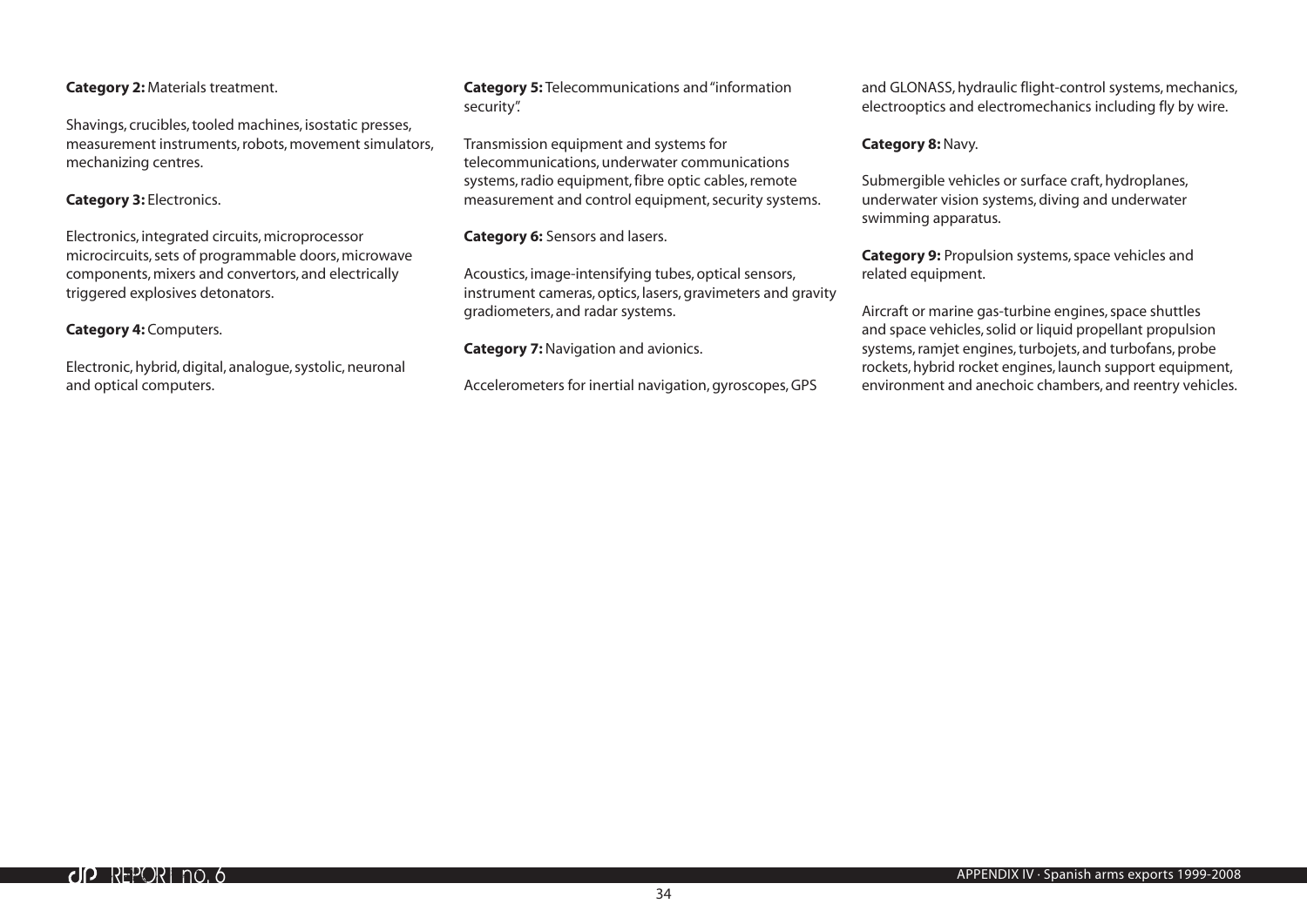# REPORTS



- **1. REPORT 2007 Spanish Arms Exports 1997-2006** Tica Font June 2008
- **2. REPORT 2008 Spanish Arms Exports 1998-2007** Tica Font October 2008
- **3. REPORT no. 3 Spanish military expenditure 2009** Tica Font October 2008
- **4. REPORT no. 4 Alliance of Barbarities. Afghanistan 2001-2008: 10 Reasons to question (and rethink) foreign involvement** Alejandro Pozo December 2008
- **5. REPORT no. 5 Spanish military expenditure and R&D 2010** Pere Ortega & Xavier Bohigas December 2009
- **6. REPORT no. 6 Spanish Arms Exports 1999-2008** Tica Font & Francesc Benítez March 2010

Centre d'Estudis per la Pau JM Delàs

**Justícia i Pau, Rivadeneyra 6, 10è · 08002 Barcelona · T. 93 317 61 77 · F. 93 412 53 84**

**www.centredelas.org · delas@justiciaipau.org**